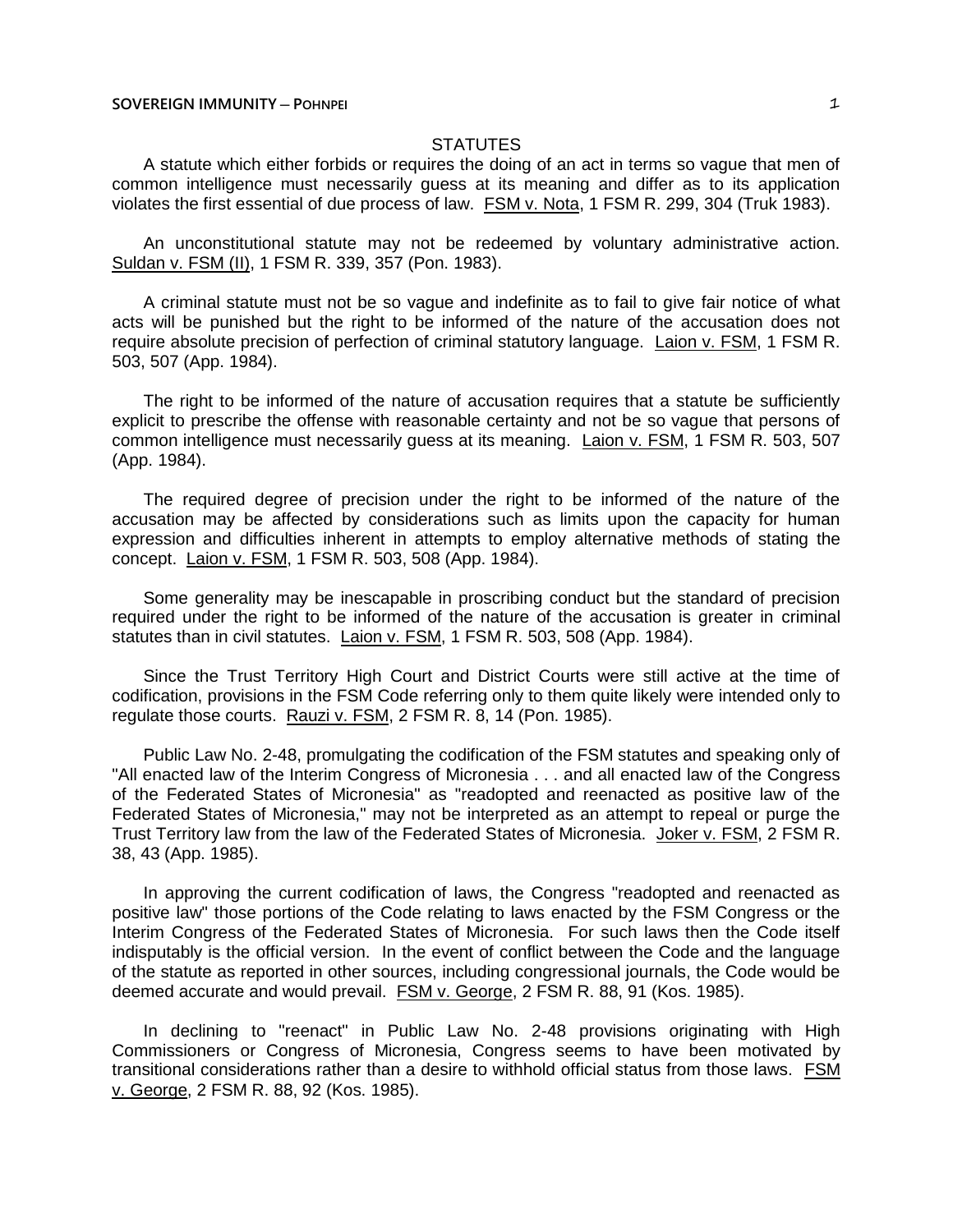#### **STATUTES** 2

The FSM Code was adopted by Congress to facilitate "law making and legal research," since Congress recognized that a "single body of laws" was "needed to organize all applicable statutes into one source." FSM v. George, 2 FSM R. 88, 92 (Kos. 1985).

The Code of the Federated States of Micronesia is intended by Congress to be regarded as the official and controlling version of the language of any legislation reported in the Code. FSM v. George, 2 FSM R. 88, 92 (Kos. 1985).

Where the legislature has a rational basis for a statutorily non-suspect classification, the court will not inquire into the wisdom of that statute. Paulus v. Pohnpei, 3 FSM R. 208, 218 (Pon. S. Ct. Tr. 1987).

Determination as to whether a statute is a state or national law must be made on a statuteby-statute or a section-by-section basis. Edwards v. Pohnpei, 3 FSM R. 350, 355 (Pon. 1988).

The fact that Congress included a particular law in the FSM Code does not indicate conclusively whether the law is to be applied by this court as part of national law, for some parts of the Code were intended to apply only to the Trust Territory High Court in its transitional role until state courts were established. Edwards v. Pohnpei, 3 FSM R. 350, 356 (Pon. 1988).

When there is no statement in an act or implication in its regulative history that Congress intended court deference to administrative interpretations of the statute, courts make their own independent determination as to the meaning of the statute. Michelsen v. FSM, 3 FSM R. 416, 421 (Pon. 1988).

It may not simply be assumed that a reference in a carryover statute to the district administrator always translates directly to governor, or that high commissioner always means president. FSM v. Oliver, 3 FSM R. 469, 475 (Pon. 1988).

Unchartered and unincorporated municipalities in Truk State have authority to enact curfew ordinances as long as they do not conflict with Truk State laws. David v. Fanapanges Municipality, 3 FSM R. 495, 497 (Truk S. Ct. App. 1988).

Although FSM Public Law 2-33, regarding usury, did not appear in the 1982 codification of FSM statutes, it remained effective as did every other law which took effect after October 1, 1981 and it is currently in effect as codified in the 1987 supplement to the FSM Code at 34 F.S.M.C. 201-207. Bernard's Retail Store & Wholesale v. Johnny, 4 FSM R. 33, 36 (App. 1989).

A claim that the FSM liaison office did not fulfill its medical referral obligations as required by law falls within the embrace of 6 F.S.M.C. 702(2), which authorizes damage claims against the government for alleged improper administration of statutory laws or regulations. Leeruw v. FSM, 4 FSM R. 350, 363 (Yap 1990).

Under national law, the governor of a state is the allottee for all Compact of Free Association funds unless he delegates in writing his right to be allottee, so where a state statute allots such funds to the legislative branch without written delegation from the governor, the statute violates national law. Gouland v. Joseph, 5 FSM R. 263, 265 (Chk. 1992).

Where a statute creates a cause of action and then places exclusive, original jurisdiction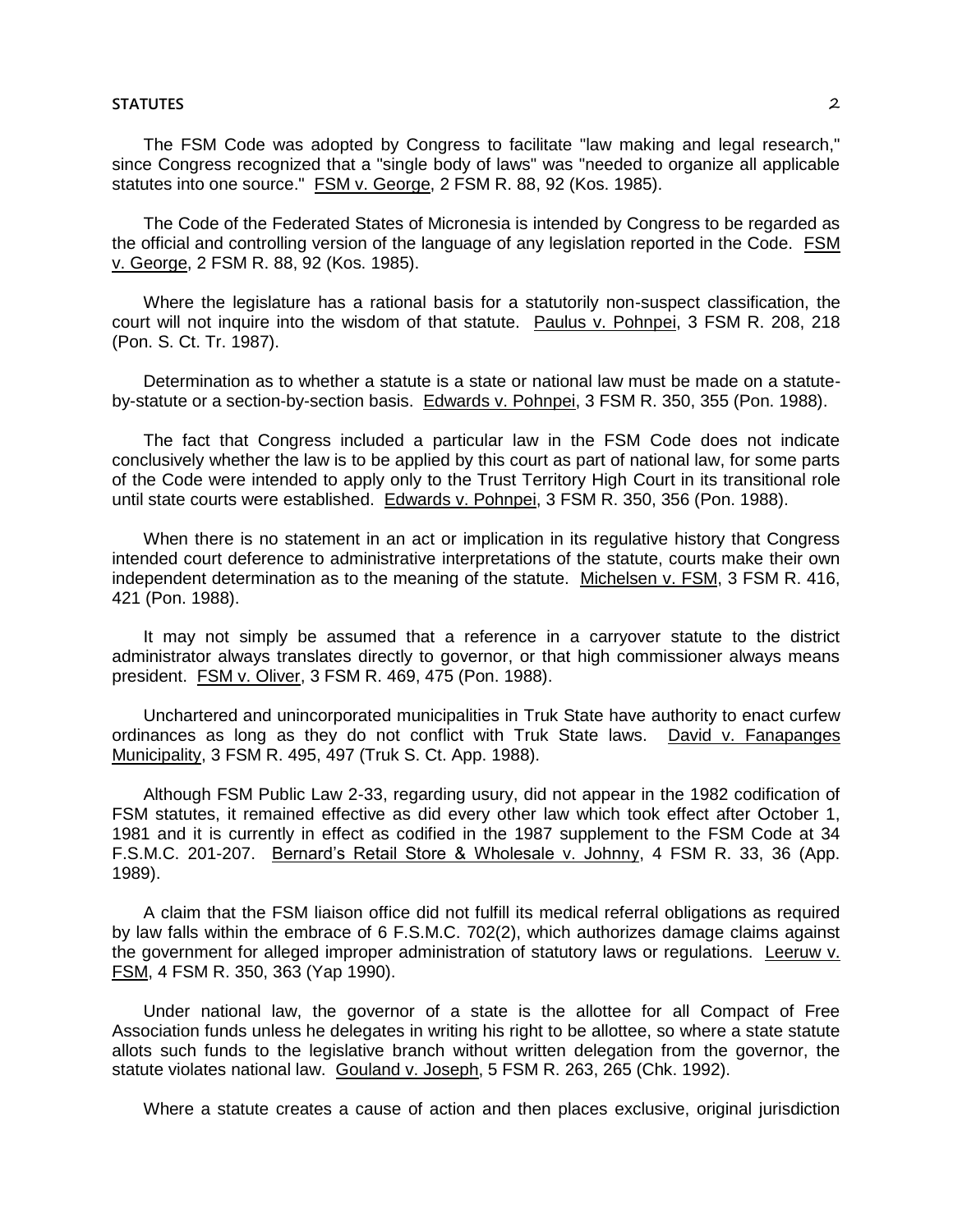over all controversies arising from that cause of action in a particular court, another court will have no jurisdiction to entertain claims under that statute. Damarlane v. United States, 6 FSM R. 357, 360 (Pon. 1994).

Criminal statutes in effect on the effective date of the State of Chuuk Constitution (Oct. 1, 1989) that are consistent with the Constitution continue in effect. Chuuk v. Arnish, 6 FSM R. 611, 613 (Chk. S. Ct. Tr. 1994).

When an ordinance is not void upon its face, but its invalidity is dependent upon facts, it is incumbent upon the party relying upon the invalidity to aver and prove the facts which make it so. It is also the rule that one who seeks to overthrow an ordinance on the ground that it was not regularly or properly enacted has the burden of proving that fact. Esechu v. Mariano, 8 FSM R. 555, 556 (Chk. S. Ct. Tr. 1998).

Trust Territory statutes continue in effect except to the extent they are inconsistent with the Constitution, or are amended or repealed. Pohnpei v. KSVI No. 3, 10 FSM R. 53, 62 (Pon. 2001).

When a state has not enacted laws in an area within its jurisdiction such as child support, national law is applicable to the state court proceeding, because the Trust Territory Code reciprocal support enforcement provisions, now codified at 6 F.S.M.C. 1711, are imputed to be state law under the FSM Constitution's Transition Clause. Under that clause, Trust Territory statutes that were applicable to the states became part of the states' laws regardless of whether they were published thereby. They stand as the laws of the states until amended, superseded or repealed. Anson v. Rutmag, 11 FSM R. 570, 572 (Pon. 2003).

Foreign law is a fact which must be pled and proven. But state law does not need to be expressly pled, because the court may take judicial notice of any state law. Berman v. College of Micronesia-FSM, 15 FSM R. 582, 595 (App. 2008).

A statute takes precedence over the procedural rules because while the chief justice has the power to promulgate procedural rules, the rules may be amended by statute, and since the chief justice does not have the power to amend a statute, when Congress has enacted a procedural rule, it is valid. People of Tomil ex rel. Mar v. M/V Mell Sentosa, 17 FSM R. 478, 479 (Yap 2011).

A statute that purports to allow Congress to step around the bill-making process and approve fishing access agreements by resolution, is surely unconstitutional because under the Constitution, Congress may make law only by statute, and may enact statutes only by bill. Congress v. Pacific Food & Servs., Inc., 17 FSM R. 542, 546 (App. 2011).

Under the FSM Constitution's Supremacy Clause, a national statute must control over a conflicting state statute. Chuuk Health Care Plan v. Pacific Int'l, Inc., 17 FSM R. 617, 619 (Chk. 2011).

By its terms, a statute enacted by the U.S. Congress that permits declarations in place of affidavits affects only U.S. rules and regulations. When the FSM Congress has not enacted an equivalent statute and no procedural rule has been promulgated to bring about the same result, an unsworn declaration, even when the declarant avers or asserts that it is made "under the penalty of perjury," is not the equivalent of an affidavit required by the FSM rules. This is not a matter of interpreting an FSM procedural rule similar to a U.S. rule, but is rather a matter of not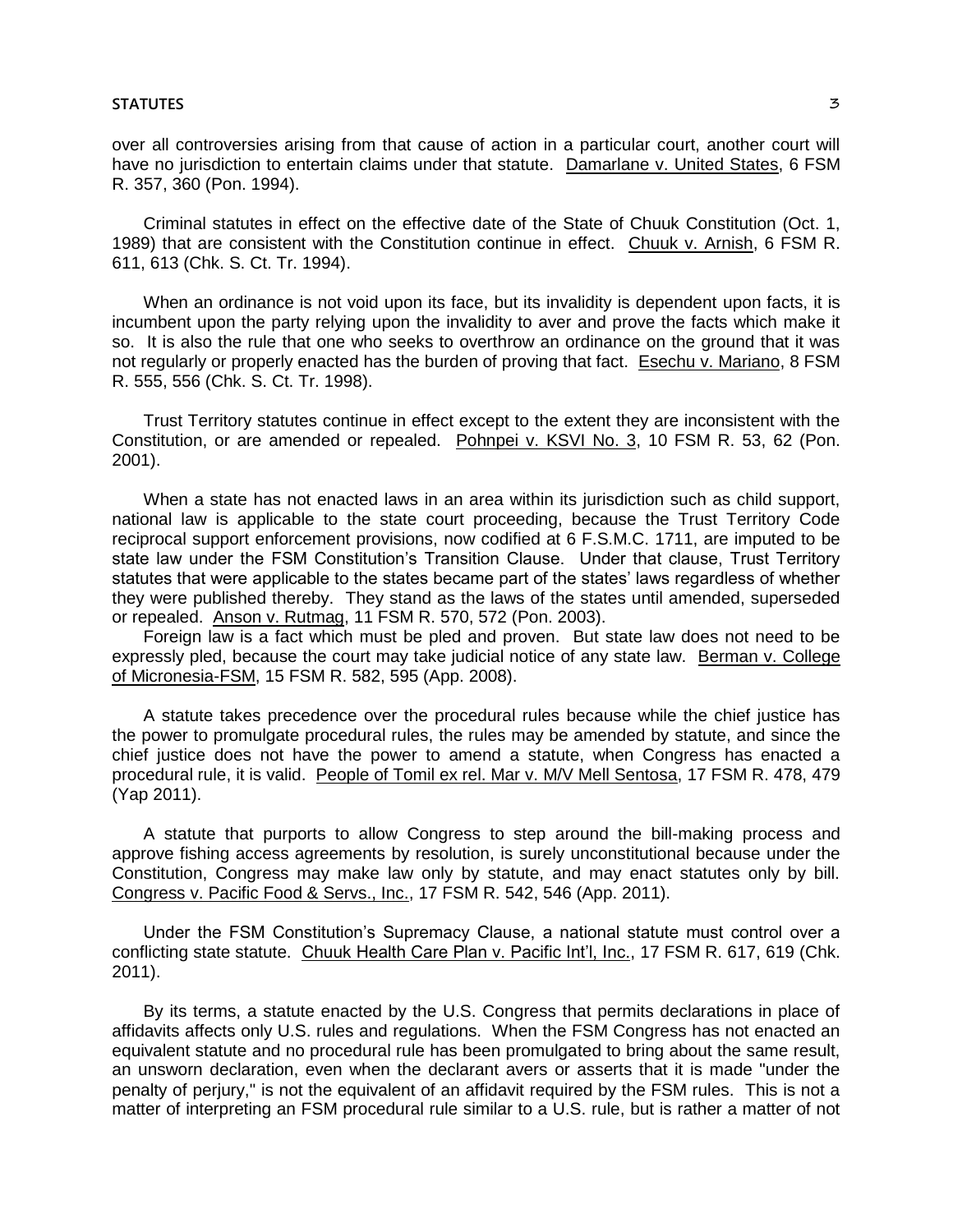applying a foreign statute that has no FSM counterpart. People of Eauripik ex rel. Sarongelfeg v. F/V Teraka No. 168, 18 FSM R. 297, 300 & n.1 (Yap 2012).

A statute in force in Chuuk on the Chuuk Constitution's effective date continues in effect to the extent it is consistent with the Chuuk Constitution or until it is amended or repealed. Thus 1TTC 103 is still effective statutory law in Chuuk. Ruben v. Chuuk, 18 FSM R. 425, 430 n.1 (Chk. 2012).

Custom does not divest Congress of its power to regulate shipping and commerce or render the limitation of liability statute, 19 F.S.M.C. 1101-1108, unconstitutional. People of Eauripik ex rel. Sarongelfeg v. F/V Teraka No. 168, 18 FSM R. 532, 538 (Yap 2013).

While foreign law is a fact which must be pled and proven, national (or state law) does not need to be expressly pled since the court may take judicial notice of any national (or state) law. Thus, the FSM salvage contract statute's application cannot be avoided by trying to characterize a salvage contract as some other kind of contract. Adams Bros. Corp. v. SS Thorfinn, 19 FSM R. 1, 8 (Pon. 2013).

While rights are often freely assignable, duties are not freely delegated. People of Eauripik ex rel. Sarongelfeg v. F/V Teraka No. 168, 19 FSM R. 227, 232 (Yap 2013).

A statute takes precedence over the procedural rules because, while the Chief Justice has the power to promulgate procedural rules, those rules may be amended by statute, and because the Chief Justice does not have the power to amend a statute, a Congressionally enacted procedural rule is valid. Setik v. FSM Dev. Bank, 21 FSM R. 505, 517 (App. 2018).

A statute takes precedence over the procedural rules because, while the Chief Justice can promulgate procedural rules, the rules may be amended by statute, and because the Chief Justice does not have the power to amend a statute, a Congressionally enacted procedural rule is valid. Setik v. Mendiola, 21 FSM R. 537, 550 (App. 2018).

Courts have no responsibility for the justice or wisdom of legislation, and no duty except to enforce the law as it is written, unless it is clearly beyond the lawmaking body's constitutional power. FSM v. Kuo Rong 113, 22 FSM R. 515, 526 (App. 2020).

Chuuk State Constitution's transition clause provides that statutes in force at the time the Constitution took effect remain in effect to the extent they comply with the Constitution, or until amended or repealed. Chuuk State Land Mgt. v. Jesse, 22 FSM R. 573, 576 (Chk. S. Ct. App. 2020).

### ─ Amendment

The Constitution permits the Chief Justice to promulgate civil procedure rules, which Congress may amend by statute. Since Congress has the authority to amend or create procedural rules by statute, when Congress has enacted a procedural rule, it is valid. The Chief Justice does not have the authority to amend Congressionally-enacted statutes. Therefore, if the statute applies and the statute and the rule conflict, the statute must prevail. Tipingeni v. Chuuk, 14 FSM R. 539, 542 n.1 (Chk. 2007).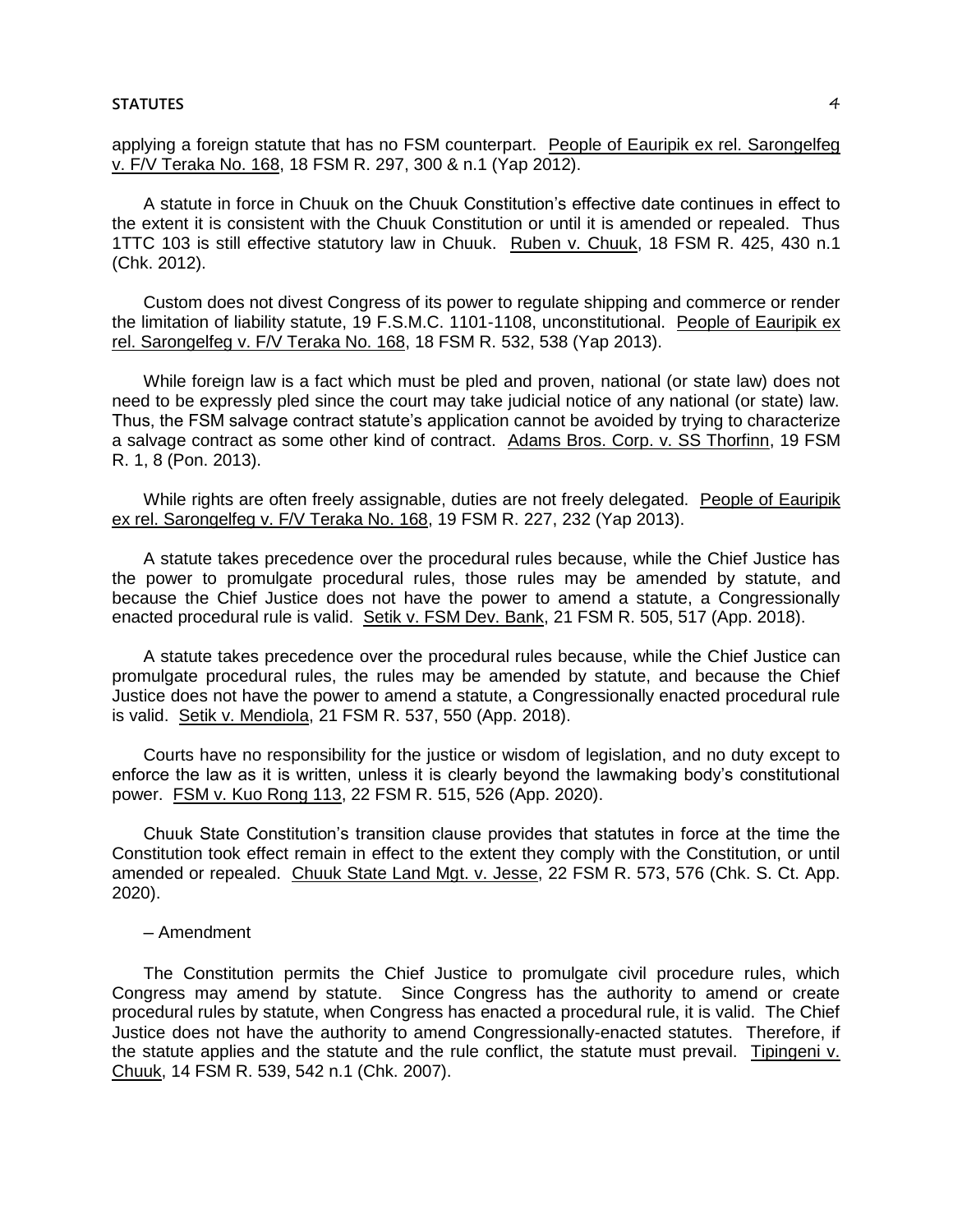# **STATUTES ─ AMENDMENT** 5

A statute takes precedence over the procedural rules because while the chief justice has the power to promulgate procedural rules, the rules may be amended by statute, and since the chief justice does not have the power to amend a statute, when Congress has enacted a procedural rule, it is valid. People of Tomil ex rel. Mar v. M/V Mell Sentosa, 17 FSM R. 478, 479 (Yap 2011).

Congress enacted an exemption statute, 6 F.S.M.C. 1415, and courts cannot broaden statutes beyond their original meaning. Nor do courts have the power to amend a statute. Dison v. Bank of Hawaii, 19 FSM R. 157, 161 (App. 2013).

The Chuuk Legislature may amend any of its earlier statutes that created a governmental agency, in order to alter, or vary, or eliminate any of that agency's powers or duties. In re Constitutionality of Chuuk State Law No. 14-18-23, 22 FSM R. 258, 266 (Chk. 2019).

The power to amend statutes belongs exclusively to the legislature. Existing legislation is subject to amendment in any manner consistent with constitutional limitations. In re Constitutionality of Chuuk State Law No. 14-18-23, 22 FSM R. 258, 266 (Chk. 2019).

A state agency has only such rights, powers, and duties as the state legislature sees fit to bestow upon it through a duly enacted statute. Thus the legislature may, through another duly enacted statute, alter or may revoke any of those rights, powers, and duties. In re Constitutionality of Chuuk State Law No. 14-18-23, 22 FSM R. 258, 266 (Chk. 2019).

## ─ Construction

A fundamental principle of statutory interpretation is that when a statute can be read in two ways, one raising constitutional issues and the other interpreting the language as affecting matters clearly within the constitutional reach of Congress, the latter interpretation should prevail so that the constitutional issue is avoided. FSM v. Boaz (II), 1 FSM R. 28, 32 (Pon. 1981).

When interpreting a statute, courts should try to avoid interpretations which may bring the constitutionality of the statute into doubt. Tosie v. Tosie, 1 FSM R. 149, 157 (Kos. 1982).

While courts will not refuse to pass on the constitutionality of statutes in a proceeding in which such a determination is involved, needless consideration of attacks on their validity and unnecessary decisions striking down statutes will be avoided. Legislative acts are presumed to be constitutional; where fairly possible a construction of a statute will be made that avoids constitutional questions. Truk v. Hartman, 1 FSM R. 174, 180-81 (Truk 1982).

Courts should avoid, where possible, selecting interpretations of a statute which may bring into doubt the constitutionality of that statute. In re Otokichy, 1 FSM R. 183, 190 (App. 1982).

Constitutional issues should not be decided if the statute in question may be interpreted in such a way as clearly to conform with constitutional requirements. Suldan v. FSM (I), 1 FSM R. 201, 205 (Pon. 1982).

If construction of a statute by which a serious doubt of constitutionality may be avoided is fairly possible, a court should adopt that construction. Suldan v. FSM (II), 1 FSM R. 339, 357- 58 (Pon. 1983).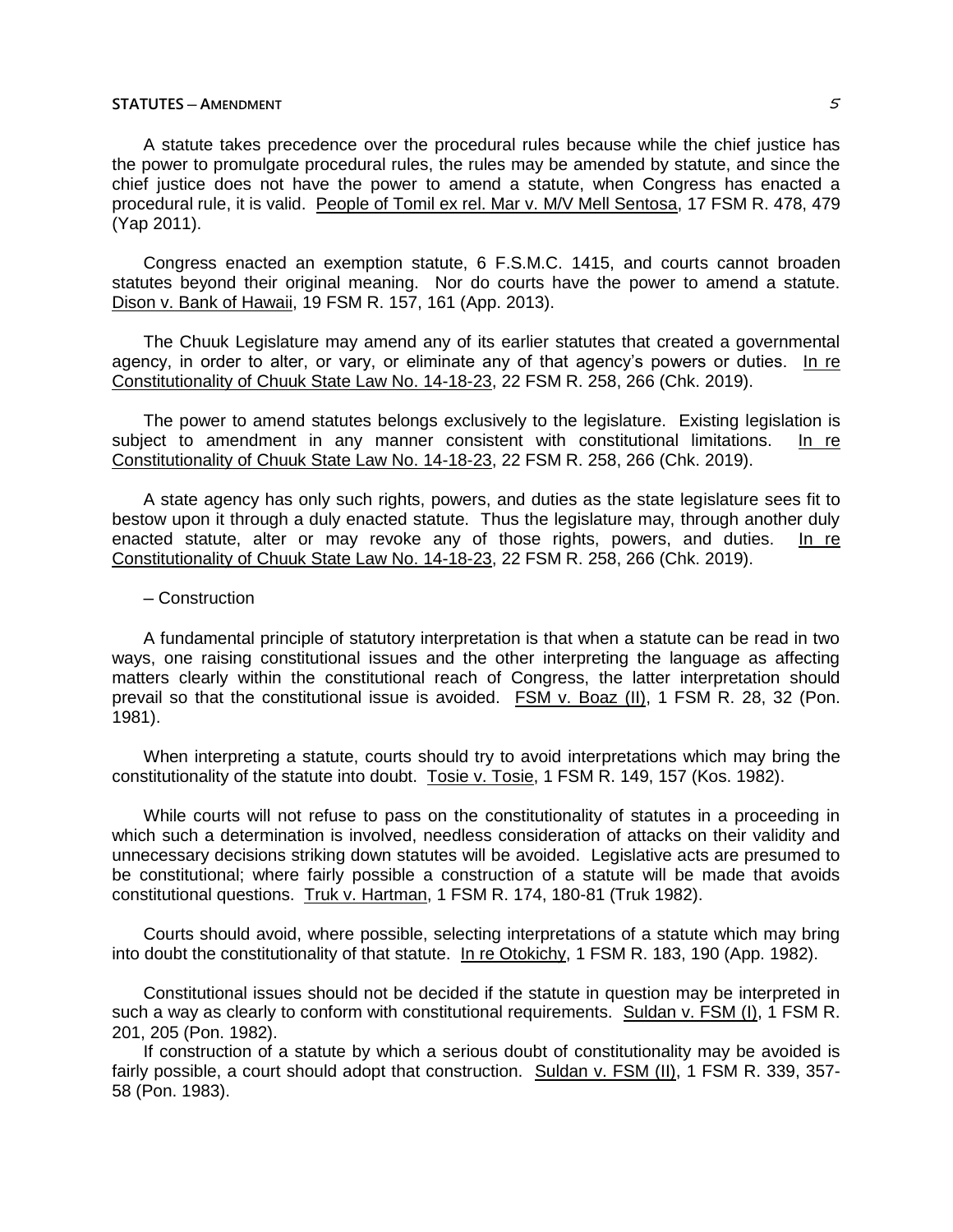It is a settled rule of statutory construction that a statute adopted from another jurisdiction is presumed to have been adopted as construed by the courts of that jurisdiction. Andohn v. FSM, 1 FSM R. 433, 441 (App. 1984).

Commonly accepted meanings arising out of prior court interpretations in the jurisdictions from which statutes are borrowed may be considered in testing claim that the statute is unconstitutionally vague. Laion v. FSM, 1 FSM R. 503, 509-10 (App. 1984).

Interpretations by other jurisdictions may be considered in determining the meaning of language borrowed from those other jurisdictions. Laion v. FSM, 1 FSM R. 503, 517 n.7 (App. 1984).

The statutory construction rule of lenity reflects the reluctance of courts to increase or multiply punishments absent a clear and definite legislative direction. Laion v. FSM, 1 FSM R. 503, 528 (App. 1984).

Where possible, statutory provisions should be interpreted in such a way as to avoid any potential conflicts between the statute and the Constitution of the Federated States of Micronesia. Ishizawa v. Pohnpei, 2 FSM R. 67, 76 (Pon. 1985).

The Code will determine the content of statutory language to be enforced, although other sources such as congressional journals and even the original version of the statute might be consulted to indicate legislative intent when the language in the Code is ambiguous. FSM v. George, 2 FSM R. 88, 92 (Kos. 1985).

Interpretations which strip clauses of substance and effect run against the norms of interpretation and are greatly disfavored. FSM v. George, 2 FSM R. 88, 94 (Kos. 1985).

Where there is a conflict between a statute of general application to numerous agencies or situations, such as the APA, and a statute specifically aimed at a particular agency or procedure, such as the National Election Code, the more particularized provision will prevail. This rule is based upon recognition that the legislative body, in enacting the law of specific application, is better focused and speaks more directly to the affected agency and procedure. Olter v. National Election Comm'r, 3 FSM R. 123, 129 (App. 1987).

If a dispute properly may be resolved on statutory grounds without reaching potential constitutional issues and without discussing constitutional principles, the court should do so. FSM v. Edward, 3 FSM R. 224, 230 (Pon. 1987).

A cardinal principle of statutory interpretation is to avoid interpretations which might bring into question the constitutionality of the statute. Edwards v. Pohnpei, 3 FSM R. 350, 359 (Pon. 1988).

When dealing with statutes, before discussing constitutional issues a court must first address any threshold issues of statutory interpretation which may obviate the need for a constitutional ruling. Michelsen v. FSM, 3 FSM R. 416, 419 (Pon. 1988).

Where legislative history does not conclusively establish which meaning Congress intended, the statutory provision must be considered against the background of the entire act to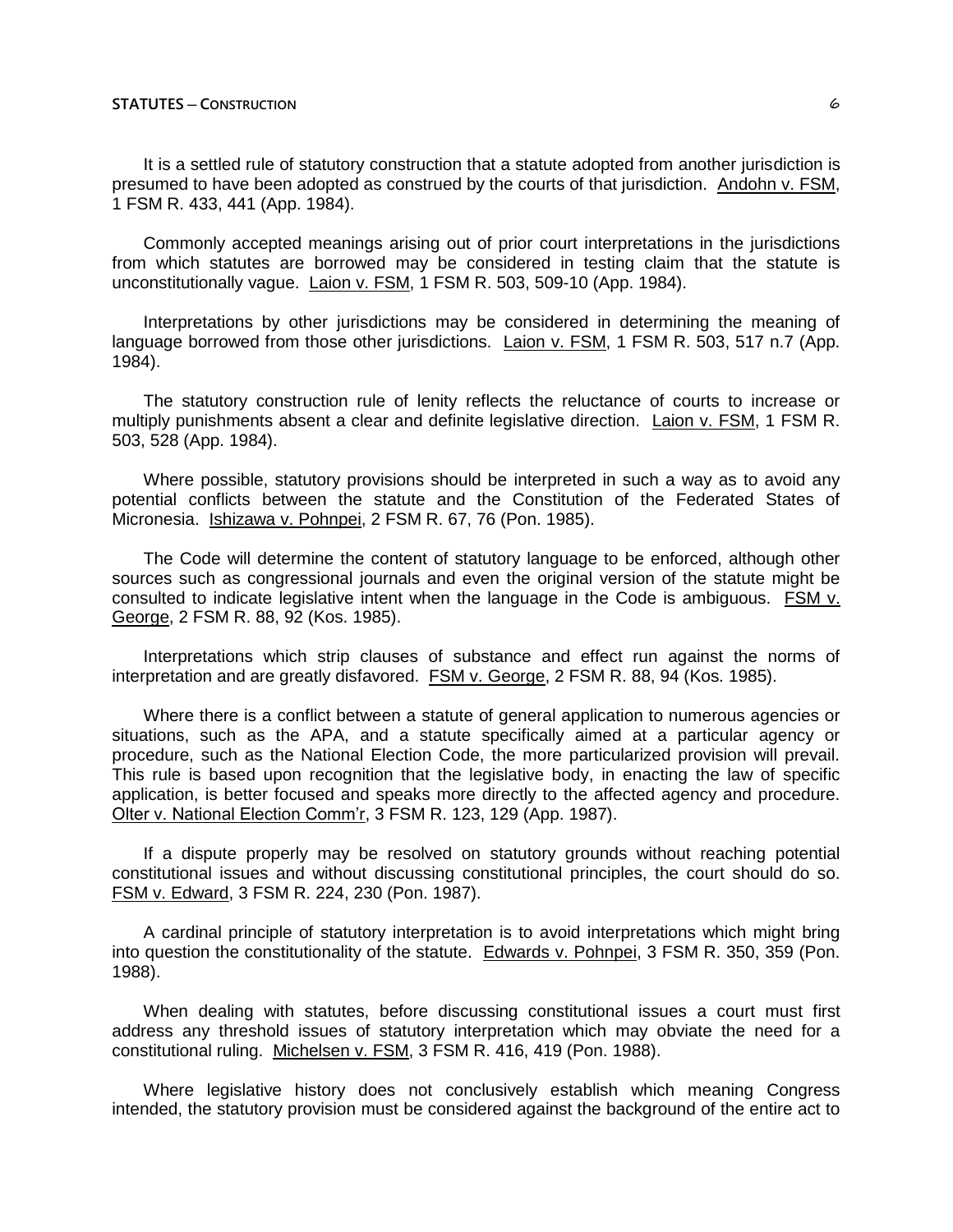arrive at an interpretation consistent with other provisions and with the general design of the act. Michelsen v. FSM, 3 FSM R. 416, 422 (Pon. 1988).

Unreasonableness of the result produced by one among alternative possible interpretations of a statute is reason for rejecting that interpretation in favor of another which would produce a reasonable result. Michelsen v. FSM, 3 FSM R. 416, 426 (Pon. 1988).

Statutory provisions designed to enhance the capacity of the government to enforce penalties for failure to pay taxes are penal, not remedial, and should be strictly construed. In re Island Hardware, Inc., 3 FSM R. 428, 432 (Pon. 1988).

Courts should not broaden statutes beyond the meaning of the law as written, even if it means that gambling devices just as harmful socially as slot machines, such as poker machines, will be excluded from statutory prohibition of slot machines. In re Slot Machines, 3 FSM R. 498, 500-01 (Truk S. Ct. Tr. 1988).

Courts may not speculate as to the powers and duties of the office of the Attorney General, but must look to the wording of the relevant law, and further, may not speculate as to the probable intent of the legislature apart from the words. Truk v. Robi, 3 FSM R. 556, 562 (Truk S. Ct. App. 1988).

Since Congress used the Trust Territory Investment Act as the overall model in drafting the FSM Foreign Investment Act and adopted language similar to that employed in the Trust Territory statute for describing the activities to be covered in the FSM law, analysis of the new Act must begin with a presumption that Congress intended that the FSM Foreign Investment Act would regulate essentially the same activities as those covered by the Trust Territory Investment Act. Carlos v. FSM, 4 FSM R. 17, 26 (App. 1989).

Statutory changes overruling previous judicial rulings may fundamentally alter the general law in the area newly governed by statute. Federal Business Dev. Bank v. S.S. Thorfinn, 4 FSM R. 367, 372 (App. 1990).

Because the FSM statute is based upon the United States model, the FSM Supreme Court should look to United States' court decisions under 42 U.S.C. § 1983 for assistance in determining the liability of a governmental body under 11 F.S.M.C. 701(3). Plais v. Panuelo, 5 FSM R. 179, 204 (Pon. 1991).

In providing for civil liability under 11 F.S.M.C. 701(3), Congress intended that the word person would include governmental bodies. Plais v. Panuelo, 5 FSM R. 179, 204-05 (Pon. 1991).

The plain meaning of a statutory provision must be given effect whenever possible. Setik v. FSM, 5 FSM R. 407, 410 (App. 1992).

Where a statute of general application conflicts with a statute of more particular application concerning the same subject matter, the more particularized provision prevails. However, remedial provisions that are merely cumulative and not duplicative apply equally. Setik v. FSM, 5 FSM R. 407, 410 (App. 1992).

That certain provisions of a general statute are overridden by a more specific statute does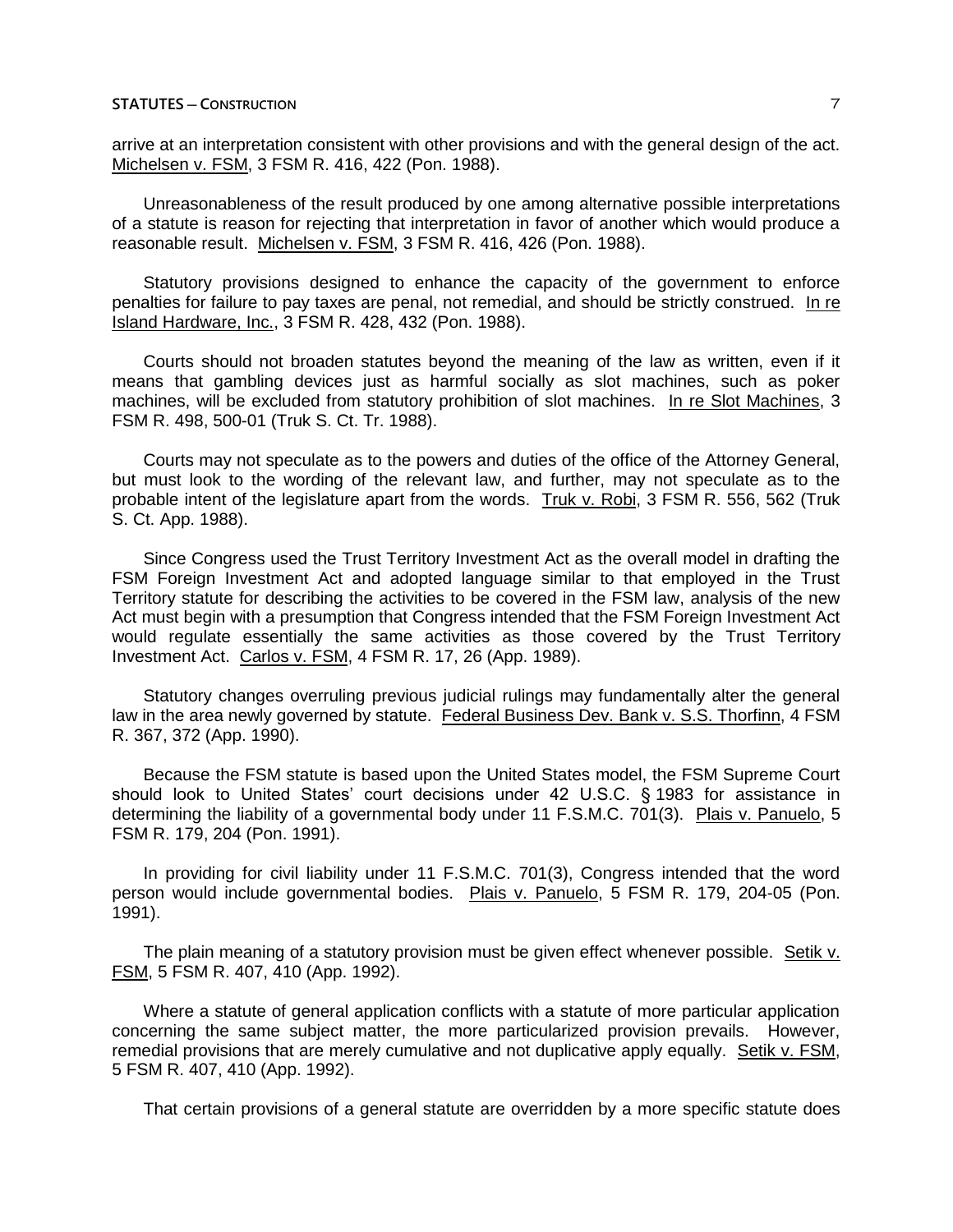not imply that the general statute in its entirety is superseded. Setik v. FSM, 5 FSM R. 407, 411 (App. 1992).

When the language in the Code is ambiguous, other sources such as congressional journals may be consulted. Bank of the FSM v. FSM, 6 FSM R. 5, 7 (Pon. 1993).

Statutes should be interpreted so that they are internally consistent. Provisions should be considered against the background of the entire act so as to arrive at a reasonable interpretation consistent with other specific provisions and the general design of the act. Bank of the FSM v. FSM, 6 FSM R. 5, 8 (Pon. 1993).

Where licenses are to be issued to each bank branch, and each bank branch must be scrutinized as to its qualifications for a license, it is a reasonable statutory interpretation that the regulatory license fee must be paid for each bank branch. Bank of the FSM v. FSM, 6 FSM R. 5, 8 (Pon. 1993).

Where the FSM statute governing extradition proceeding is silent on the appealability of extradition proceedings and where the statute has been borrowed from another jurisdiction where extradition proceedings are not appealable it is presumed that the meaning and application of the statute is as it was interpreted by the courts of the source. In re Extradition of Jano, 6 FSM R. 23, 25 (App. 1993).

A long-standing norm of statutory construction holds that provisions of law must be read so as to be internally consistent and sensible. McCaffrey v. FSM Supreme Court, 6 FSM R. 279, 281 (App. 1993).

Pronouncements by a later legislature concerning the meaning of actions taken by an earlier legislature are generally unreliable, especially when the later legislative body is a part of an entirely different government. Etscheit v. Adams, 6 FSM R. 365, 381 (Pon. 1994).

Courts prefer to read different sections of the same statute in a manner that permits them to be consistent with each other rather than to be inconsistent or at cross purposes. FSM v. Moroni, 6 FSM R. 575, 579 (App. 1994).

The intention of the legislature as to whether a provision is mandatory or not is determined from the language used. The use of the word shall is the language of command and considered mandatory. In re Failure of Justice to Resign, 7 FSM R. 105, 109 (Chk. S. Ct. App. 1995).

Statutes and constitutional provisions must be read together when the statutes are preconstitution and because they are only effective to the extent they are not in conflict with the Chuuk Constitution. Sana v. Chuuk, 7 FSM R. 252, 254-55 (Chk. S. Ct. Tr. 1995).

Provisions of a law must be read so as to be internally consistent and sensible, and where a term in a statute is unambiguous and dispositive, a court should not examine other materials that might indicate legislative intent. FSM Social Sec. Admin. v. Kingtex (FSM), Inc. (I), 7 FSM R. 280, 284 (Yap 1995).

When the statute is not ambiguous there is no need to examine legislative intent, but when the language of the Code is ambiguous, other sources, such as Congressional journals or the original version of the statute may be consulted to give an indication of Congressional intent.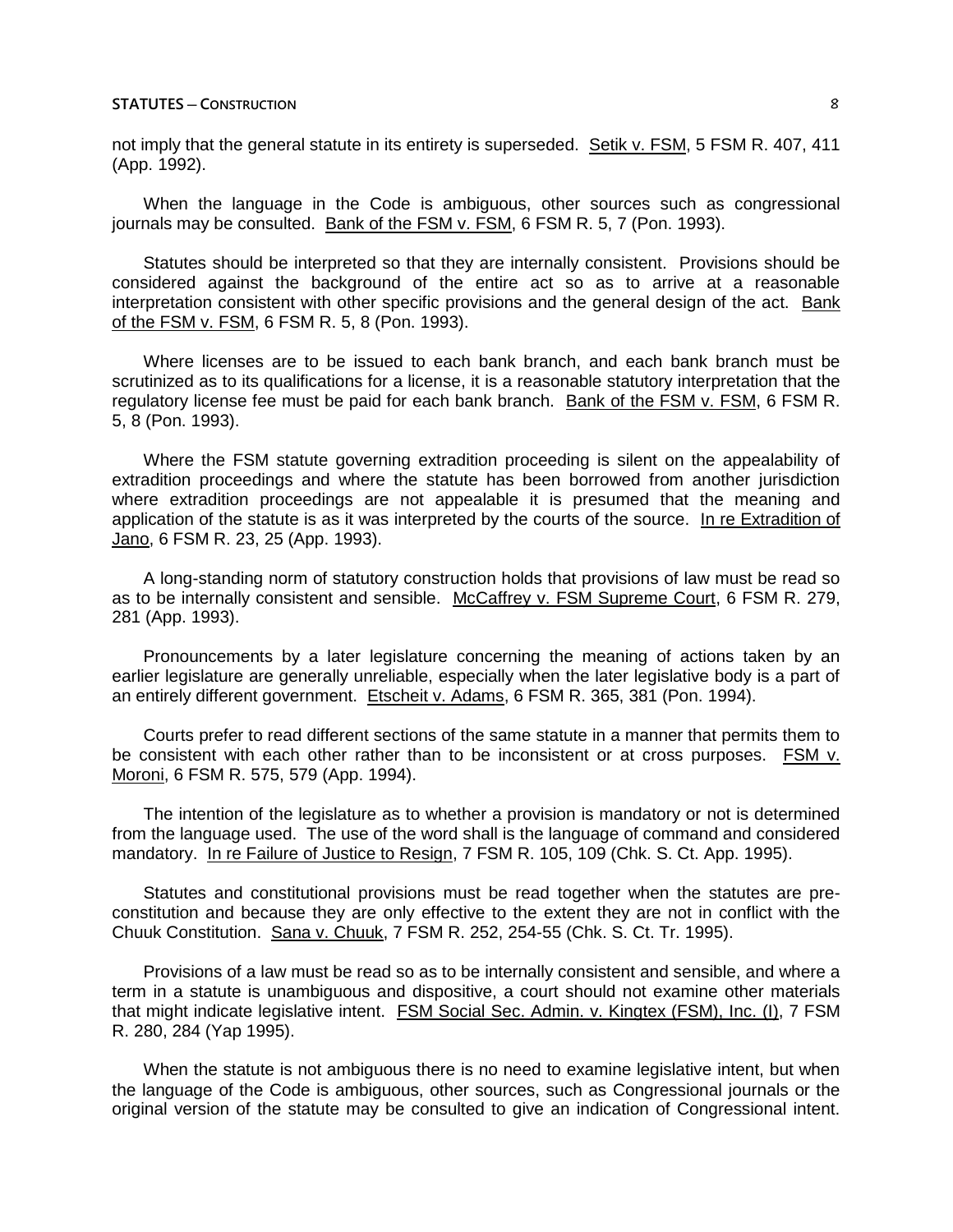# FSM Social Sec. Admin. v. Kingtex (FSM), Inc. (I), 7 FSM R. 280, 286 (Yap 1995).

Where FSM Code provisions are based on U.S. law FSM courts may, in order to shed light on legislative intent, consider statutory interpretations by U.S. courts without being bound by those cases, but cases interpreting sections of the U.S. Code that were not enacted into the FSM Code are not relevant as an indication of the intent of the FSM Congress. FSM Social Sec. Admin. v. Kingtex (FSM), Inc. (I), 7 FSM R. 280, 286 (Yap 1995).

A statute that imposes a penalty is subject to strict construction, particularly where a penalty may be imposed without requiring a finding of a culpable state of mind. FSM Social Sec. Admin. v. Kingtex (FSM), Inc. (II), 7 FSM R. 365, 368 (Yap 1996).

The unambiguous words of a statute which imposes criminal penalties cannot be altered by judicial construction to punish someone not otherwise within its reach, no matter how much he deserves punishment. FSM v. Webster George & Co., 7 FSM R. 437, 440 (Kos. 1996).

A general section in a statute cannot expand the class of principals to whom the more specific sections are directed. FSM v. Webster George & Co., 7 FSM R. 437, 440 (Kos. 1996).

Because the provision permitting an automatic increase back to their former salaries by the Governor, Lieutenant Governor, and the members of the legislature, is severable, it thus may be ruled unconstitutional without affecting the validity of the rest of the statute. Chuuk State Supreme Court v. Umwech (II), 7 FSM R. 630, 632 (Chk. S. Ct. Tr. 1996).

Statutes authorizing attachment must be construed strictly. In general, attachment is available only in certain kinds of actions and then only upon a showing of special grounds. Bank of Hawaii v. Kolonia Consumer Coop. Ass'n, 7 FSM R. 659, 662 (Pon. 1996).

The legislature's intention as to whether a provision is mandatory is determined from the language used. The use of the word shall is the language of command and considered mandatory. Senda v. Creditors of Mid-Pacific Constr. Co., 7 FSM R. 664, 670 (App. 1996).

When the fishing statute sets forth a list of prohibited acts in the disjunctive, commission of any one of the listed acts is unlawful, and the government may pursue separate civil penalties for each. FSM v. Ting Hong Oceanic Enterprises, 8 FSM R. 79, 90 (Pon. 1997).

A court should construe a statute as the legislature intended. Legislative intent is determined by the wording of the statute. What a legislature says in the text of a statute is considered the best evidence of the legislative intent or will. Thus a court must give effect to the plain meaning of a statutory provision whenever possible. FSM Social Sec. Admin. v. Kingtex (FSM) Inc., 8 FSM R. 129, 131 (App. 1997).

A provision of law must be read so as to be internally consistent and sensible. Courts should read different sections of the same statute, or even the two sentences that form one subsection, in a manner that permits them to be consistent with each other rather than to be inconsistent or at cross purposes. FSM Social Sec. Admin. v. Kingtex (FSM) Inc., 8 FSM R. 129, 131-32 (App. 1997).

Basing legal analysis on dictionary definitions can be an uncertain proposition. This is particularly so where Congress has explicitly defined the term in the statute. FSM Social Sec.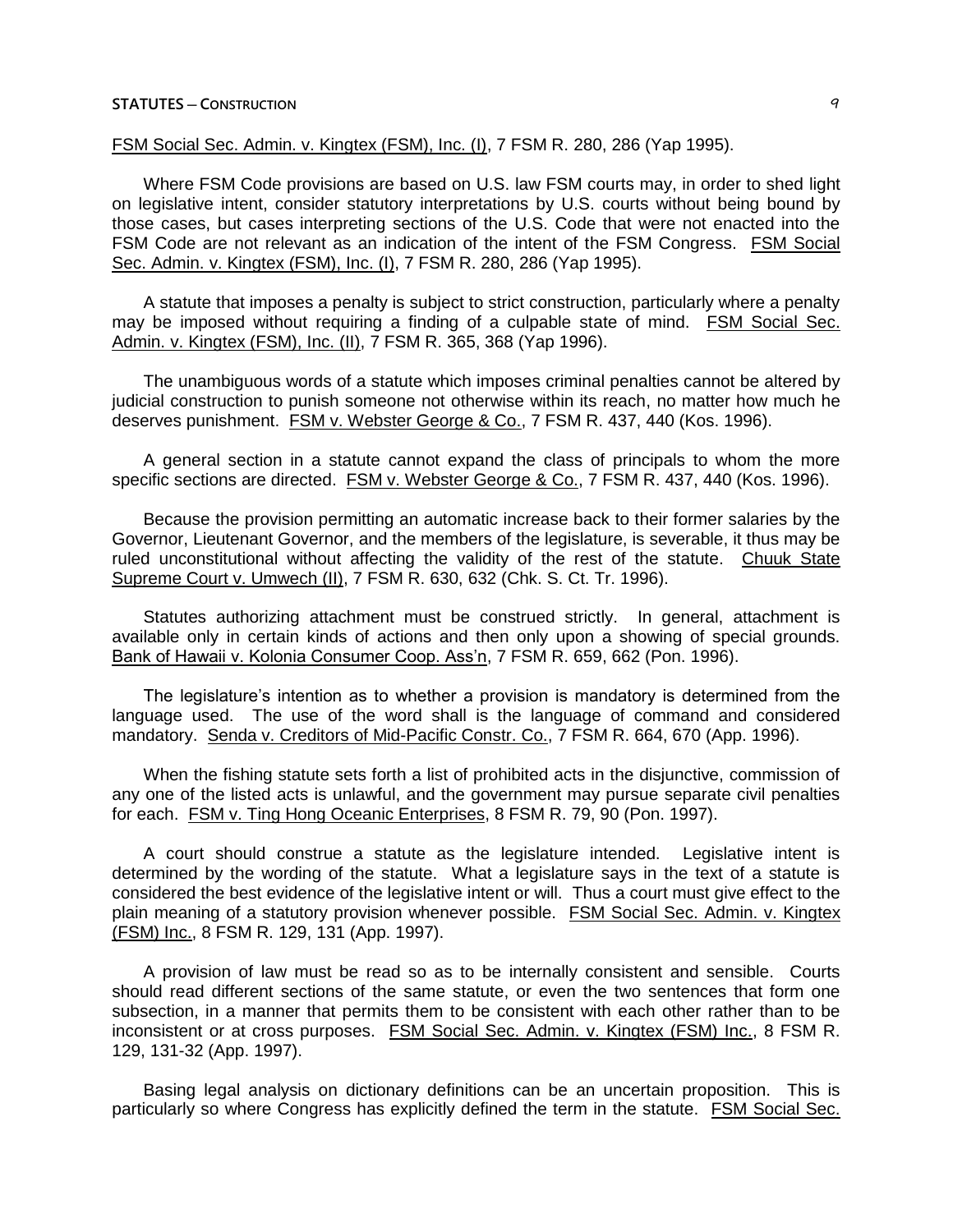# Admin. v. Kingtex (FSM) Inc., 8 FSM R. 129, 132 n.2 (App. 1997).

When Congress has determined that the application of two subsections together would deter tax delinquencies, it is not a court's function to make a contrary determination. A court's function is to apply the statute as Congress intended unless doing so would violate the Constitution. FSM Social Sec. Admin. v. Kingtex (FSM) Inc., 8 FSM R. 129, 133 (App. 1997).

The Supreme Court may exercise personal jurisdiction in civil cases only over persons residing or found in the Federated States of Micronesia or who have been duly summoned and voluntarily appear, except as provided in the long arm statute. The terms "resides in," "is a resident of," and "residence is in" are roughly synonymous. Alik v. Moses, 8 FSM R. 148, 149-50 (Pon. 1997).

Because of the verbs in the statute, only "carry" is defined in the Weapons Control Act, "possess" is given its usual meaning of taking into one's possession, and possession means to have in one's control. FSM v. Fal, 8 FSM R. 151, 155 (Yap 1997).

An obligation of the state to pay a litigant a sum in exchange for dismissal of claims sought that arises from the judgment of dismissal of that case is not contrary to the legislative intent expressed in any provision of the Financial Management Act. Otherwise, no settlement of litigation requiring payment by the state could ever be made. Ham v. Chuuk, 8 FSM R. 300i, 300k (Chk. S. Ct. App. 1998).

It is the purpose of the Financial Management Act to ensure that public funds are only used or promised in a manner provided by law and a judgment of the Chuuk State Supreme Court trial division is a manner provided by law. Ham v. Chuuk, 8 FSM R. 300i, 300k (Chk. S. Ct. App. 1998).

When interpreting a statute, the plain meaning of the statutory provision must be given meaning whenever possible. Courts should not broaden statutes beyond the meaning of the law as written. Joy Enterprises, Inc. v. Pohnpei Utilities Corp., 8 FSM R. 306, 310 (Pon. 1998).

A court should avoid unnecessary constitutional adjudications. When interpreting a statute, courts should, where possible, avoid selecting interpretations of a statute which may bring into doubt the constitutionality of that statute. If construction of a statute by which a serious doubt of constitutionality may be avoided is fairly possible, a court should adopt that construction. Cornelius v. Kosrae, 8 FSM R. 345, 348 (Kos. S. Ct. Tr. 1998).

Acts of Congress are presumed to be constitutional. Chuuk v. Secretary of Finance, 8 FSM R. 353, 374, 387 (Pon. 1998).

The statutory and regulatory authorities in effect during the time the employees' grievances took place will be applied to the decision. Langu v. Kosrae, 8 FSM R. 427, 432 (Kos. S. Ct. Tr. 1998).

It is a well settled rule of law that an ordinance will be presumed to be valid, unless the contrary appears on its face. Esechu v. Mariano, 8 FSM R. 555, 556 (Chk. S. Ct. Tr. 1998).

Via the analogy implicated by the Transition Clause, under a statute carried over from the Trust Territory which speaks in terms of the Trust Territory and any of its political subdivisions as being persons, Pohnpei is also a person to the same extent that a Trust Territory political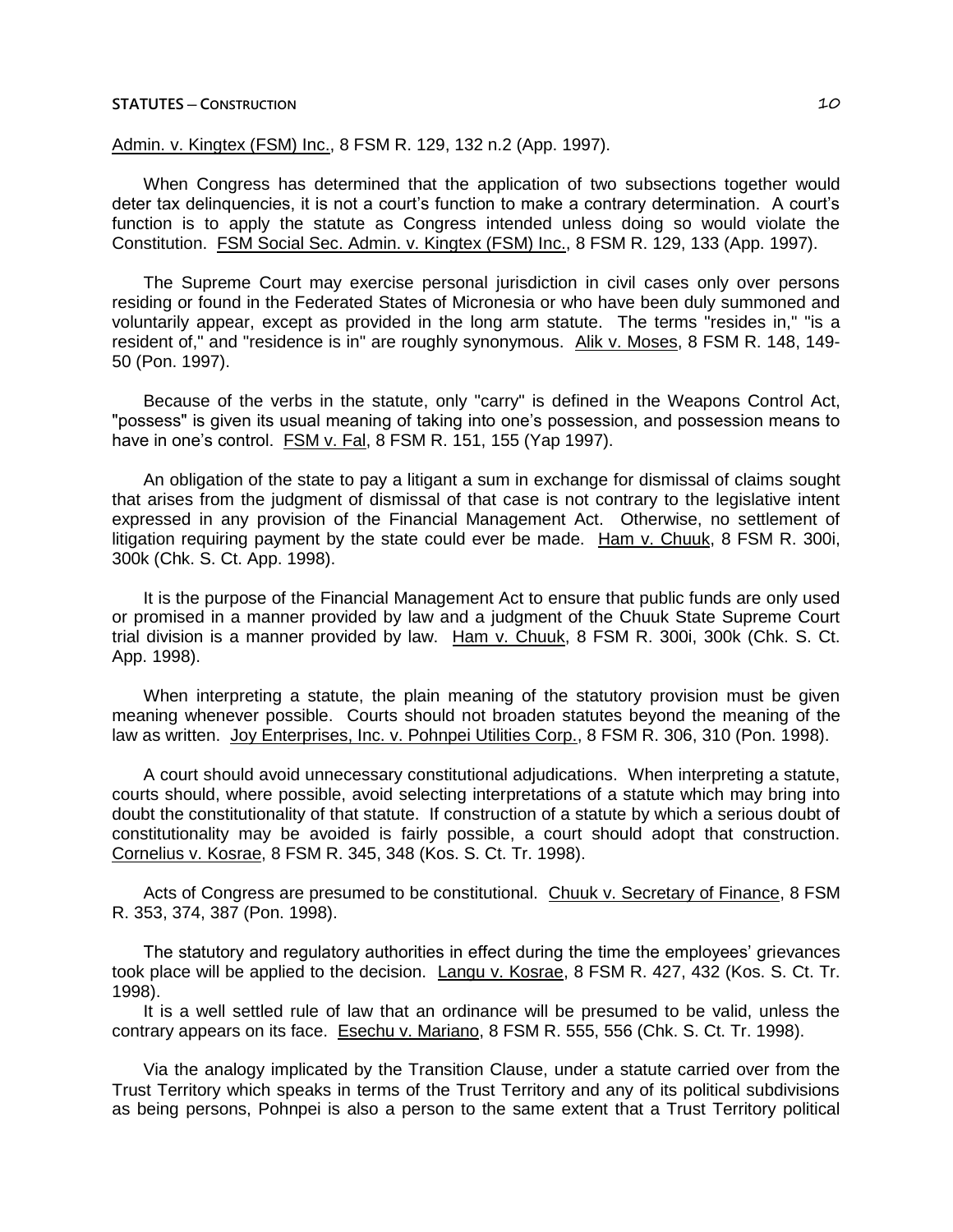subdivision was a person under the statute's prior incarnation. AHPW, Inc. v. FSM, 9 FSM R. 301, 305 (Pon. 2000).

When an ordinance has a savings clause and its provision for election filing fees is found unconstitutional, the filing fee provision of the previous ordinance it superseded will be reinstated. Nameta v. Cheipot, 9 FSM R. 510, 512 (Chk. S. Ct. Tr. 2000).

When a case's disposition and the plaintiffs' sought relief do not require construction of statute as to its constitutionality, courts will not undertake a decision based upon a constitutional issue. Pacific Coast Enterprises v. Chuuk, 9 FSM R. 543, 545 (Chk. S. Ct. Tr. 2000).

The court will not rule on a statute's constitutionality when it can limit the case's disposition to interpretation of the statute's language as it applies to the question. Pacific Coast Enterprises v. Chuuk, 9 FSM R. 543, 545 (Chk. S. Ct. Tr. 2000).

When an act lists 23 different and distinct prohibited gaming devices, including "slot machines," but makes no mention of "poker machines" whatsoever, by its failing to list "poker machines" in an extended list of prohibited items, the legislature excluded such machines from the application of the law, and the court will not include the machines into the proscription of the statute something which the Legislature intended to exclude. Pacific Coast Enterprises v. Chuuk, 9 FSM R. 543, 547 (Chk. S. Ct. Tr. 2000).

Without a separate statute of limitations in the act creating a public corporation, the state legislature obviously intended for suit to be brought against the corporation within the same time period that suit must be brought against the state and its various related entities even though the corporation may act on its own and sue and be sued in its own name. E.M. Chen & Assocs. (FSM), Inc. v. Pohnpei Port Auth., 9 FSM R. 551, 558 (Pon. 2000).

The generally recognized rule is that interest should not bear interest, but compound interest may be awarded if authorized by statute. When the statute reads "nine percent a year" it is not an express authorization to compound interest annually, but is instead, without more, merely a statement of the rate of simple interest. Aggregate Sys., Inc. v. FSM Dev. Bank, 9 FSM R. 569, 570 (Chk. 2000).

Title 6, chapter 10, subchapter 1 of the FSM Code is replete with references to officials who either do not exist now or who no longer carry out the functions with which they are identified in the statute, and when confronted with such language in a section thereof, the FSM Supreme Court has generally ruled that the section applies only to the Trust Territory High Court. FSM v. Kuranaga, 9 FSM R. 584, 586 (Chk. 2000).

Because the FSM statute is based upon the United States model, the FSM Supreme Court should consider United States court decisions under 42 U.S.C. § 1983 and § 1988 for assistance in determining the intended meaning of, and governmental liability under 11 F.S.M.C. 701(3). Estate of Mori v. Chuuk, 10 FSM R. 6, 13 (Chk. 2001).

If a statutory provision is unconstitutional and can be severed from the rest of the legislative act, only that provision will be struck down. MGM Import-Export Co. v. Chuuk, 10 FSM R. 42, 44 (Chk. 2001).

A savings clause that merely states that private parties who could previously seek civil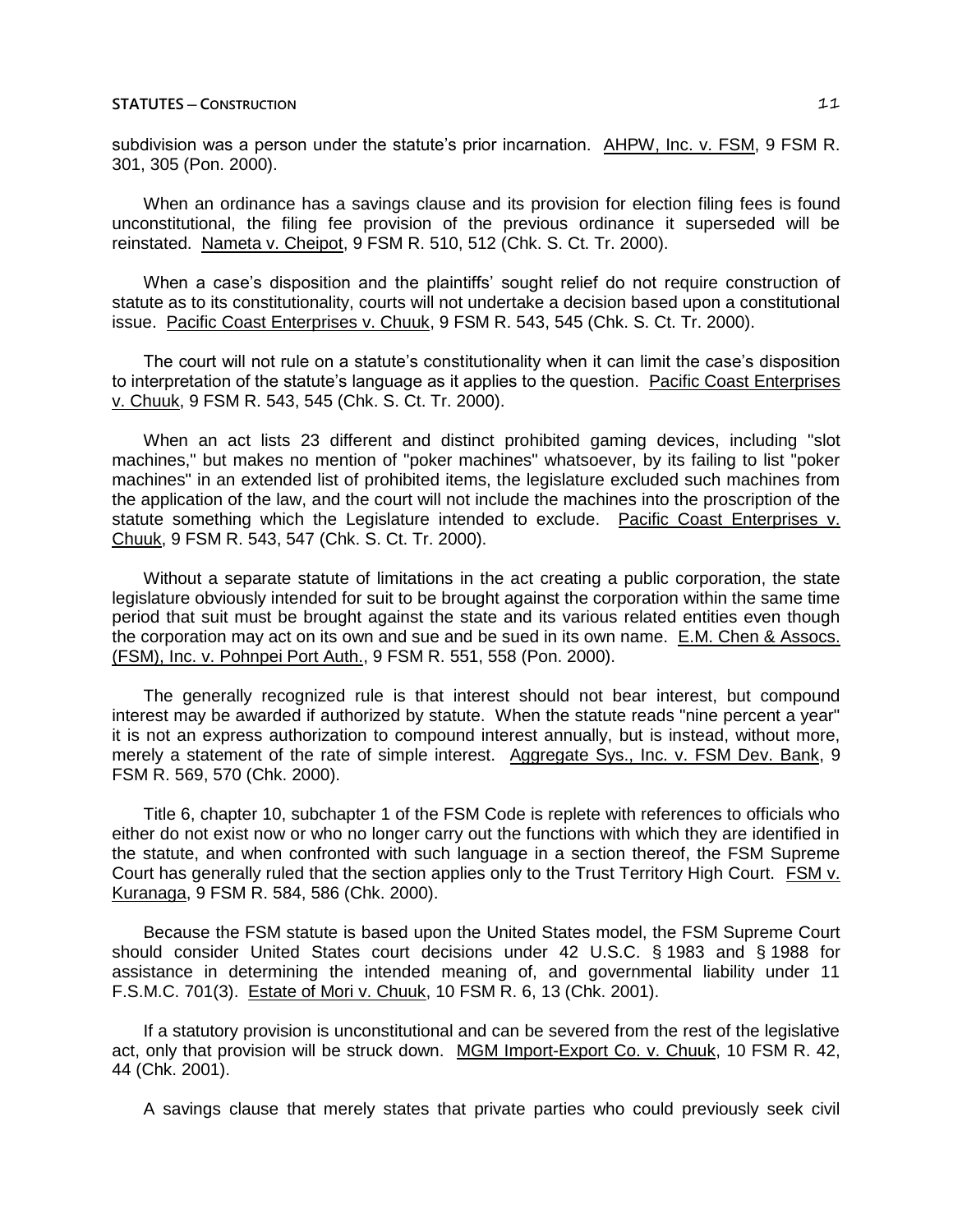remedies for what are now violations of the Chuuk State Environmental Protection Act still retain that right even if the Chuuk Environmental Protection Agency decides to act, does not create any new rights for those persons. Nor does it entitle them to collect any of the penalties created which may be asserted only by the Chuuk Environmental Protection Agency and only to its credit. Moses v. M.V. Sea Chase, 10 FSM R. 45, 51 (Chk. 2001).

The plain meaning of a statutory provision must be given effect whenever possible. Pohnpei v. KSVI No. 3, 10 FSM R. 53, 62 n.7 (Pon. 2001).

When statutes are pre-constitution, the statutes and constitutional provisions must be read together because the statutes are only effective to the extent they are not in conflict with the constitution. Pohnpei v. KSVI No. 3, 10 FSM R. 53, 63 (Pon. 2001).

The assertion that municipalities own submerged reef areas is not sound because 67 TTC 2(1) expressly states that the law established by the Japanese administration was that all marine areas below the ordinary high watermark belong to the government and because a finding that the municipalities were the underlying owners of all submerged reef areas, would render the statute granting them the right to use marine resources there superfluous and inconsistent with the rest of the statute. Pohnpei v. KSVI No. 3, 10 FSM R. 53, 64 (Pon. 2001).

A long-standing norm of statutory construction states that provisions of law must be read so as to be internally consistent and sensible. Pohnpei v. KSVI No. 3, 10 FSM R. 53, 64 (Pon. 2001).

Generally, statutes and enactments in derogation of the common law ─ existing law ─ are to be strictly construed. Damarlane v. Pohnpei Supreme Court Appellate Division, 10 FSM R. 116, 122 (Pon. 2001).

Although it is generally agreed that a statute in the derogation of the common law must be strictly construed, this rule of statutory construction cannot be used to defeat the obvious purpose of the legislature, nor to lessen the scope plainly intended to be given the statute. Damarlane v. Pohnpei Supreme Court Appellate Division, 10 FSM R. 116, 122 (Pon. 2001).

When a Pohnpei statute does not show any legislative intent to abolish the well-established principle of absolute judicial immunity for the judicial act of timing the issuance of court decisions and to allow a private suit for damages in such cases, a court can only conclude that the Pohnpei Legislature did not intend to abolish absolute judicial immunity in this instance and did not intend to create a right for damage suits against judges if their decisions were not timely. Damarlane v. Pohnpei Supreme Court Appellate Division, 10 FSM R. 116, 122 (Pon. 2001).

When the statute requires that a statement of contest must be filed within five days "after declaration of the result of the election by the body canvassing the returns" and also provides that upon "tabulation of each of the precinct votes, the Commission shall tabulate or cause to be tabulated the cumulative results, including the total of election results for each nominee, and make these results known to the public," the declaration is when the results are made known to the public. Cholymay v. Chuuk State Election Comm'n, 10 FSM R. 145, 153 (Chk. S. Ct. App. 2001).

If a current law is unconstitutional, the previous law generally applies. Cholymay v. Chuuk State Election Comm'n, 10 FSM R. 145, 154 (Chk. S. Ct. App. 2001).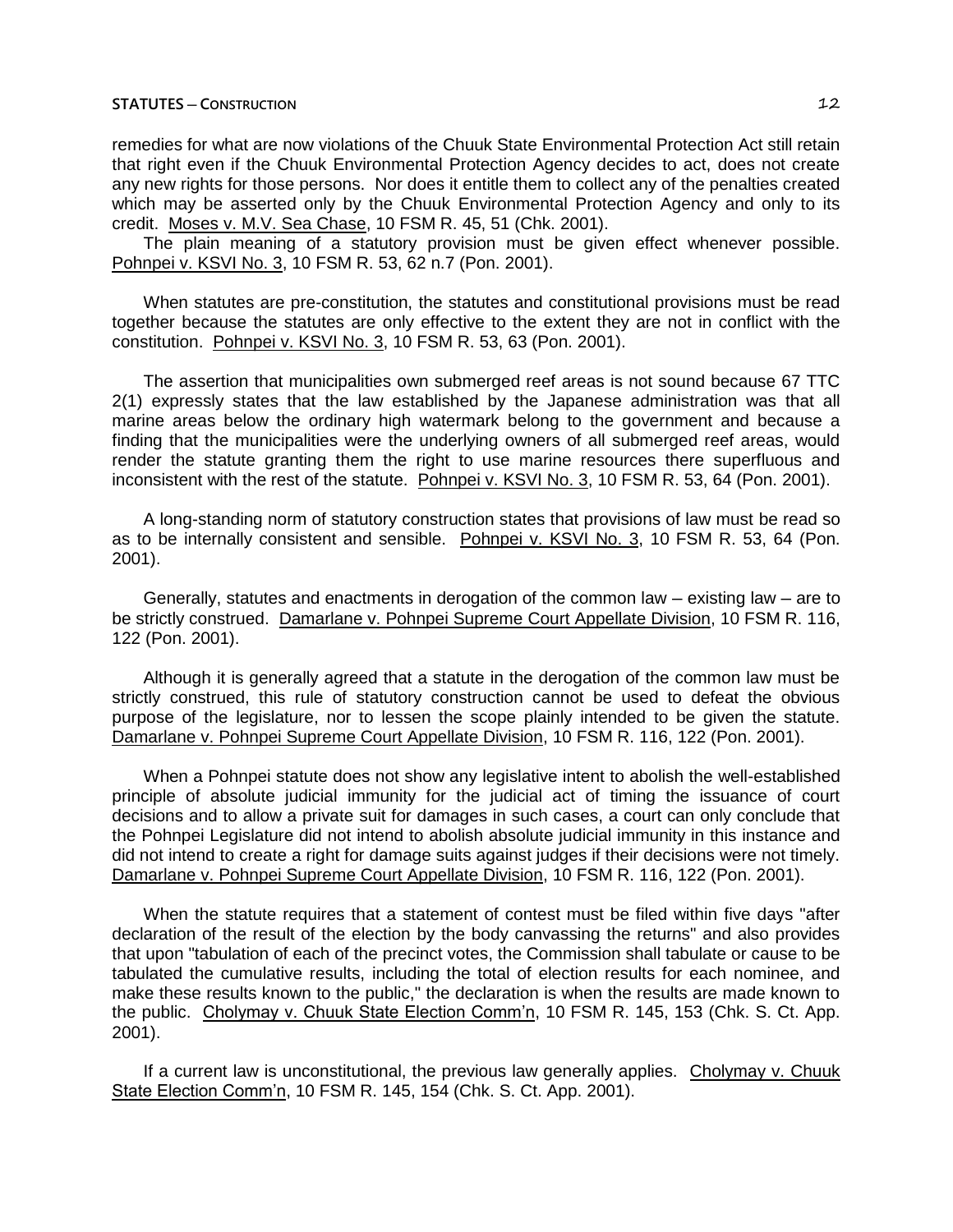Generally, statutes and enactments in derogation of the common law, or existing law, are to be strictly construed. Cholymay v. Chuuk State Election Comm'n, 10 FSM R. 220, 223 (Chk. S. Ct. App. 2001).

The court's task is to apply the law in the manner the Legislature intended as evidenced by the language it used in the statute. If this is unfair, it is a matter for the Legislature to correct, not the court. Cholymay v. Chuuk State Election Comm'n, 10 FSM R. 220, 223 (Chk. S. Ct. App. 2001).

FSM Code provisions must be construed with a view to effect their object. Bank of the FSM v. Pacific Foods & Servs., Inc., 10 FSM R. 327, 334 (Pon. 2001).

Generally, a provision is directory and not mandatory if it requires that certain actions be completed, but does not prescribe the result which should follow if those actions are not completed. Jonas v. Kosrae, 10 FSM R. 453, 459 (Kos. S. Ct. Tr. 2001).

The over-obligation of funds statute, 55 F.S.M.C. 220(3), was not intended to create a basis for private parties to sue government officials, but for the government to be able to punish employees and officials who are found to be misusing public funds. Pohnpei Cmty. Action Agency v. Christian, 10 FSM R. 623, 634 (Pon. 2002).

Statutes which do not, by their terms, provide private citizens with a cause of action for money damages cannot be the basis for private damages claims. Pohnpei Cmty. Action Agency v. Christian, 10 FSM R. 623, 634 (Pon. 2002).

The court will not infer the existence of a private cause of action in the absence of a clear intent expressed in the statute that such a private cause of action be created. Pohnpei Cmty. Action Agency v. Christian, 10 FSM R. 623, 634 (Pon. 2002).

The court must begin with the presumption that acts of Congress are constitutional. FSM v. Anson, 11 FSM R. 69, 74 (Pon. 2002).

Acts of the Kosrae Legislature are presumed to be constitutional. Kosrae v. Sigrah, 11 FSM R. 249, 256 (Kos. S. Ct. Tr. 2002).

Courts should avoid, where possible, selecting interpretations of a statute which may bring into doubt the constitutionality of that statute. Accordingly, a defendant is burdened with a high standard of proof in establishing the unconstitutionality of a state law. Kosrae v. Sigrah, 11 FSM R. 249, 256 (Kos. S. Ct. Tr. 2002).

The word "demand" means "ask as by right." When a police officer did request and ask as by right for the defendant's driver's license, even though the officer did not use the word "demand," the officer's request to the defendant for his driver's license satisfies the statute's "demand" requirement. Kosrae v. Sigrah, 11 FSM R. 263, 264 (Kos. S. Ct. Tr. 2002).

The plain meaning of a statutory provision must be given effect whenever possible. Courts should not broaden statutes beyond the meaning of the law as written. Rodriguez v. Bank of the FSM, 11 FSM R. 367, 378 (App. 2003).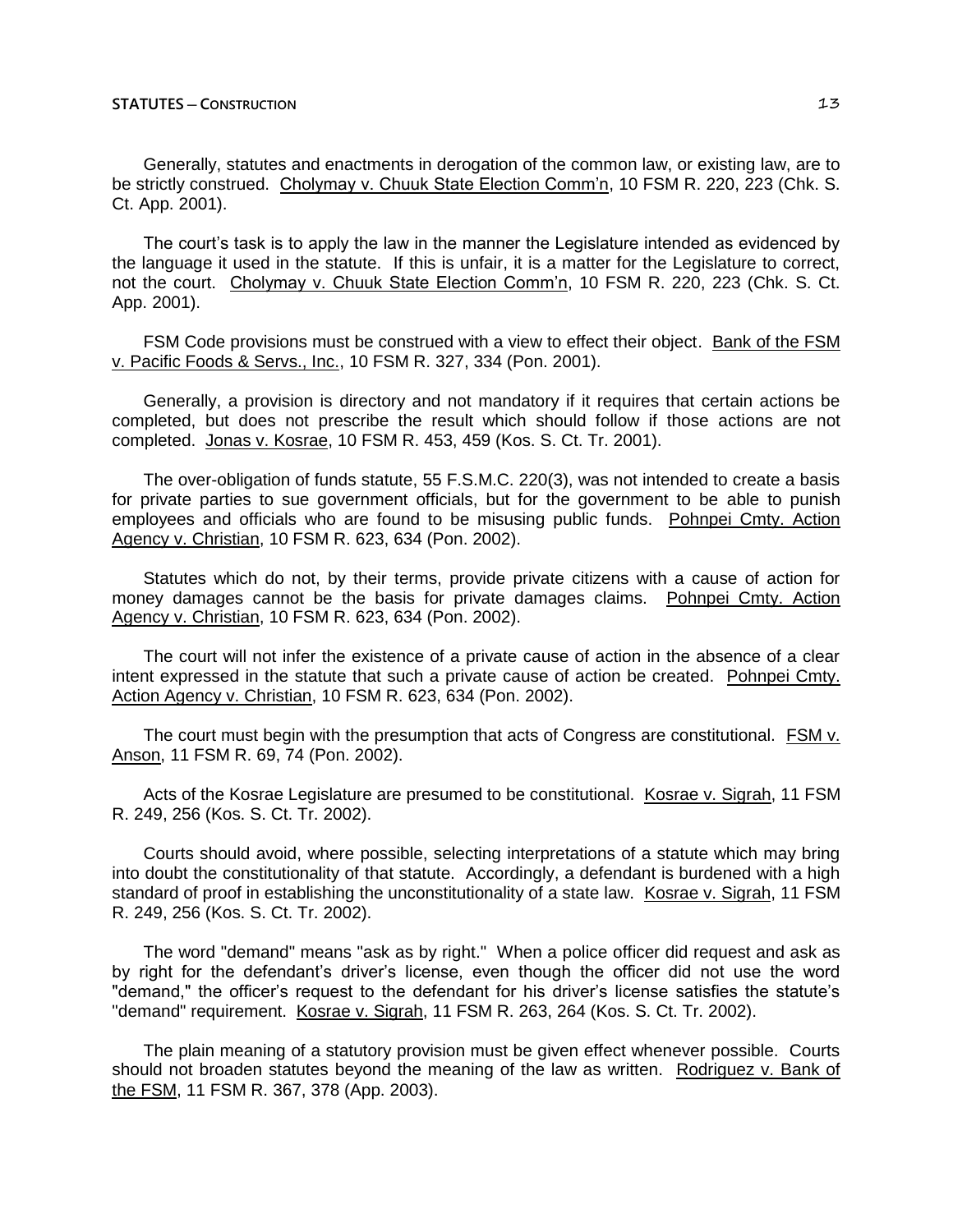The court's role is to construe the relevant statute as the legislature intended. Legislative intent is determined, first and foremost, by the statute's wording. The statute's text is considered the best evidence of legislative intent or will. The court must give effect to the plain meaning of a statutory provision whenever possible. Rodriguez v. Bank of the FSM, 11 FSM R. 367, 379 (App. 2003).

When 53 F.S.M.C. 604 does not contain the broader language of, "or other legal processes," it cannot be interpreted in a manner identical to the U.S. statute that does. The FSM provision is more restrictive than the U.S. provision, as it protects Social Security benefits only from execution, attachment, garnishment, and assignment and not from other legal processes. Rodriguez v. Bank of the FSM, 11 FSM R. 367, 379 (App. 2003).

The nation's laws are presumed to be constitutional, and when possible, statutory provisions should be interpreted in such a way as to avoid any potential conflicts between the statute and the Constitution. Rodriguez v. Bank of the FSM, 11 FSM R. 367, 382 (App. 2003).

Statutes are presumed constitutional until challenged, and the burden is on the challenger to clearly demonstrate that a statute is unconstitutional. Parkinson v. Island Dev. Co., 11 FSM R. 451, 453 (Yap 2003).

A court should construe a statute as the legislature intended. Legislative intent is determined by the statute's wording. What a legislature says in the statute's text is considered the best evidence of the legislative intent or will. In re Mid-Mortlocks Interim Election, 11 FSM R. 470, 477 (Chk. S. Ct. App. 2003).

The Legislature has granted the appellate division "all powers necessary to make the determination" of the contested election. The Legislature's intent when it said "all powers" was that the court could consider all relevant and admissible evidence properly offered. In re Mid-Mortlocks Interim Election, 11 FSM R. 470, 477 (Chk. S. Ct. App. 2003).

All statutes are presumed to be constitutional and if there is any other way of disposing of an issue other than on a constitutional ground, then the court should decide the issue in that manner. Thus the court addresses a statute's constitutionality only with reluctance. Estate of Mori v. Chuuk, 11 FSM R. 535, 541 (Chk. 2003).

The conclusion that the statute is unconstitutional to the extent that it denies payment of judgments based on civil rights violations at least implies that the statute may be judicially tailored in application to make the statute otherwise workable. Estate of Mori v. Chuuk, 12 FSM R. 3, 12 (Chk. 2003).

A statutory provision repugnant to the Constitution, would be invalid to the extent of the conflict. FSM v. Udot Municipality, 12 FSM R. 29, 47 (App. 2003).

One principle of statutory construction is that the specific provision prevails over the more general. In re Engichy, 12 FSM R. 58, 64 (Chk. 2003).

If two statutes conflict, the more recent expression of the legislature's will (that is, the most recently enacted statute) prevails over the earlier to the extent of the conflict. In re Engichy, 12 FSM R. 58, 64 (Chk. 2003).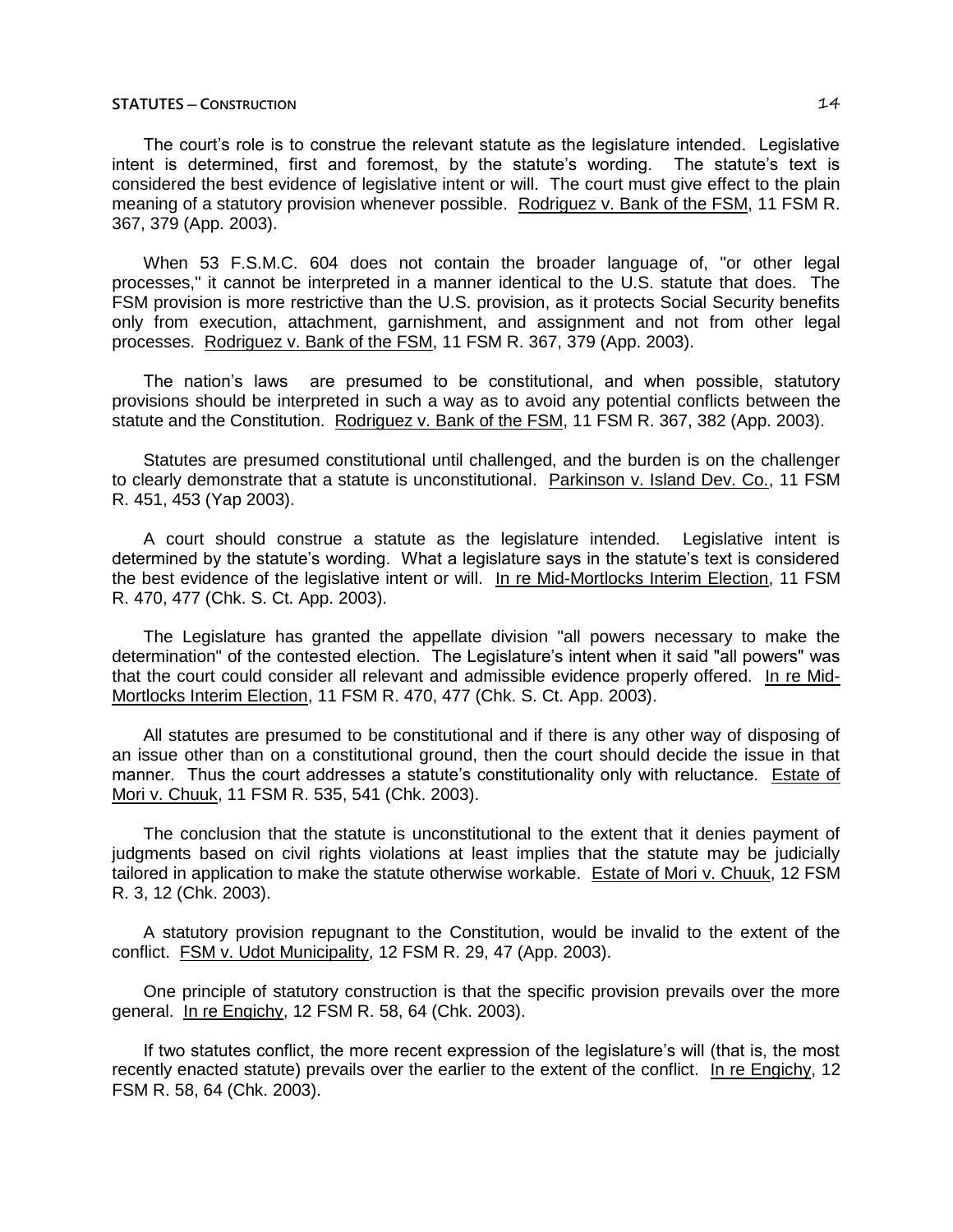Generally, a specific statutory provision will control rather than a general statute to the extent that they conflict. In re Engichy, 12 FSM R. 58, 69 (Chk. 2003).

Since "enter" means to place anything before a court, or upon or among the records, in a formal and regular manner, and usually in writing, and since common sense must play a part in the way that an agency's statutorily mandated procedures are interpreted, a letter from the Social Security Board stating that it is a final decision by the Board, and that the petitioner has the option of appealing to the FSM Supreme Court, is a final, entered order within the meaning of 53 F.S.M.C. 208. Andrew v. FSM Social Sec. Admin., 12 FSM R. 101, 103-04 (Kos. 2003).

When there is an apparent, or even putative, conflict between a statute of general application like the Administrative Procedures Act, and a statute directed toward a particular agency, the more specific provisions will apply. Andrew v. FSM Social Sec. Admin., 12 FSM R. 101, 104 (Kos. 2003).

Although statutes of limitation on criminal prosecutions must be accorded a rational meaning in harmony with the obvious intent and purpose of the law, such statutes must be liberally construed in favor of the accused, and exceptions from the benefits of such statutes must be construed narrowly or strictly against the government. The rule of strict construction will not justify an unreasonable interpretation — one contrary to the law's intent. The rule of strict construction simply means that ordinary words are to be given their ordinary meaning. FSM v. Wainit, 12 FSM R. 105, 109-10 (Chk. 2003).

By deliberately using a different term in 11 F.S.M.C. 105(3)(b) from the one defined in 11 F.S.M.C. 104(11), the drafters can only have intended that the meaning be different, and, by not defining it, that the term's meaning should be the common, ordinary English language meaning of the term because words and phrases as used in the code must be read with their context and be construed according to the common and approved usage of the English language. FSM v. Wainit, 12 FSM R. 105, 110 (Chk. 2003).

The common and approved usage in the English language of the term "public officer" is a person holding a post to which he has been legally elected or appointed and exercising governmental functions. "Public officer" is not a legal term of art but carries only its common, ordinary, and unambiguous English language meaning as found in the dictionary. FSM v. Wainit, 12 FSM R. 105, 110-11 (Chk. 2003).

Strictly construing the term "public officer" by using only its plain, ordinary, and unambiguous meaning (or in the code's terms "its common and approved usage"), a mayor falls within the public officer exception to the criminal statute of limitations. FSM v. Wainit, 12 FSM R. 105, 111 (Chk. 2003).

A statute's policy is to be found in the legislative intent, and it is the cardinal rule in the construction of statutes that such intent is, itself, to be found solely in the statute's words if they are free from ambiguity and express a sensible meaning. FSM v. Wainit, 12 FSM R. 105, 111 (Chk. 2003).

A court should construe a statute as the legislature intended. Legislative intent is determined by the statute's wording. What a legislature says in a statute's text is considered the best evidence of the legislative intent or will. Thus a court must give effect to the plain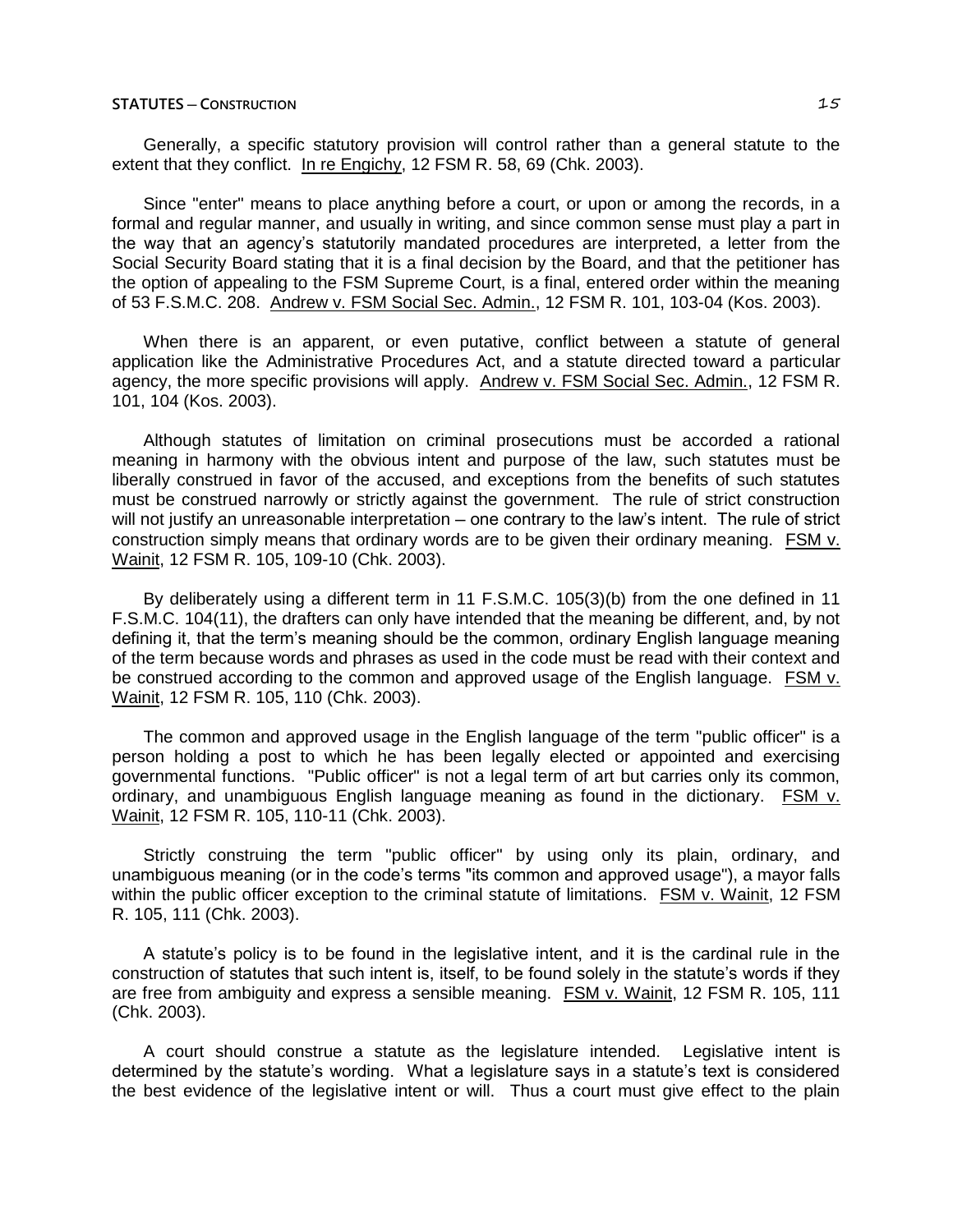meaning of a statutory provision whenever possible. FSM v. Wainit, 12 FSM R. 105, 111 (Chk. 2003).

When the statute's language is plain and unambiguous, it declares its own meaning and there is no room for construction. FSM v. Wainit, 12 FSM R. 105, 111 (Chk. 2003).

When the statute's drafters deliberately chose the term "public officer" in an exception to the criminal statute of limitations instead of using the term "public servant," as they did in so many other criminal code sections, the statute's object and the drafters' intent was to apply this exception to all public officers, not just to those the criminal code defined as "public servants." This is the statute's plain and unambiguous meaning. If the drafters had intended to restrict the exception to just those persons that had been defined as "public servants," they could easily have inserted that term instead. FSM v. Wainit, 12 FSM R. 105, 111 (Chk. 2003).

FSM Code provisions are to be construed according to the fair construction of their terms, with a view to effect its object and to promote justice. FSM v. Wainit, 12 FSM R. 105, 111 (Chk. 2003).

A national statute whose term "public officer" refers to state and municipal public officials as well as national officials does not raise a constitutional issue involving the allocation of powers between the two sovereigns  $-$  state and national  $-$  and the three levels of government  $$ national, state, and local because it applies to persons based upon their status as public officers ─ persons holding posts and exercising governmental functions. It does not matter whether that status is defined and bestowed upon a person by the national government or by another level of government in the FSM. It only matters that the person holds that status. FSM v. Wainit, 12 FSM R. 105, 111 (Chk. 2003).

It is an elemental canon of statutory construction that where a statute expressly provides a particular remedy or remedies, a court must be chary of reading others into it. AHPW, Inc. v. FSM, 12 FSM R. 114, 122 (Pon. 2003).

The question of whether a statute acts retrospectively or only prospectively is one of legislative intent. Herman v. Municipality of Patta, 12 FSM R. 130, 136 (Chk. 2003).

An Act was not intended to be retroactive when it provided that the Act's "revision" should "not be construed to extinguish any rights or remedies of any party which may have arisen prior to such revision, unless specifically provided otherwise." Herman v. Municipality of Patta, 12 FSM R. 130, 136 (Chk. 2003).

When the statute does not provide for an alternative, the court may not read into a statute words which do not exist therein. Chuuk v. Ernist Family, 12 FSM R. 154, 160 (Chk. S. Ct. Tr. 2003).

Basing legal analysis on dictionary definitions can be an uncertain proposition. Not the least of such concerns is that a comprehensive dictionary aims at setting out all meanings of a word, while a court must determine the precise intended meaning of a word or phrase in a specified context. AHPW, Inc. v. FSM, 12 FSM R. 164, 166 (Pon. 2003).

Even where a litigant may have concerns over its ability to realize on a judgment against the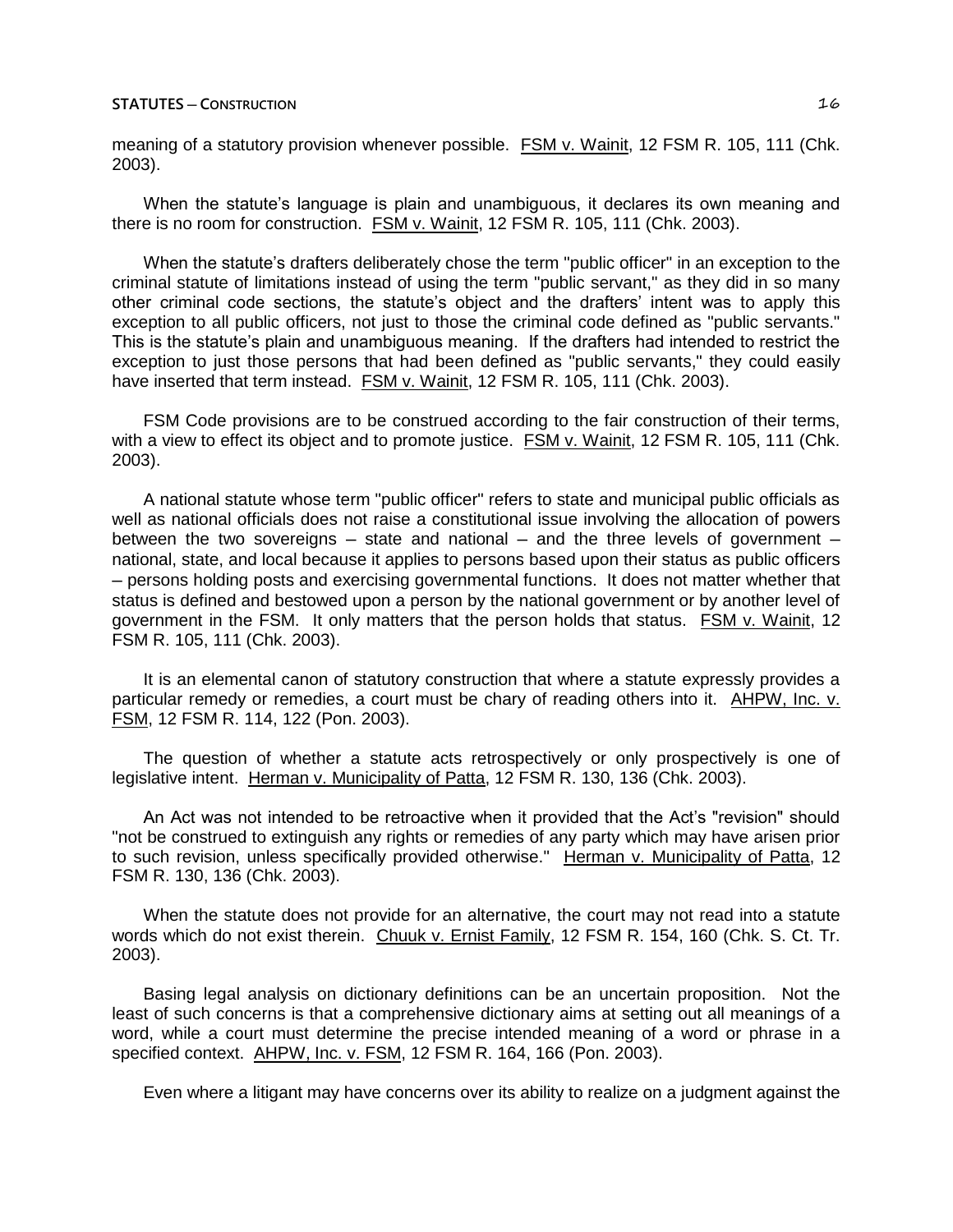state defendant, that concern alone does not serve to enlarge the scope of a statute to create liability for the national government, against which a judgment may be more collectible. Such issues are for the legislature. AHPW, Inc. v. FSM, 12 FSM R. 164, 167 (Pon. 2003).

There is no meaningful distinction between the terms "compulsory acquisition" and "expropriation." AHPW, Inc. v. FSM, 12 FSM R. 164, 167 (Pon. 2003).

The court cannot read words into a statute that are not there. AHPW, Inc. v. FSM, 12 FSM R. 164, 167-68 (Pon. 2003).

National laws are often applied to persons based on their status, even when that status is defined solely by another government. FSM v. Wainit, 12 FSM R. 201, 205 (Chk. 2003).

Words and phrases as used in the FSM code shall be construed according to the common and approved usage of the English language. FSM v. Wainit, 12 FSM R. 201, 205 (Chk. 2003).

The legislature's intention as to whether a statutory provision is mandatory is determined from the language used. Generally, a provision is directory and not mandatory if it requires that certain actions be completed, but does not prescribe the result which should follow if those actions are not completed. Buruta v. Walter, 12 FSM R. 289, 293 (Chk. 2004).

A cardinal principle of statutory construction is to avoid an interpretation which may call into question the statute's, or the rule's, constitutionality. Adams v. Island Homes Constr., Inc., 12 FSM R. 348, 353 (Pon. 2004).

"Competition" means the effort of two or more parties, acting independently, to secure the business of a third party by the offer of the most favorable terms. "Merchandise" and "commodity" are similar enough in meaning to be interchangeable: "merchandise" is defined as each commodity bought and sold by merchants, while "commodity" is defined as any movable or tangible thing used in commerce as the subject of trade or barter. "Produce" as a noun means articles produced or grown from or on the soil. AHPW, Inc. v. FSM, 12 FSM R. 544, 551 (Pon. 2004).

The nation's laws are presumed to be constitutional. A fundamental principle of statutory interpretation is that where a statute can be read in two ways, one raising constitutional issues and the other interpreting the language as affecting matters clearly within Congress's constitutional reach, the latter interpretation should prevail so that the constitutional issue is avoided. Jano v. FSM, 12 FSM R. 569, 572-73 (App. 2004).

Courts should, where possible, avoid selecting interpretations of a statute which may bring into doubt that statute's constitutionality. Jano v. FSM, 12 FSM R. 569, 573 (App. 2004).

Statutes are presumptively constitutional. Urusemal v. Capelle, 12 FSM R. 577, 586 (App. 2004).

Decisions of the United States courts have been consulted by our nation's courts when the language of the FSM Constitution or statute is comparable to language of the United State Constitution, but when there has been no showing that the Kosrae statutory language is comparable to the language addressed by the United States Supreme Court, those decisions will not be considered, especially when the FSM Supreme Court appellate division has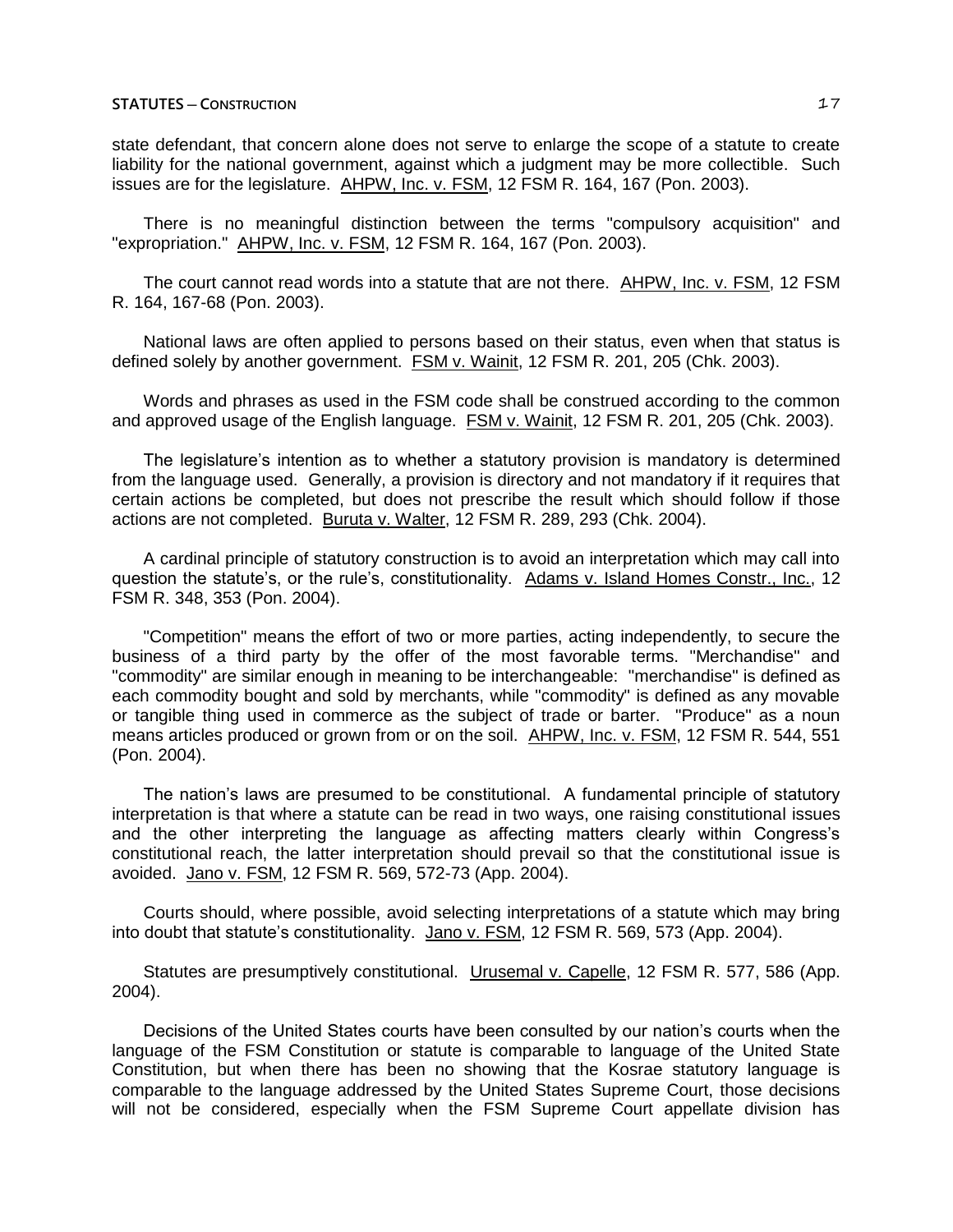addressed the issue. Melander v. Heirs of Tilfas, 13 FSM R. 25, 27 (Kos. S. Ct. Tr. 2004).

When a state law makes a specific reference to a national statute, any interpretation of that state law must simultaneously present a question of national law. The FSM Supreme Court would have subject matter jurisdiction over such a case. Shrew v. Sigrah, 13 FSM R. 30, 32 (Kos. 2004).

When under the plain language of 30 F.S.M.C. 202(1), only unobligated funds are subject to the Governor's request for distribution and while Kosrae State Law No. 8-17 does not make reference to obligated funds, it makes a specific reference to 30 F.S.M.C. 202(1), there is no conflict between the two laws, because the Kosrae statute, by reference to the national statute, incorporates the qualification for distribution contained in the national statute that only unobligated funds are subject to distribution. A statute must be given its plain meaning wherever possible, and when that plain meaning is derived by looking to the national statute specifically referred to in the state statute, the Governor has an obligation to request the distribution of only unobligated funds. Shrew v. Sigrah, 13 FSM R. 30, 33 (Kos. 2004).

An otherwise valid national statute must control over a state statute. AHPW, Inc. v. FSM, 13 FSM R. 36, 43 (Pon. 2004).

In considering a challenge to a statute's constitutionality, the initial premise upon which the court must begin is that acts of the Kosrae State Legislature and the state's laws are presumed to be constitutional. The court should avoid selecting an interpretation of a statute which may bring into doubt that statute's constitutionality. Kosrae v. Phillip, 13 FSM R. 285, 288 (Kos. S. Ct. Tr. 2005).

A practice which has been followed by a government for a significant period of time is entitled to great weight in establishing that practice's constitutionality. The party that raises the issue has the burden of proof as to the statute's unconstitutionality. Kosrae v. Phillip, 13 FSM R. 285, 288 (Kos. S. Ct. Tr. 2005).

The standard for consideration whether a statute is unconstitutionally vague is that a criminal statute must give fair notice of what acts are criminal conduct and subject to punishment; and the statute must be sufficiently explicit to prescribe the offense with reasonable certainty and not be so vague that person of common intelligence must necessarily guess at its meaning. However, it is accepted that some generality may be necessary in describing the prohibited conduct. Kosrae v. Phillip, 13 FSM R. 285, 289 (Kos. S. Ct. Tr. 2005).

When the language of the Kosrae statute and the United States statute are similar, it is appropriate to look to interpretations by United States courts. Kosrae v. Phillip, 13 FSM R. 285, 289 (Kos. S. Ct. Tr. 2005).

When interpreting the FSM Code, words and phrases must be read with their context and must be construed according to the common and approved usage of the English language. FSM v. Wainit, 13 FSM R. 532, 537, 538, 540 (Chk. 2005).

By deliberately using a different term, "public officer," in 11 F.S.M.C. 105(3)(b) from the ones defined in 11 F.S.M.C. 104(11) and in 11 F.S.M.C. 1301(2), the drafters can only have intended that the meaning be different, and, by not defining it, that the term's meaning should be its common, ordinary English language meaning. FSM v. Wainit, 13 FSM R. 532, 538 (Chk.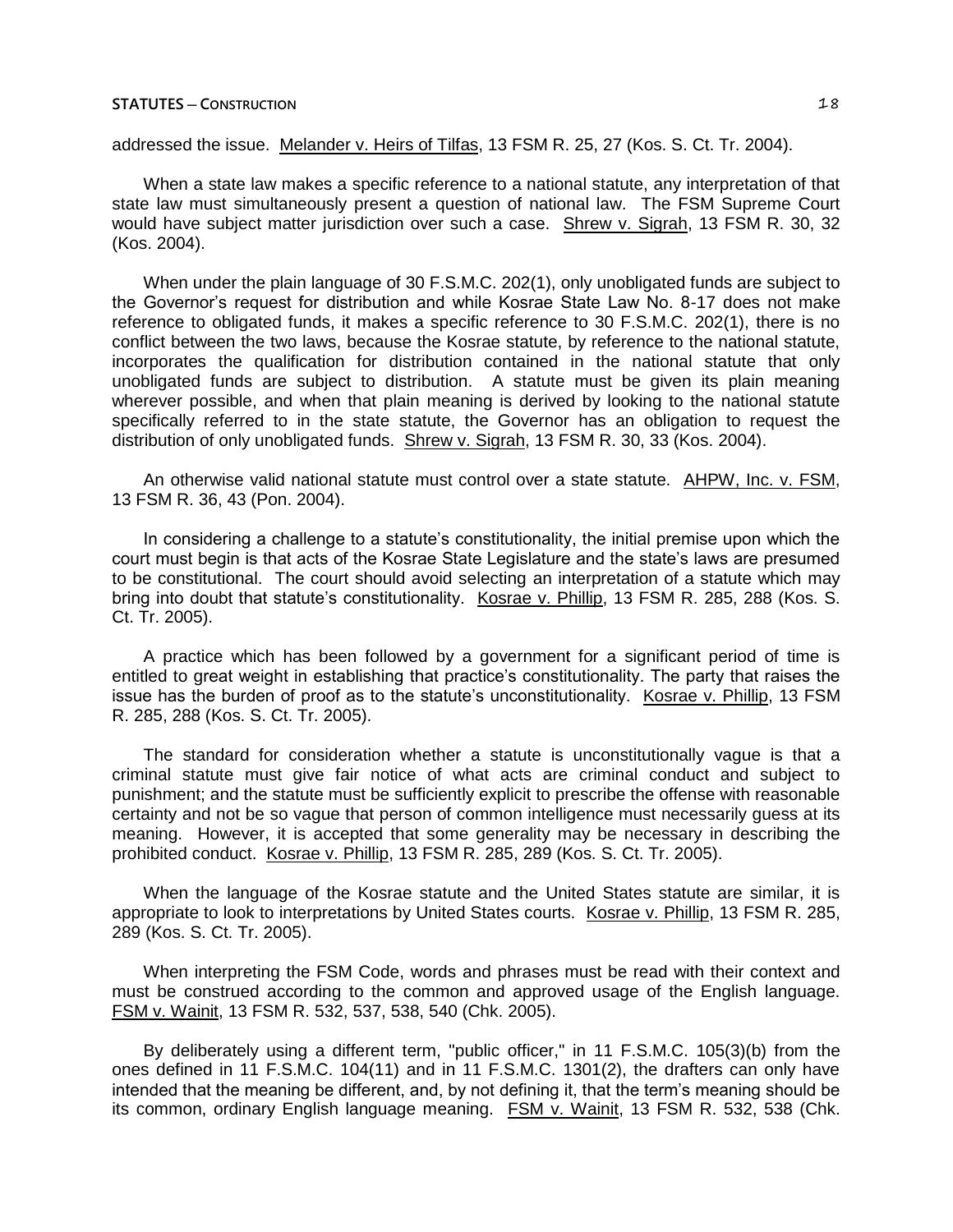2005).

A statute's policy is to be found in the legislative intent. And it is the cardinal rule in the construction of statutes that such intent is, itself, to be found solely in the statute's words, if they are free from ambiguity and express a sensible meaning. FSM v. Wainit, 13 FSM R. 532, 539 (Chk. 2005).

A court should construe a statute as the legislature intended. Legislative intent is determined by the statute's wording. What a legislature says in a statute's text is considered the best evidence of the legislative intent or will. Thus a court must give effect to a statutory provision's plain meaning whenever possible. In other words, when the statute's language is plain and unambiguous, it declares its own meaning and there is no room for construction. FSM v. Wainit, 13 FSM R. 532, 539 (Chk. 2005).

The views of a later Congress about what an earlier Congress intended carry little or no weight. As a matter of law, such evidence can only be given little or no weight. FSM v. Wainit, 13 FSM R. 532, 540 (Chk. 2005).

Since by statute, the classification of the titles, chapters, subchapters, and sections of the FSM Code, and the headings thereto, are made for the purpose of convenient reference and orderly arrangement, and since Congress has specifically prohibited that any implication, inference, or presumption of a legislative construction be drawn therefrom, the court can give no weight or credence to and must reject any argument, implication, inference, or presumption to be draw from a subchapter's heading or from a subsection's arrangement in that subchapter. FSM v. Wainit, 14 FSM R. 51, 54 (Chk. 2006).

Since a statutory provision's plain meaning must be given effect whenever possible and courts should not broaden statutes beyond the meaning of the law as written, when there is no requirement in Section 13.201's express language that the accused be absent at the time the offense was committed, absence is thus not an essential element of the offense of accessory. Nena v. Kosrae, 14 FSM R. 73, 82 (App. 2006).

Generally, when the word "district" appears in an FSM Code provision carried over from the Trust Territory Code by virtue of the Constitution's Transition Clause, "state" will be read in its place. FSM v. Kansou, 14 FSM R. 136, 138 n.1 (Chk. 2006).

An FSM Code provision is to be construed according to the fair construction of its terms, with a view to effect its object and to promote justice. AHPW, Inc. v. Pohnpei, 14 FSM R. 188, 191 n.1 (Pon. 2006).

When the plaintiff has a claim de jure that the power conferred (on the court to treble damages) should be exercised because it had proved its right to damages under 32 F.S.M.C. 301 *et seq.* and when, considering the whole anticompetitive practices statute and its nature and object, Congress's intent was to impose a positive duty to treble damages, not a discretionary power to do so, the court will therefore award treble damages. AHPW, Inc. v. Pohnpei, 14 FSM R. 188, 191 (Pon. 2006).

When the defendant's anticompetitive acts did not just harm the plaintiff's business, but those acts put it out of business, even if treble damages were discretionary, there would be no more appropriate a case to exercise the discretion to treble damages than one where the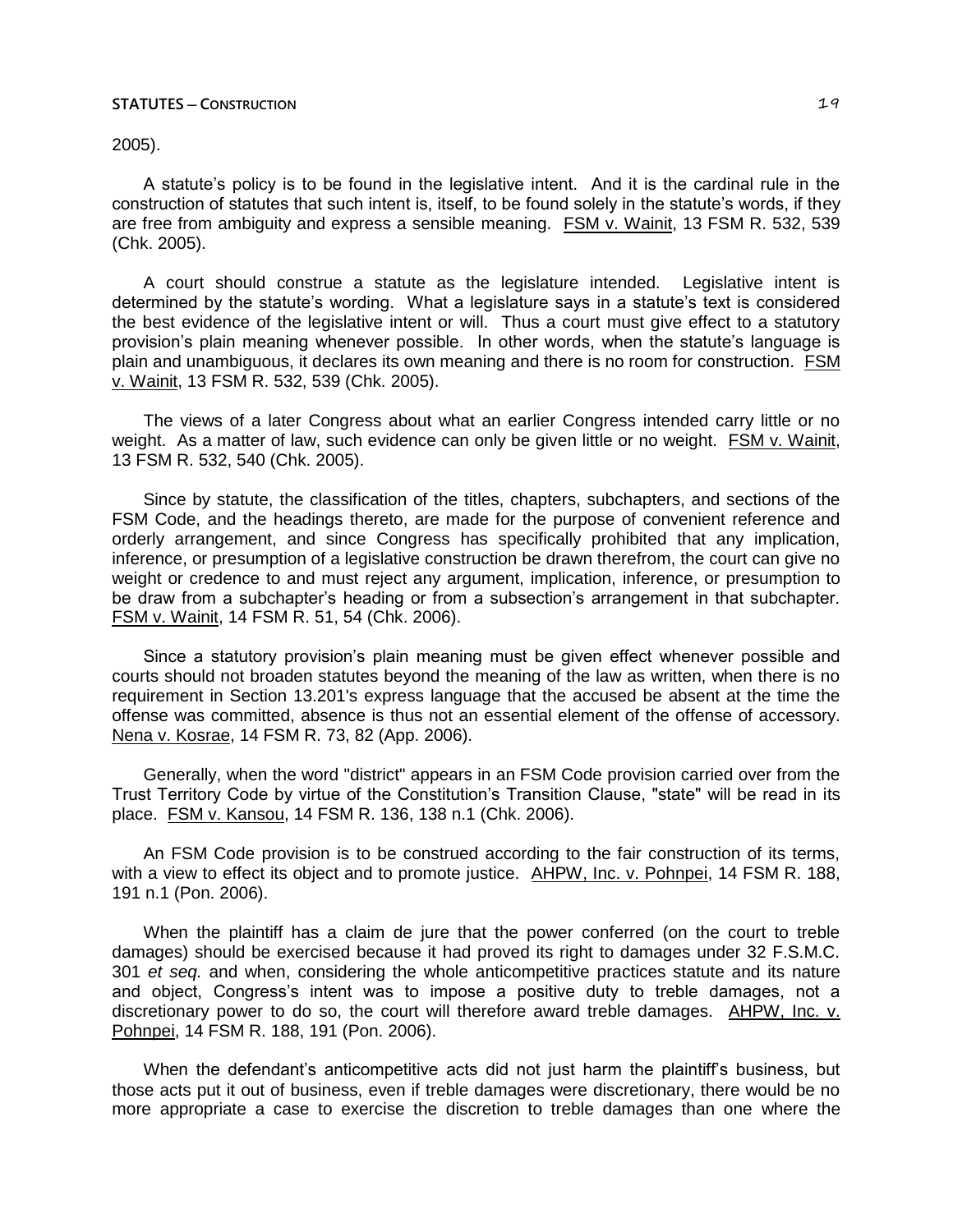anticompetitive acts put the plaintiff out of business. AHPW, Inc. v. Pohnpei, 14 FSM R. 188, 191 (Pon. 2006).

The court's obligation is to construe the statute to implement the legislature's intent and the best evidence of its intent is the words used (or not used) in the statute. Robert v. Simina, 14 FSM R. 257, 260 (Chk. 2006).

By deliberately using a different term in 11 F.S.M.C. 105(3)(b) from the one defined in 11 F.S.M.C. 104(11), the drafters must have intended that the meaning be different, and, by not defining it, that the term's meaning should be its common, ordinary English language meaning because words and phrases as used in the FSM Code must be read with their context and be construed according to the common and approved usage of the English language. FSM v. Nifon, 14 FSM R. 309, 313 (Chk. 2006).

The common and approved English language usage of the term "public officer" is a person holding a post to which he has been legally elected or appointed and exercising governmental functions. Strictly construing the term "public officer" by using only its plain, ordinary, and unambiguous meaning (or in the code's terms "its common and approved usage"), a mayor falls within the public officer tolling provision to the criminal statute of limitations, since the plain, unambiguous, and ordinary meaning of "public officer" (an ordinary term for which no construction is required) is that the term includes any person holding a post to which he has been legally elected or appointed and exercising governmental functions. FSM v. Nifon, 14 FSM R. 309, 313 (Chk. 2006).

Words and phrases, as used in the FSM Code or in any act of the Congress or in any regulation issued pursuant thereto must be read with their context and must be construed according to the common and approved usage of the English language. FSM v. Nifon, 14 FSM R. 309, 313 (Chk. 2006).

Under the English language's common and approved usage, words and phrases that modify other words or phrases are positioned as closely as possible to the word or phrase they modify because referential and qualifying words and phrases, where no contrary intention appears, refer solely to the last antecedent. FSM v. Nifon, 14 FSM R. 309, 313 (Chk. 2006).

When the maximum possible penalty for an alleged offense is ten years and the limitations period for offenses "punishable by imprisonment for ten years or more" is six years, the applicable limitations period is six years. The phrase, "ten years or more" does not mean that the maximum possible sentence must be more than ten years. The disjunctive "or" clearly means that, for subsection 105(2) to apply, a maximum possible sentence of only ten years is enough. FSM v. Nifon, 14 FSM R. 309, 314 (Chk. 2006).

Words and phrases, as used in the FSM Code or in any act of the Congress must be read with their context and shall be construed according to the common and approved usage of the English language. FSM v. Sam, 14 FSM R. 328, 334 n.2 (Chk. 2006).

Court-promulgated rules are interpreted using the principles of statutory construction. FSM v. Petewon, 14 FSM R. 463, 466 (Chk. 2006).

The Constitution permits the Chief Justice to promulgate civil procedure rules, which Congress may amend by statute. Since Congress has the authority to amend or create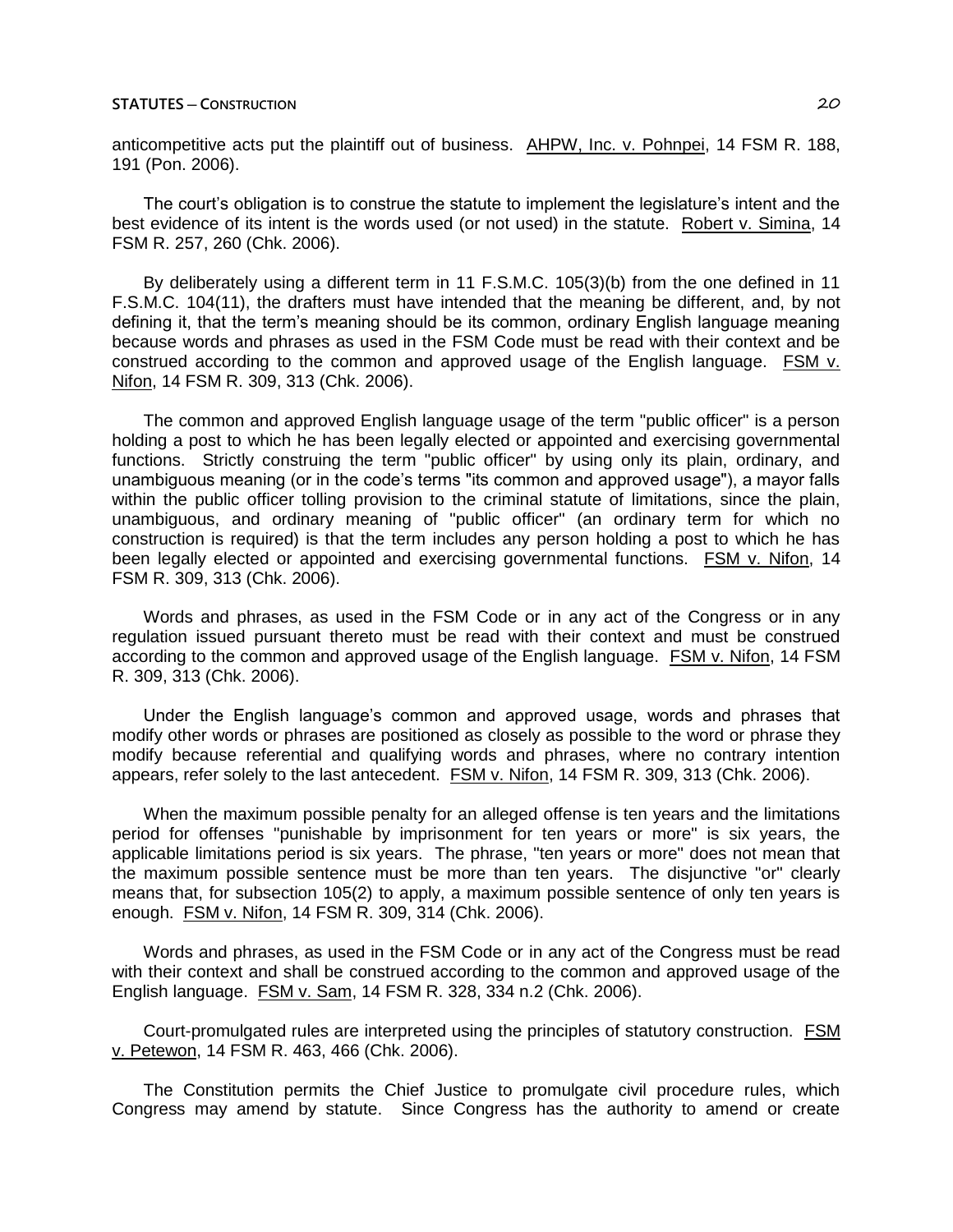procedural rules by statute, when Congress has enacted a procedural rule, it is valid. The Chief Justice does not have the authority to amend Congressionally-enacted statutes. Therefore, if the statute applies and the statute and the rule conflict, the statute must prevail. Tipingeni v. Chuuk, 14 FSM R. 539, 542 n.1 (Chk. 2007).

If the current law is unconstitutional, the previous law generally applies. Samuel v. Chuuk State Election Comm'n, 14 FSM R. 586, 588 (Chk. S. Ct. App. 2007).

A specific statutory provision prevails over a general provision. Samuel v. Chuuk State Election Comm'n, 14 FSM R. 586, 590 (Chk. S. Ct. App. 2007).

The legislature's intention as to whether a statutory provision is mandatory is determined from the language used. Generally, a provision is directory and not mandatory if it requires that certain actions be completed, but does not prescribe the result which should follow if those actions are not completed. FSM v. Zhang Xiaohui, 14 FSM R. 602, 611 (Pon. 2007).

Although Section 1306 of Title 19 of the FSM Code authorizes the Secretary of the Department of Transportation, Communication and Infrastructure to investigate violations, there is no provision in Title 19 that prescribes what action shall be taken if an investigation is not undertaken. As such, the requirement that an investigation be undertaken prior to the filing of an information is not mandatory. FSM v. Zhang Xiaohui, 14 FSM R. 602, 611 (Pon. 2007).

When the Legislature has altered the statutory framework only to increase, and not decrease, Kosrae's hiring discretion for contract employees by removing the single qualification that it had placed on the contract employees exemption, the court cannot limit the hiring discretion thus conferred by the Kosrae Legislature in the absence of a statutory basis for doing so since it is the Kosrae Legislature's role to consider and determine the public policy that supports a statute, and to enact legislation that reflects that public policy. Allen v. Kosrae, 15 FSM R. 18, 22 (App. 2007).

When the Bankruptcy Act states the debtor's estate consists of "all property owned by the debtor on the date of the application," the Act should not be interpreted to mean something other than what it says. "All" means "all." Since statutes are to be interpreted according to their plain meaning, and when a statute's language is plain and unambiguous, it declares its own meaning and there is no room for construction. The meaning of "all" is plain and unambiguous." In re Panuelo, 15 FSM R. 23, 27 (Pon. 2007).

Words and phrases used in the FSM Code (of which the Bankruptcy Act is a part) must be read with their context and must be construed according to their common and approved English language usage. In re Panuelo, 15 FSM R. 23, 27 n.1 (Pon. 2007).

Since the FSM Code provisions are construed according to the fair construction of their terms with a view to effect its object and to promote justice, to construe the phrase "all property," to include the debtor's property outside the FSM would construe the Bankruptcy Act and 31 F.S.M.C. 203(1)(a) according to the fair construction of their terms or with a view to effect the Bankruptcy Act's object and to promote justice. In re Panuelo, 15 FSM R. 23, 28 (Pon. 2007).

Statutes are presumed to be constitutional. FSM v. Masis, 15 FSM R. 172, 175 (Chk. 2007).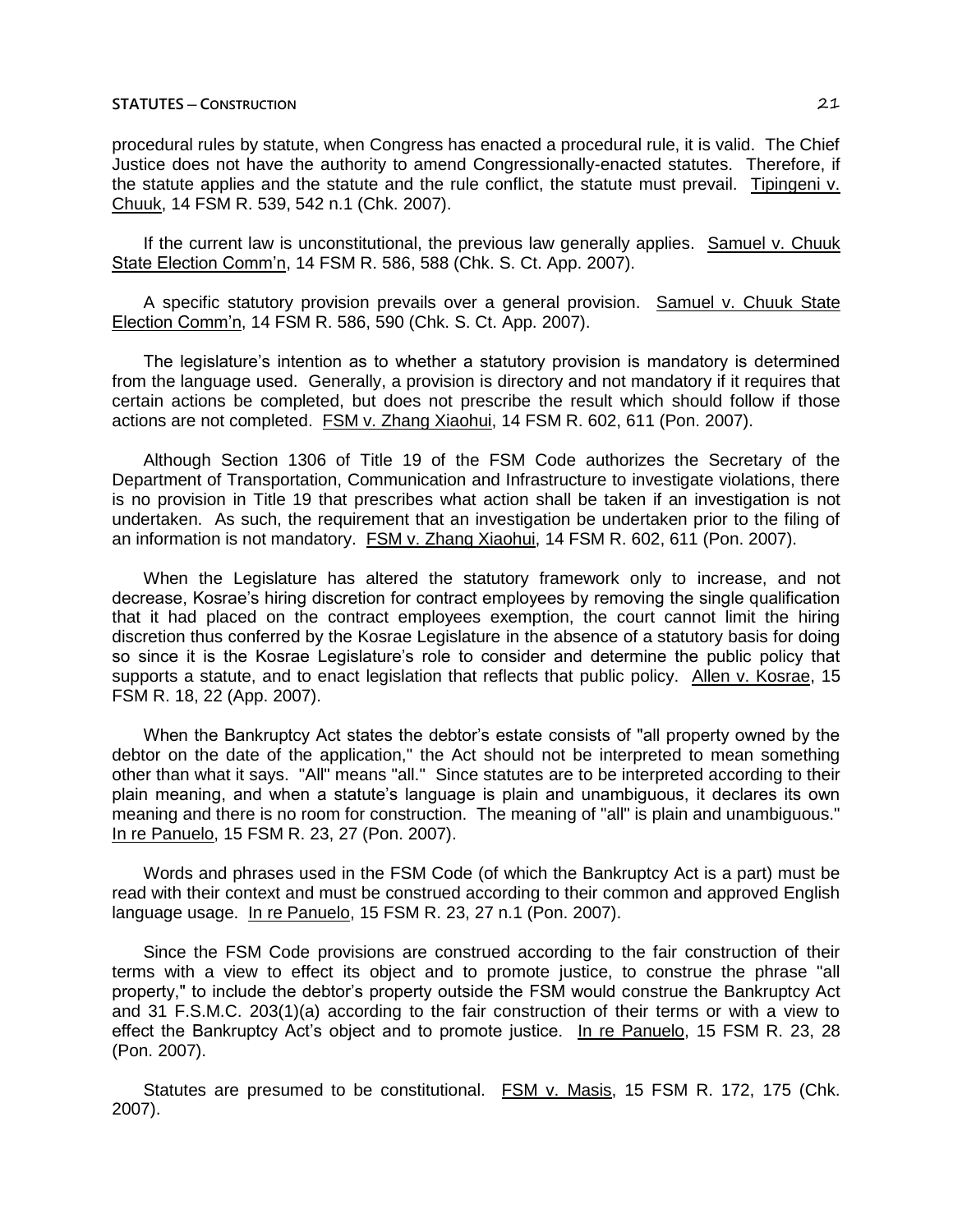Courts observe a strict rule of construction against a retrospective operation, and indulge in the presumption that the legislature intended statutes, or amendments thereof, enacted by it, to operate prospectively only, and not retroactively. A contrary determination will be made only when the legislature's intention to make a statute retroactive is stated in express terms, or is clearly, explicitly, positively, unequivocally, unmistakably, and unambiguously shown. Esa v. Elimo, 15 FSM R. 198, 204-05 (Chk. 2007).

It is generally considered violative of the constitutional right to due process to apply a law retroactively that would divest someone of a vested right or property interest. Esa v. Elimo, 15 FSM R. 198, 205 (Chk. 2007).

Since the courts are the final authority on issues of statutory construction, when, based on the undisputed record and reasonable inferences drawn therefrom, the court concludes that the plaintiff is not selling imported items, the case is ripe for summary judgment on the issue of whether the tax statute applies to locally produced aggregate. K&I Enterprises v. Francis, 15 FSM R. 414, 418 (Chk. S. Ct. Tr. 2007).

When "first sale" is defined as "the sale first made after the date of receipt in Chuuk State of taxable tangible items, a tax on first sale in the State of Chuuk of all tangible items, except gasoline and unprocessed and unpackaged items, means that in order for an item to be taxable, there must be "receipt of the item" in Chuuk. The only reasonable inference to be drawn from the definition of "first sale" is that items which have never left Chuuk, that is, locally produced goods are not subject to the statute because they have no "date of receipt" in Chuuk. K&I Enterprises v. Francis, 15 FSM R. 414, 418 (Chk. S. Ct. Tr. 2007).

The time periods running from "discovery" of the offense and the date the offense was committed are subject to the qualifier, "whichever is longer." The court will not read into the statute a qualifier of "whichever is shorter" because this would be directly contrary to the statute's plain meaning. The longer of the two possible calculations of the statutory limitations period applies. FSM v. Narruhn, 15 FSM R. 530, 533 (Chk. 2008).

Although it is a settled rule of statutory construction that a statute adopted from another jurisdiction is presumed to have been adopted as construed by the courts of that jurisdiction, when the statute's substance departs from the other jurisdiction's statute, the result will also differ. In re Panuelo, 15 FSM R. 640, 641 (Pon. 2008).

While there is no statutory definition of exploitation of an economic resource, these words' plain meaning leads to the conclusion that it includes fishing because the FSM's fisheries are undoubtedly a natural resource, marine in character, that are subject to economic exploitation as a result of the market demand for fish. It follows that fishing in the FSM EEZ constitutes the exploitation of a natural resource that subjects a party to the personal jurisdiction of the FSM Supreme Court. FSM v. Fu Yuan Yu 096, 16 FSM R. 1, 3 (Pon. 2008).

When criminal liability is explicitly imposed for the use of a firearm "in connection with or in aid of the commission of any crime against the laws of the Federated States of Micronesia," the use of the term "laws of the Federated States of Micronesia" does not make the statute unconstitutionally vague. This term refers to any or all criminal laws in the Federated States of Micronesia, national, state, or local because if it were otherwise, it would not be possible for the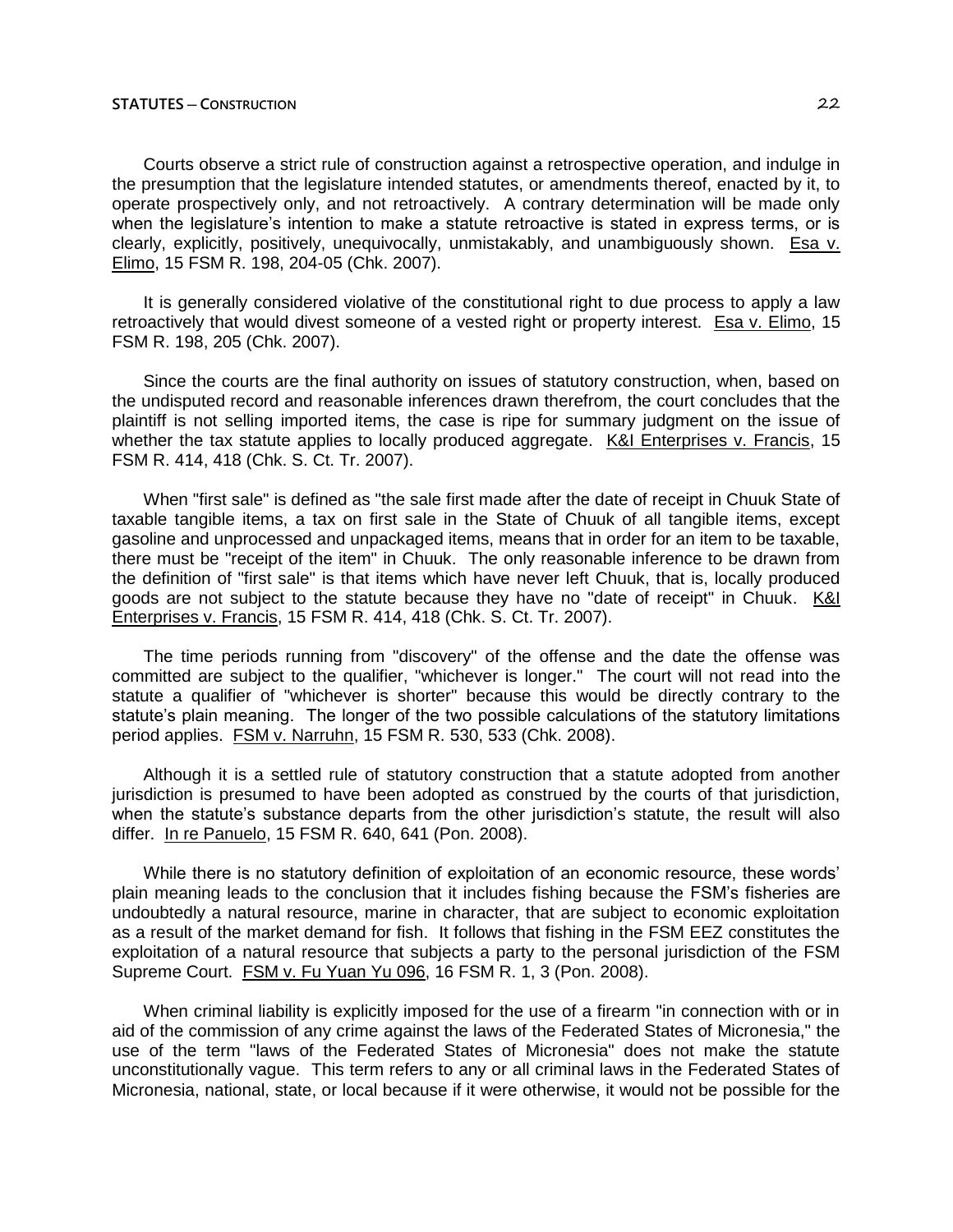statute to have its obviously intended purpose and effect  $-$  to discourage the use of, and to punish the use of, firearms during the commission of other crimes. The plural form of the word "laws" further compels this conclusion. FSM v. Aiken, 16 FSM R. 178, 183 (Chk. 2008).

The appellate division should avoid unnecessary constitutional adjudication, and when interpreting statutes should try to avoid interpretations which may bring the constitutionality of the statute into doubt. Barrett v. Chuuk, 16 FSM R. 229, 234 (App. 2009).

Statutes setting salaries of public officials, like any other statutes, are presumed constitutional, and it is the court's duty to determine whether statutes conform to the Constitution, and if they do not, they will be treated as null and void. Doone v. Simina, 16 FSM R. 487, 490 (Chk. S. Ct. Tr. 2009).

A statutory construction that ends in an absurd result must be rejected. This is because a provision of law must be read so as to be internally consistent and sensible. FSM v. Aliven, 16 FSM R. 520, 533 (Chk. 2009).

Congress has mandated that words and phrases in the FSM Code must be read with their context, and that statutory provisions must be construed according to the fair construction of their terms, with a view to effect its object and to promote justice. FSM v. Aliven, 16 FSM R. 520, 533 (Chk. 2009).

Statutes are to be construed as Congress intended, which is first and foremost determined by the statute's language. FSM v. GMP Hawaii, Inc., 16 FSM R. 601, 604 (Pon. 2009).

Because issues of statutory construction and constitutional construction are issues of law, courts have final authority over them, and the issues are ripe for summary judgment, which will be granted to the party that is entitled to it as a matter of law. In ruling on these issues of law, the language of the statutory and constitutional provisions is controlling and the court will construe and give effect to the provisions' plain meaning. Chuuk State Bd. of Educ. v. Sony, 17 FSM R. 56, 60 (Chk. S. Ct. Tr. 2010).

The Board of Education Act should be read so that its provisions are internally consistent and sensible and each provision should be considered against the entire Act's background so as to arrive at a reasonable interpretation consistent with other specific provisions and the Act's general design. Since the Board's statutorily-mandated purpose is to provide control and direction and to formulate policy for the Chuuk educational system, if the Act were construed so as to render the Board unable to perform its duties each time members' terms expired without replacements having been confirmed, the Board's ability to discharge its duties would be severely handicapped and its purpose to act towards the betterment of education in Chuuk would be undermined and since the Act contemplates an independent board with the power to perform its functions without interruption, construing the provisions for filling vacancies and appointments, and taking into account the Board's statutory purpose and the Act's overall intent, holdover incumbents continue to hold their seat until there are new incumbents. Chuuk State Bd. of Educ. v. Sony, 17 FSM R. 56, 61 (Chk. S. Ct. Tr. 2010).

11 F.S.M.C. 1023(7), which prohibits firearms use in connection with or in aid of the commission of "any crime against the laws of the Federated States of Micronesia," does not restrict liability for firearms use to only those crimes defined in the FSM Code because the term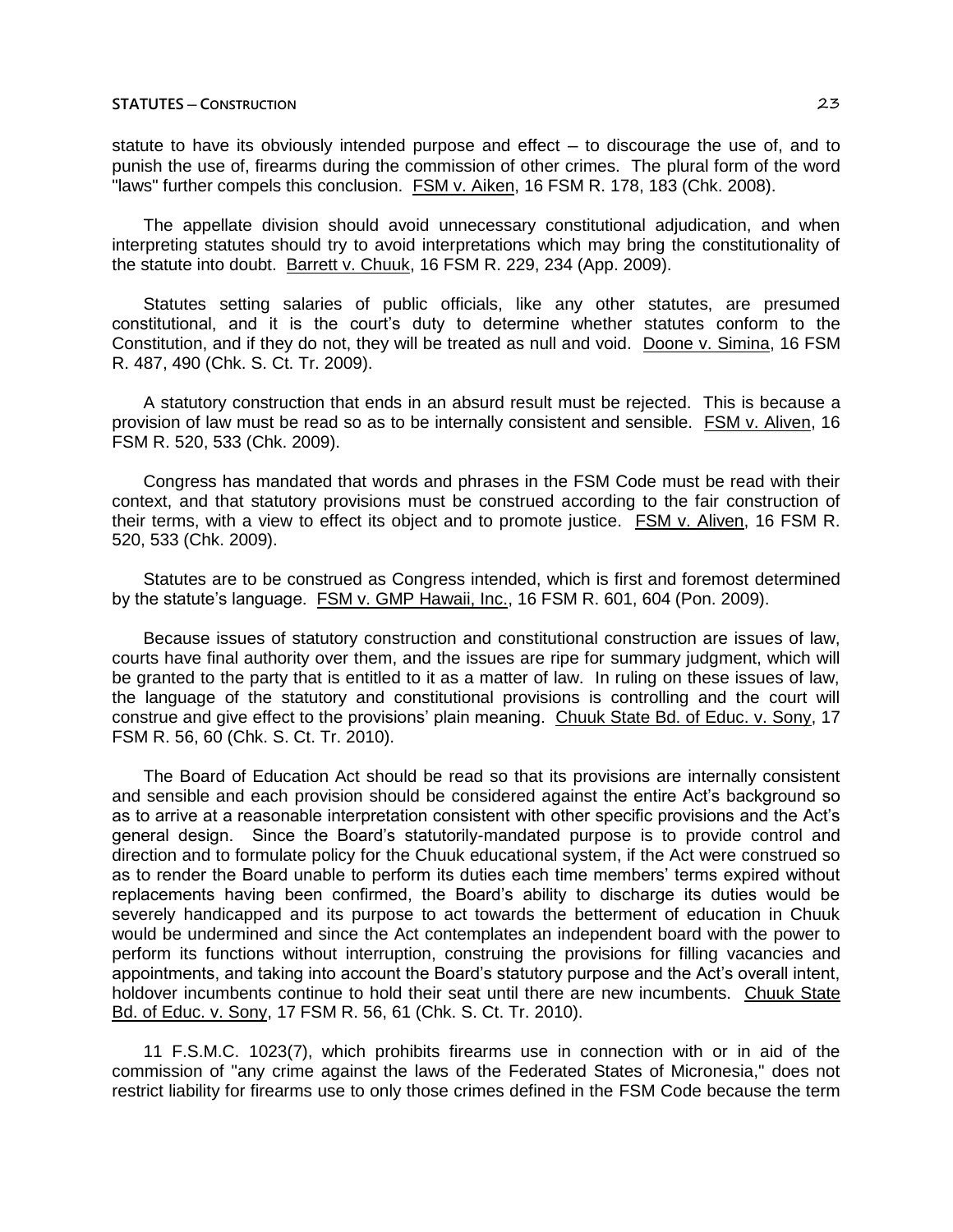"any crime against the laws of the Federated States of Micronesia," when read in context must refer to any or all criminal laws in the Federated States of Micronesia, national, state, or local, since, if it were otherwise, it would not be possible for the statute to have its obviously intended purpose and effect  $-$  to discourage the use of, and to punish the use of, firearms during the commission of other crimes. FSM v. Suzuki, 17 FSM R. 70, 76 (Chk. 2010).

The Constitution unmistakably places upon the judicial branch the ultimate responsibility for interpretation of the Constitution and for determining the constitutionality of statutes. It is the special province and duty of the courts, and the courts alone, to say what the law is and to determine whether a statute is constitutional. Pacific Foods & Servs., Inc. v. National Oceanic Res. Mgt. Auth., 17 FSM R. 181, 187 (Pon. 2010).

The question of a statute's constitutionality is not a nonjusticiable political question textually reserved to Congress. Pacific Foods & Servs., Inc. v. National Oceanic Res. Mgt. Auth., 17 FSM R. 181, 187 (Pon. 2010).

While the court is mindful that a practice which has been engaged in by a branch of the government for a long period of time is entitled to great weight in establishing the constitutionality of that practice, the passage of time does not automatically make a practice (or a statute) constitutional. Pacific Foods & Servs., Inc. v. National Oceanic Res. Mgt. Auth., 17 FSM R. 181, 190 (Pon. 2010).

The Chuuk wrongful death statute phrases the class of persons entitled to recovery in the conjunctive ("and"), not the disjunctive ("or"). Generally the use of the conjunctive "and" instead of the disjunctive "or" would mean that all three named beneficiaries  $-$  surviving spouse, children, and next of kin — are within the class of persons for whose benefit a wrongful death action may be brought and construing "and" according to its common and approved English usage would mean that all three groups, spouse, children, and next of kin, compose a single class of beneficiaries in a wrongful death action. Roosevelt v. Truk Island Developers, 17 FSM R. 207, 211 (Chk. 2010).

Words and phrases as used in the Trust Territory Code must be read with their context and must be construed according to the common and approved usage of the English language. Roosevelt v. Truk Island Developers, 17 FSM R. 207, 211 (Chk. 2010).

There is no evidence that the Trust Territory Congress of Micronesia's legislative intent in the wrongful death statute was that "other next of kin" meant only those who would inherit under intestate succession acts, especially since, at the time the Trust Territory wrongful death statute was enacted, there were no intestate succession acts. Roosevelt v. Truk Island Developers, 17 FSM R. 207, 211 (Chk. 2010).

Trust Territory Code provisions must be construed according to the fair construction of their terms, with a view to effect its object and to promote justice. Roosevelt v. Truk Island Developers, 17 FSM R. 207, 212 (Chk. 2010).

When there is a conflict between a statute of general application and a statute specifically aimed, the more particularized provision will prevail. FSM Dev. Bank v. Jonah, 17 FSM R. 318, 324 (Kos. 2011).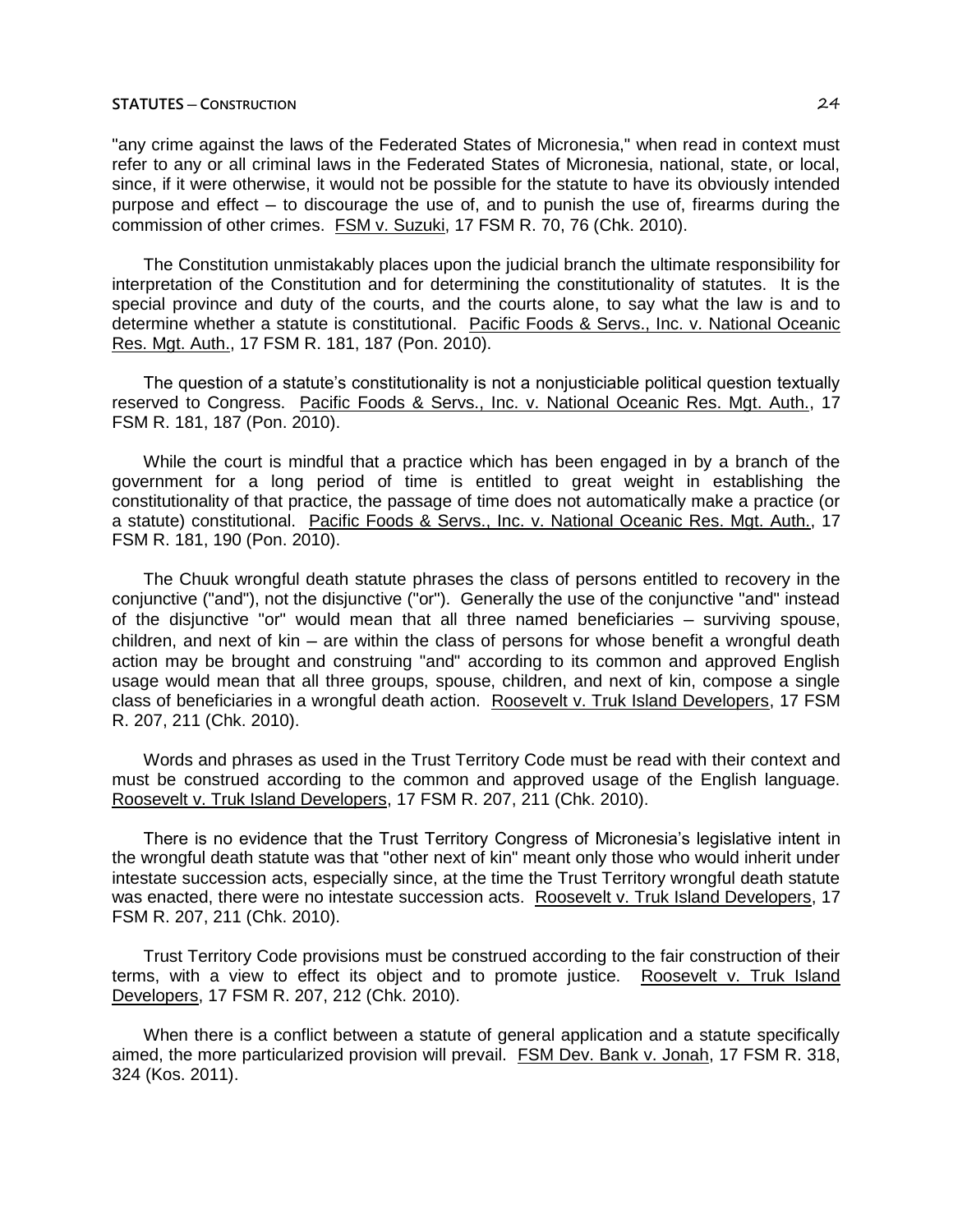Because "display" means a fixed display such as being posted on a bulkhead, not being produced and displayed on demand, the FSM has proven a violation of the requirement to prominently display a fishing permit in the vessel's wheelhouse when the displayed permit had expired and was thus invalid, and the captain, only when asked for a current permit, promptly displayed one. FSM v. Kana Maru No. 1, 17 FSM R. 399, 405-06 (Chk. 2011).

Before starting an analysis of arguments concerning a statute's constitutionality, it is necessary to review any issues of statutory interpretation which may obviate the need for a constitutional ruling. Berman v. Lambert, 17 FSM R. 442, 446 (App. 2011).

Although parties may stipulate to factual matters, they may not stipulate to interpretations of law. Berman v. Lambert, 17 FSM R. 442, 446, 450-51 (App. 2011).

It is not competent for the parties or their attorneys to determine by stipulation questions as to the existence or proper construction or application of a statute. Berman v. Lambert, 17 FSM R. 442, 446 (App. 2011).

When comparing the terms from different parts of the code, the court must presume that by using different terms, in this case "legal residents" and "residents," the drafters could have only intended that the meaning would also be different. Berman v. Lambert, 17 FSM R. 442, 447 (App. 2011).

Statutes must be interpreted to remain internally sensible and consistent. Berman v. Lambert, 17 FSM R. 442, 447 (App. 2011).

A cardinal rule of statutory construction is that, where possible, courts avoid interpreting a law which may bring its constitutionality into doubt. Berman v. Lambert, 17 FSM R. 442, 447 (App. 2011).

In interpreting a statute, the statutory provision's plain meaning must be given full effect whenever possible. Berman v. Lambert, 17 FSM R. 442, 448 (App. 2011).

If the legislature wanted the statute to provide a hiring and promotion preference to Pohnpeian or FSM citizens, then the legislature would have used "citizen" rather than "legal resident." By not defining the term "legal residents" the term's meaning must be the term's common, recognized definition. Berman v. Lambert, 17 FSM R. 442, 448 (App. 2011).

A court should not interpret a statute in a way that would cause a question as to the statute's constitutionality. Berman v. Lambert, 17 FSM R. 442, 448 (App. 2011).

If a statutory provision is unconstitutional and can be severed from the rest of the legislative act, only that provision will be struck down. Congress v. Pacific Food & Servs., Inc., 17 FSM R. 542, 551 (App. 2011).

A legal conclusion that a statute is unconstitutional implies that it may be judicially tailored to make the statute otherwise workable. Congress v. Pacific Food & Servs., Inc., 17 FSM R. 542, 551 (App. 2011).

Under 24 F.S.M.C. 121, all of the Marine Resources Act's components are severable. Congress v. Pacific Food & Servs., Inc., 17 FSM R. 542, 551 (App. 2011).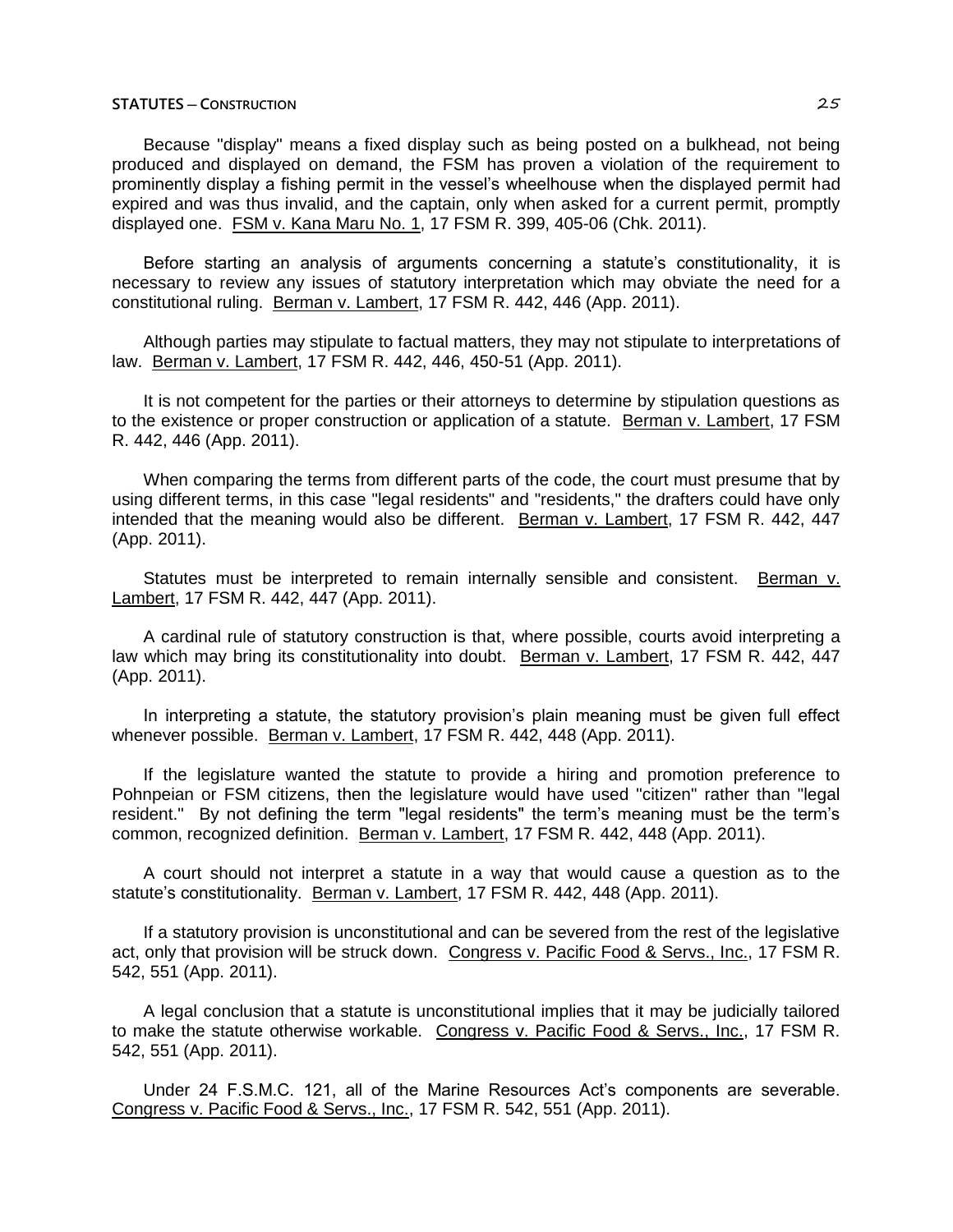The question of whether a statute acts retrospectively or only prospectively is one of legislative intent. FSM v. GMP Hawaii, Inc., 17 FSM R. 555, 592 (Pon. 2011).

Courts observe a strict rule of construction against a statute's retrospective operation, and indulge in the presumption that a legislature intends the statutes it enacts, or amendments thereto, to operate prospectively only, and not retroactively. A contrary determination can be made only when the legislature's intention to make a statute retroactive is stated in express terms, or is clearly, explicitly, positively, unequivocally, unmistakably, and unambiguously shown. FSM v. GMP Hawaii, Inc., 17 FSM R. 555, 592 (Pon. 2011).

It generally violates the constitutional right to due process to apply a law retroactively that would divest someone of a vested right or property interest. FSM v. GMP Hawaii, Inc., 17 FSM R. 555, 592 (Pon. 2011).

When a public law's statutory language seems to speak only in prospective terms and certainly does not expressly state or clearly, explicitly, positively, unequivocally, unmistakably, and unambiguously show legislative intent to make the statute retroactive or for it to be applied retrospectively to previously-awarded public contracts, the movant is entitled to summary judgment and a declaration that the public law does not apply to the parties' earlier contract. FSM v. GMP Hawaii, Inc., 17 FSM R. 555, 592 (Pon. 2011).

The term "Trust Territory" in statutes carried over from the Trust Territory Code should generally be read as meaning "Federated States of Micronesia" when the power involved is a national power. Chuuk Health Care Plan v. Pacific Int'l, Inc., 17 FSM R. 617, 619 n.1 (Chk. 2011).

When, by its own terms, the 51 F.S.M.C. 112(7) definition of a "nonresident worker" applies only to FSM Code Title 51, chapter 1, and not even to the rest of the FSM Code, it certainly does not apply to the Chuuk Health Care Act, which contains its own definition for the term "resident." Chuuk Health Care Plan v. Pacific Int'l, Inc., 17 FSM R. 617, 619-20 (Chk. 2011).

A central principle of statutory interpretation is that, when a statute lends itself to two or more readings, a court shall choose the interpretation that is clearly constitutional. Genesis Pharmacy v. Department of Treasury & Admin., 18 FSM R. 27, 31 (Pon. 2011).

Generally, when the word "district" appears in an FSM Code provision carried over from the Trust Territory Code by virtue of the Constitution's Transition Clause, "state" will be read in its place. Likewise, "Trust Territory" should be read as "Federated States of Micronesia." Marsolo v. Esa, 18 FSM R. 59, 66 n.5 (Chk. 2011).

Because the FSM civil rights statute is based on the United States model, the FSM Supreme Court should consider United States court decisions under 42 U.S.C. § 1983 and § 1988 for guidance in determining 11 F.S.M.C. 701(3)'s intended meaning and governmental liability thereunder. Kaminanga v. Chuuk, 18 FSM R. 216, 219 n.1 (Chk. 2012).

Under a plain reading of the statute, the FSM Development Bank is not required to obtain permission on a case-by-case basis before starting collection actions for Federated Development Authority loans, and the court will not broaden the statute beyond the meaning of the law as written. FSM Dev. Bank v. Tropical Waters Kosrae, Inc., 18 FSM R. 378, 380 (Kos.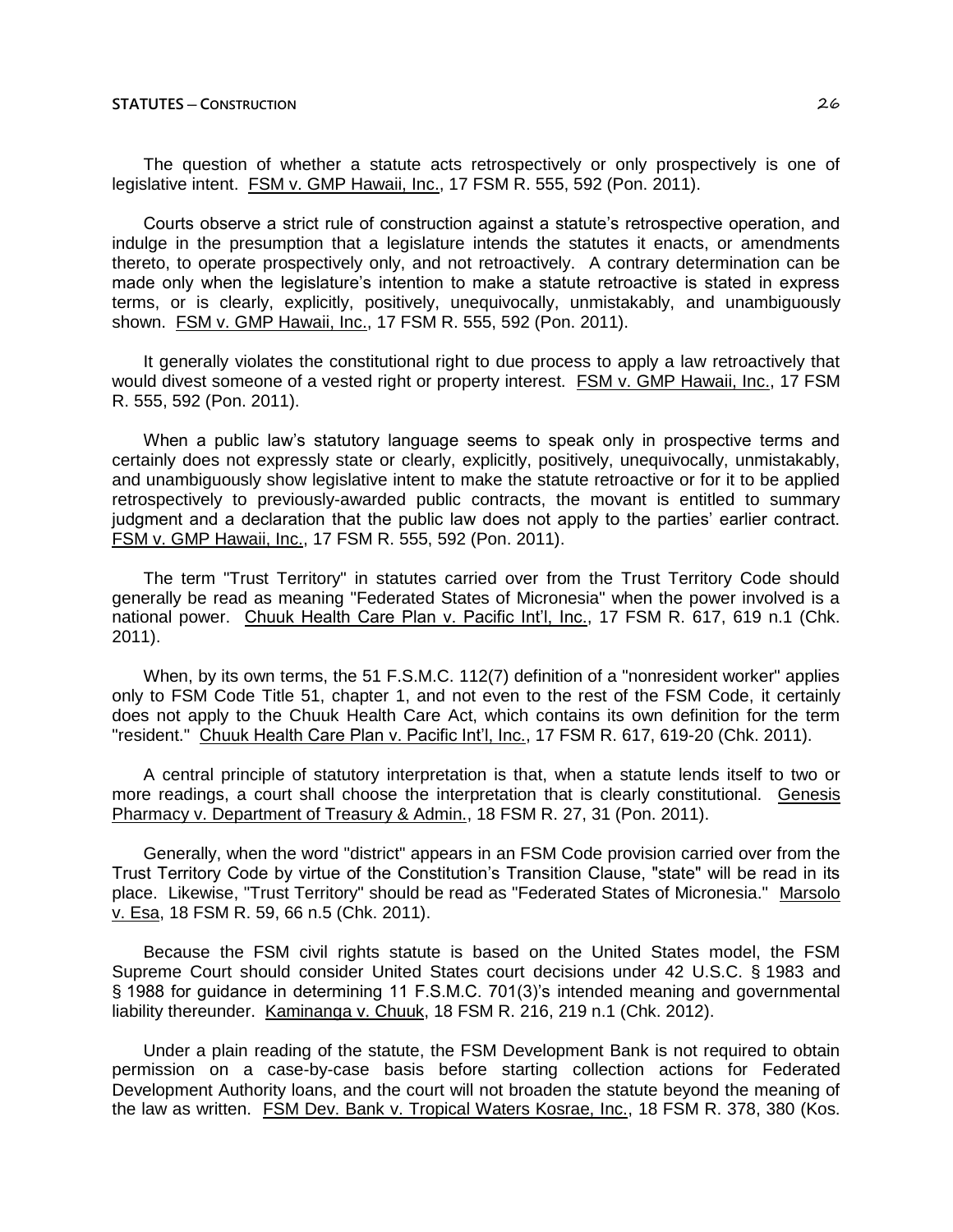2012).

Statutes are not to be construed by singling out a particular phrase, because the court must construe the words and terms at issue in the context of the other language used in the statute. FSM Dev. Bank v. Tropical Waters Kosrae, Inc., 18 FSM R. 378, 380 (Kos. 2012).

A common maxim of statutory construction is that the expression of one thing means the exclusion of others. FSM Dev. Bank v. Tropical Waters Kosrae, Inc., 18 FSM R. 378, 380 (Kos. 2012).

When both general and specific statutes address a matter, the specific controls the subject. FSM Dev. Bank v. Tropical Waters Kosrae, Inc., 18 FSM R. 378, 380 (Kos. 2012).

A plain reading of the statutes, in context, includes a case-by-case requirement for refinancing FDA loans and by its specific inclusion excludes that requirement from collection efforts. FSM Dev. Bank v. Tropical Waters Kosrae, Inc., 18 FSM R. 378, 380 (Kos. 2012).

When the FSM civil rights statute is not as expansive as 42 U.S.C. § 1988 because it allows an attorney's fee award only in an action brought under 11 F.S.M.C. 701(3) and when an "action" is a court case while a "proceeding" includes both administrative and judicial proceedings, 11 F.S.M.C. 701(3) does not authorize the award of attorney's fees for administrative proceedings, even for administrative proceedings that were a prerequisite to a later court action (the exhaustion of administrative remedies requirement). It authorizes an attorney's fee award only for actions (court cases) brought under 11 F.S.M.C. 701(3). Poll v. Victor, 18 FSM R. 402, 405 (Pon. 2012).

Statutes are presumed constitutional. In re Lot No. 029-A-47, 18 FSM R. 456, 458 (Chk. S. Ct. Tr. 2012).

Since, under the Transition Clause, a statute in force in the State of Chuuk on the effective date of the Chuuk Constitution continues in effect to the extent it is consistent with the Chuuk Constitution or until it is amended or repealed, both 67 TTC 453 and 454 remain as Chuuk state law until amended or repealed since both are consistent with the Chuuk Constitution which requires "just compensation," and since they have not been repealed by implication because they occupy gaps in the recently enacted Chuuk eminent domain statute. In re Lot No. 029-A-47, 18 FSM R. 456, 459 (Chk. S. Ct. Tr. 2012).

A statute that provides only that the Plan's Board "may prescribe" or "may establish" differing premium amounts based on the number of the enrollee's dependants, or on their risk factors, does not appear to require that differing premium amounts be set. Mailo v. Chuuk Health Care Plan, 18 FSM R. 501, 506 (Chk. 2013).

When an FSM secured transactions statute mirrors and appears to have been drawn from a U.S. statute, U.S. caselaw construing the U.S. statute may be consulted for guidance in construing the FSM statute. FSM Dev. Bank v. Tropical Waters Kosrae, Inc., 18 FSM R. 590, 596 & n.6 (Kos. 2013).

The FSM Development Bank is not defunct because if the public law that restructured it were unconstitutional, then the previous FSM Development Bank statute would apply. FSM Dev. Bank v. Ehsa, 18 FSM R. 608, 618 (Pon. 2013).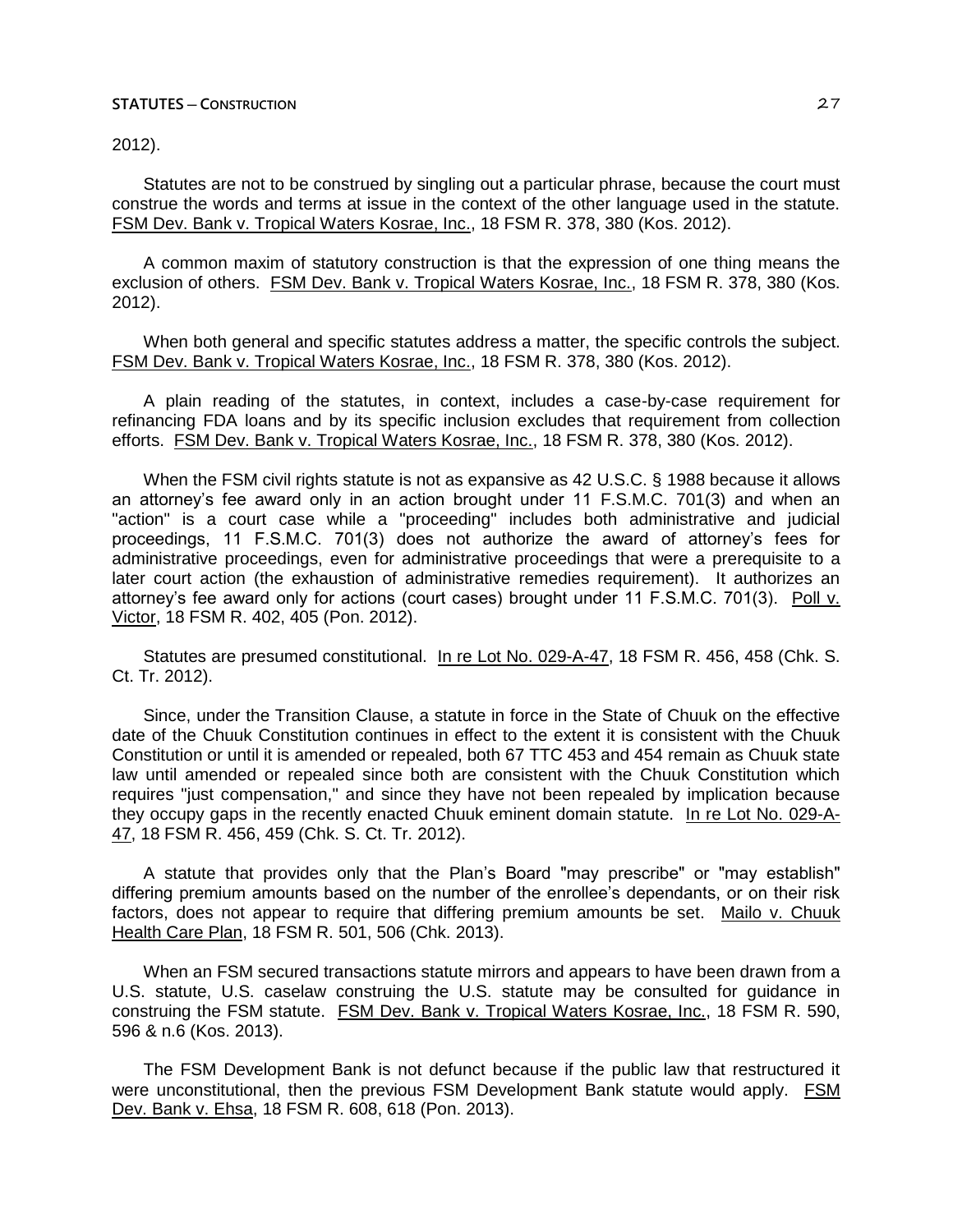Congressionally-enacted statutes are presumed to be constitutional. FSM Dev. Bank v. Ehsa, 18 FSM R. 608, 619 (Pon. 2013).

Wording in the FSM Code or in statutes enacted by Congress must be construed according to the English language's common and approved usage. Esiel v. FSM Dep't of Fin., 19 FSM R. 72, 77 (Pon. 2013).

When the people's intent as voiced through its duly elected Congress is expressed in a statute, a court must give effect to the statutory provision's plain meaning whenever possible. Esiel v. FSM Dep't of Fin., 19 FSM R. 72, 77 (Pon. 2013).

It is a canon of construction that statutes that are *in pari materia* may be construed together, so that inconsistencies in one statute may be resolved by looking at another statute on the same subject. Esiel v. FSM Dep't of Fin., 19 FSM R. 72, 77 (Pon. 2013).

The court will not recharacterize damages as a part of the uninjured spouse's loss-ofconsortium claim and alter the nature of the damages claim solely to circumvent the FSM's statutory limited waiver of its sovereign immunity that prevents the injured spouse from being awarded the full amount of the damages she suffered. The court will comply with Congress's policy choice and its intent in enacting the limited waiver. Lee v. FSM, 19 FSM R. 80, 85 (Pon. 2013).

Congress enacted an exemption statute, 6 F.S.M.C. 1415, and courts cannot broaden statutes beyond their original meaning. Nor do courts have the power to amend a statute. Dison v. Bank of Hawaii, 19 FSM R. 157, 161 (App. 2013).

Generally, a statutory provision is directory and not mandatory if it requires that certain actions be completed, but does not prescribe the result which should follow if those actions are not completed. Mailo v. Chuuk Health Care Plan, 19 FSM R. 185, 188 (Chk. 2013).

When the statute is silent about what result should follow if the Health Care Board does not submit draft legislation for the selection of its members by citizen enrolles and when that statute only directs the submission of draft legislation but does not require (nor could it) its enactment, the Board's failure to comply does not render the Board's composition illegal or its acts ultra vires. Mailo v. Chuuk Health Care Plan, 19 FSM R. 185, 188 (Chk. 2013).

When the statute provides only that the Chuuk Health Care Plan's Board "may prescribe" or "may establish" differing premium amounts based on the number of the enrollee's dependants or on their "risk" factors, the statute does not require it, but leaves it to the Board's discretion, the Board may choose to assess premiums in a different manner. Mailo v. Chuuk Health Care Plan, 19 FSM R. 185, 189 (Chk. 2013).

When the word "district" appears in an FSM Code provision carried over from the Trust Territory Code by virtue of the Constitution's Transition Clause, "state" will be read in its place. Mori v. Hasiguchi, 19 FSM R. 222, 224 (Chk. 2013).

The statute's use of the indefinite article "a" before the word "court" instead of the definite article "the" indicates that in this particular instance no specific court is referred to and thus other tribunals are included in § 11.612(6)'s reference to "a court." Heirs of Henry v. Heirs of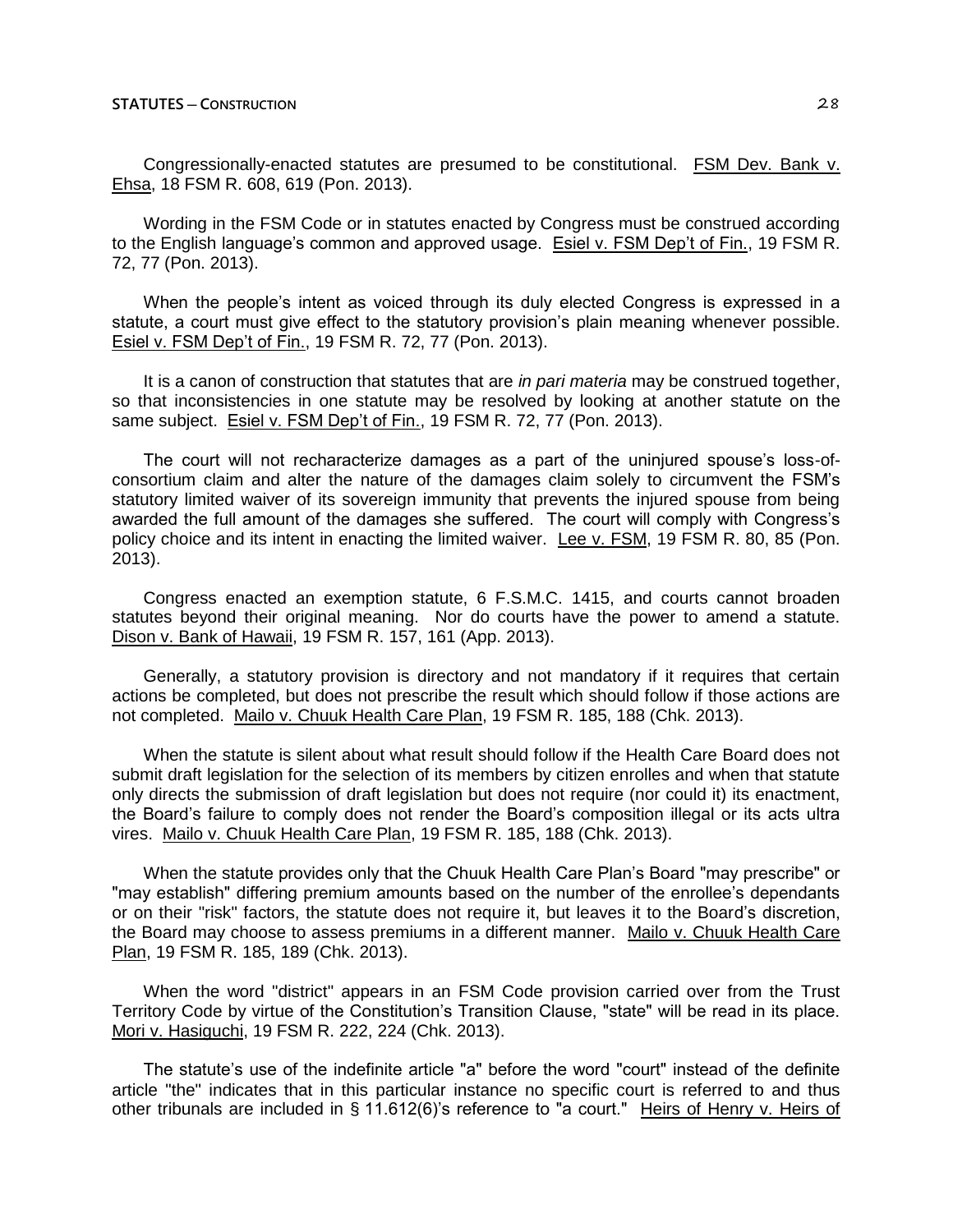Akinaga, 19 FSM R. 296, 301-02 (App. 2014).

The phrase "whether or not acting under color of law" in the civil rights criminal statute plainly means that Congress, by enacting the statute, made it a crime for a private person to willfully deprive another of, or injure, oppress, threaten, or intimidate the other in the free exercise of his or her rights under the FSM Constitution or laws. FSM v. Tipingeni, 19 FSM R. 439, 445 (Chk. 2014).

By its nature, a statute is a declaration of public policy. Congress determines and declares public policy by enacting statues. Esiel v. FSM Dep't of Fin., 19 FSM R. 590, 594 (App. 2014).

A statute declares public policy. If that statute is constitutional it can never be declared to be against public policy. Esiel v. FSM Dep't of Fin., 19 FSM R. 590, 594 (App. 2014).

When the legislature, by enacting a statute, declares the public policy, the judicial branch must defer to that pronouncement. Thus, when the legislature has declared, by law, the public policy, the judicial department must remain silent, and if a modification or change in such policy is desired the law-making department must be applied to, not the judiciary whose function is to declare the law but not to make it. Esiel v. FSM Dep't of Fin., 19 FSM R. 590, 594 (App. 2014).

When Congress enacted unambiguous statutes it chose what the public policy is  $-$  that the FSM national government be paid in full for its expenses in clearing the ships and planes after hours and that those ships and planes pay for actual overtime work. Esiel v. FSM Dep't of Fin., 19 FSM R. 590, 594 (App. 2014).

If the appellants believe that their arguments reflect a public policy better than the one Congress adopted by statute, they can apply to Congress for a modification or change in the statutes. Esiel v. FSM Dep't of Fin., 19 FSM R. 590, 594 (App. 2014).

When there is a conflict between a statute of general application to numerous agencies or situations, such as an Administrative Procedures Act, and a statute specifically aimed at a particular agency or procedure the more particularized provision will prevail. This rule is based upon recognition that the legislative body, in enacting the law of specific application, is better focused and speaks more directly to the affected agency and procedure. Macayon v. Chuuk State Bd. of Educ., 19 FSM R. 644, 648 (Chk. S. Ct. Tr. 2015).

Generally, a statutory provision is directory and not mandatory if it requires that certain actions be completed, but does not prescribe the result which should follow if those actions are not completed. Mailo v. Chuuk Health Care Plan, 20 FSM R. 18, 25 (App. 2015).

The legislature's intention as to whether a statutory provision is mandatory is determined from the language used. Generally, a provision is directory and not mandatory if it requires that certain actions be completed, but does not prescribe the result that should follow if those actions are not completed. Mailo v. Chuuk Health Care Plan, 20 FSM R. 18, 25 n.6 (App. 2015).

Whether cumulative statutory penalties are permissible is properly determined by seeking out the legislative intent as expressed in the statute's language. FSM v. Kuo Rong 113, 20 FSM R. 27, 31 (Yap 2015).

A statute imposing a penalty is to be strictly construed against the government and in favor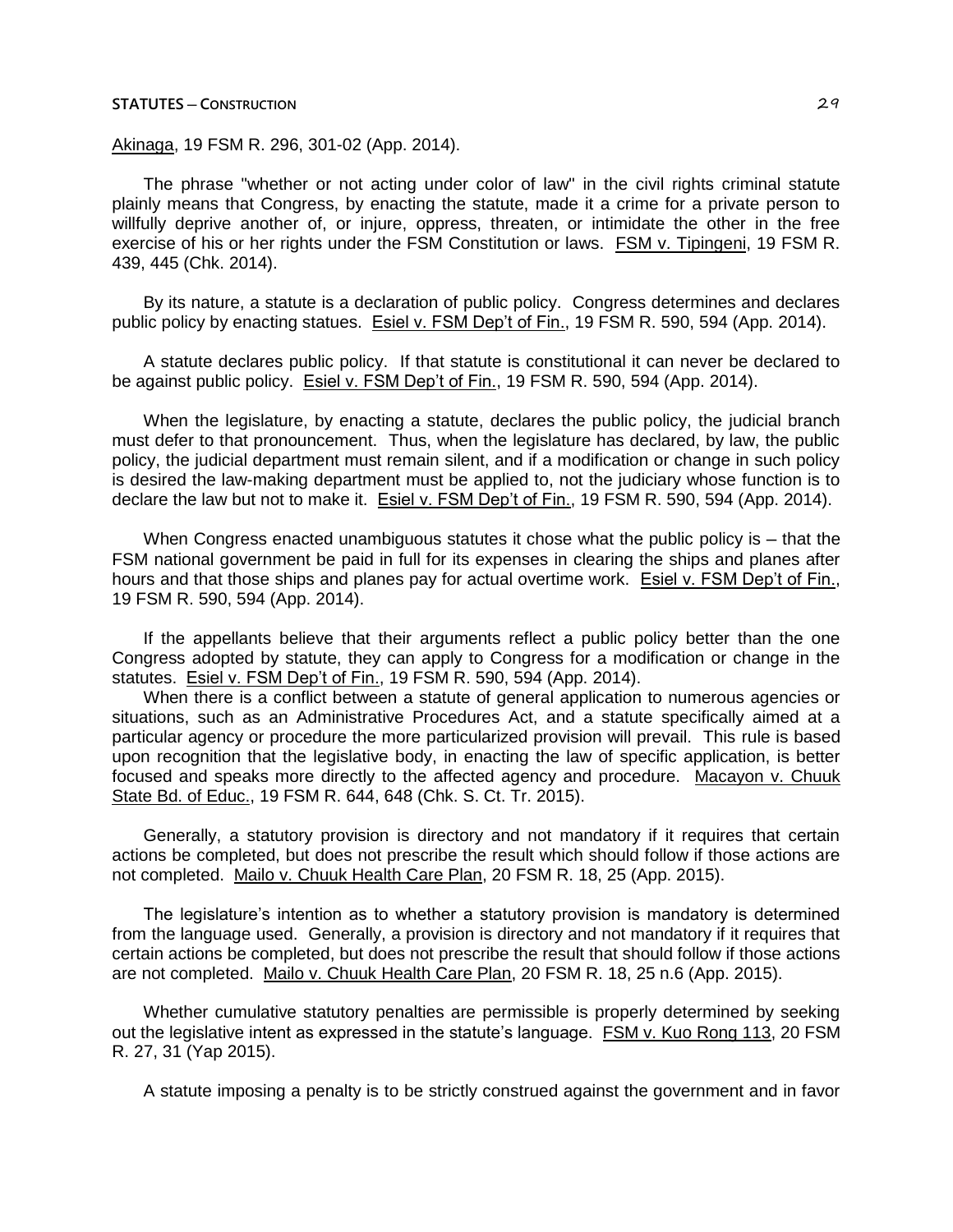of one against whom penalties are sought to be imposed. FSM v. Kuo Rong 113, 20 FSM R. 27, 31 (Yap 2015).

When a penalty provision's statutory language is ambiguous, this ambiguity should be resolved against punishing the same action under two different statutes. FSM v. Kuo Rong 113, 20 FSM R. 27, 31 (Yap 2015).

Read in proper context, 24 F.S.M.C. 611(1)(b) and (c) are aimed at similar types of wrongdoing and uphold a public interest of the same nature. Thus, a vessel's failure to maintain its transponder in good working order, and its consequent failure to ensure transmission of required information from the transponder, is a solitary act that caused only one injury and therefore 24 F.S.M.C. 611(5) should not be construed to authorize cumulative penalties. FSM v. Kuo Rong 113, 20 FSM R. 27, 32 (Yap 2015).

Since Subsection (1) allows NORMA to require that operators perform an integrated act which, when completed in its entirety, ensures transmission of required information from a vessel's transponder and this is reflected in the use of the word "and" between 24 F.S.M.C. 611(1)(b) and (c); since the failure to perform any one part of the integrated act required under subsection 611(1) is sufficient to frustrate entirely the purpose of the subsection; and since a failure to perform multiple component parts of the act required under the subsection is no more frustrating to the statute's purpose than failure to perform only one part, the court will, in the absence of clear legislative intent to impose cumulative penalties, construe 24 F.S.M.C. 611(5) to impose only a single penalty for the failure to comply with the integrated requirements imposed on them under 24 F.S.M.C. 611(1). FSM v. Kuo Rong 113, 20 FSM R. 27, 33 (Yap 2015).

To prove a violation of section 611(1), the government has to show that a defendant: 1) entered into an access agreement or secured a fishing permit; 2) that the access agreement or permit required the defendant to conform to the requirements that NORMA is authorized to impose under section 611(1), and 3) that the defendant failed to comply with these requirements. It follows that a defendant's failure to comply with section 611(1), will, ipso facto, constitute a violation of a permit or access agreement as proscribed by section 906(1)(a),(c). FSM v. Kuo Rong 113, 20 FSM R. 27, 34 (Yap 2015).

In the absence of clear legislative intent to impose cumulative penalties against a single violative act, the court will construe 24 F.S.M.C. 611(5), 906(1) and 920 to impose only one penalty for failure to comply with the integrated requirements imposed as a condition of a permit or access agreement pursuant to 24 F.S.M.C. 611(1). But since 24 F.S.M.C. 901(2) evinces clear legislative intent for the imposition of cumulative penalties by making each day of a continuing violation a separate offense for violations of subtitle I and since the entire Marine Resources Act of 2002 constitutes FSM Code Title 24, Subtitle I, it is proper to impose a separate penalty for each of the four days between April 27, 2013 and April 30, 2013, inclusive, during which the vessel violated a provision of that Act. FSM v. Kuo Rong 113, 20 FSM R. 27, 34-35 (Yap 2015).

That the criminal offense of contempt of court statute is in Title 4, instead of Title 11, is meaningless and no inference that it is not a crime can be drawn from it. This is because the classification of the titles, chapters, subchapters, and sections of the FSM Code, and the headings thereto, are made for the purpose of convenient reference and orderly arrangement, and no implication, inference, or presumption of a legislative construction can be drawn therefrom. FSM v. Ehsa, 20 FSM R. 106, 110 (Pon. 2015).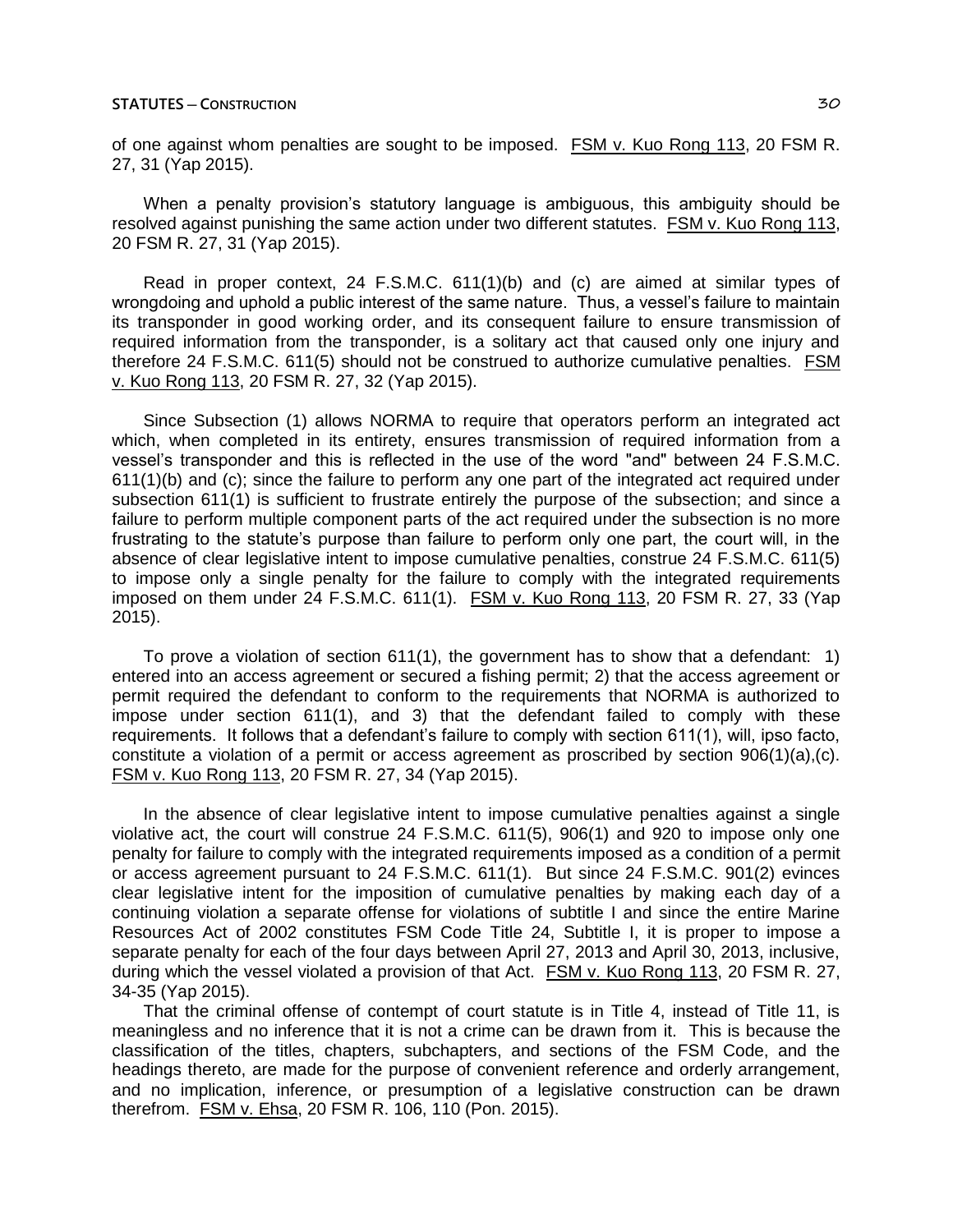The addition of the language "in the same manner as the levy of an execution" in 54 F.S.M.C. 153 shows that a different meaning was intended than if the statute had read "by writ of execution." Fuji Enterprises v. Jacob, 20 FSM R. 121, 125 (Pon. 2015).

Statutes are to be interpreted as the legislature intended and a statute's words are the best indication of what the legislature intended. Fuji Enterprises v. Jacob, 20 FSM R. 121, 125 (Pon. 2015).

It is presumed that words included in a statute are not meaningless surplusage because it is an elementary rule of construction that effect must be given, if possible, to every word, clause and sentence of a statute. Fuji Enterprises v. Jacob, 20 FSM R. 121, 125 (Pon. 2015).

Since the nation's statutes are presumed to be constitutional, a bank is not required to challenge, on a depositor's behalf, the tax lien statute's constitutionality. The bank may rely on the statute. Fuji Enterprises v. Jacob, 20 FSM R. 121, 126 (Pon. 2015).

Since, in interpreting Kosrae State Code sections, the singular can mean the plural, therefore "permit" can mean permits if the law otherwise requires more than one permit. Lee v. Kosrae, 20 FSM R. 160, 165 (App. 2015).

The court should construe a statute as the legislature intended. Lee v. Kosrae, 20 FSM R. 160, 165 (App. 2015).

Since 4 F.S.M.C. 124(1) is based on the United States model and its statutory language is verbatim thereto, the court should consider United States legal authority under 28 U.S.C. § 455 for guidance in determining 4 F.S.M.C. 124's meaning concerning recusal as a result of a financial relationship with a lending institution. Christopher Corp. v. FSM Dev. Bank, 21 FSM R. 42, 46 (App. 2016).

Generally, when the word "district" appears in an FSM Code provision carried over from the Trust Territory Code by virtue of the Constitution's Transition Clause, the word "state" will be read in its place. Pt. Alorinda Shipping v. Alorinda 251, 21 FSM R. 129, 131 (Pon. 2017).

Since the human trafficking statute does not define recruiting, transporting, harboring, transferring, or receiving, these words' plain meaning will be used to determine whether the actions alleged in each count of the criminal information are included within the statute. FSM v. Shiro, 21 FSM R. 195, 203 (Chk. 2017).

Generally statements made by others [that is, by persons other than congressmen or the bill's draftsman] at the committee hearings concerning the nature and effect of a bill are not accorded much or any weight. FSM v. Siega, 21 FSM R. 291, 296 (Chk. 2017).

When a statute sets forth a list in the disjunctive (using the word "or"), the existence of any one of the listed conditions makes the statute applicable. FSM v. Siega, 21 FSM R. 291, 298 (Chk. 2017).

In the interpretation of statutes, the legislative will is the all-important or controlling factor. The primary rule of construction of statutes is to ascertain and declare the legislature's intention, and to carry such intention into effect to the fullest degree. Chuuk Health Care Plan v. FSM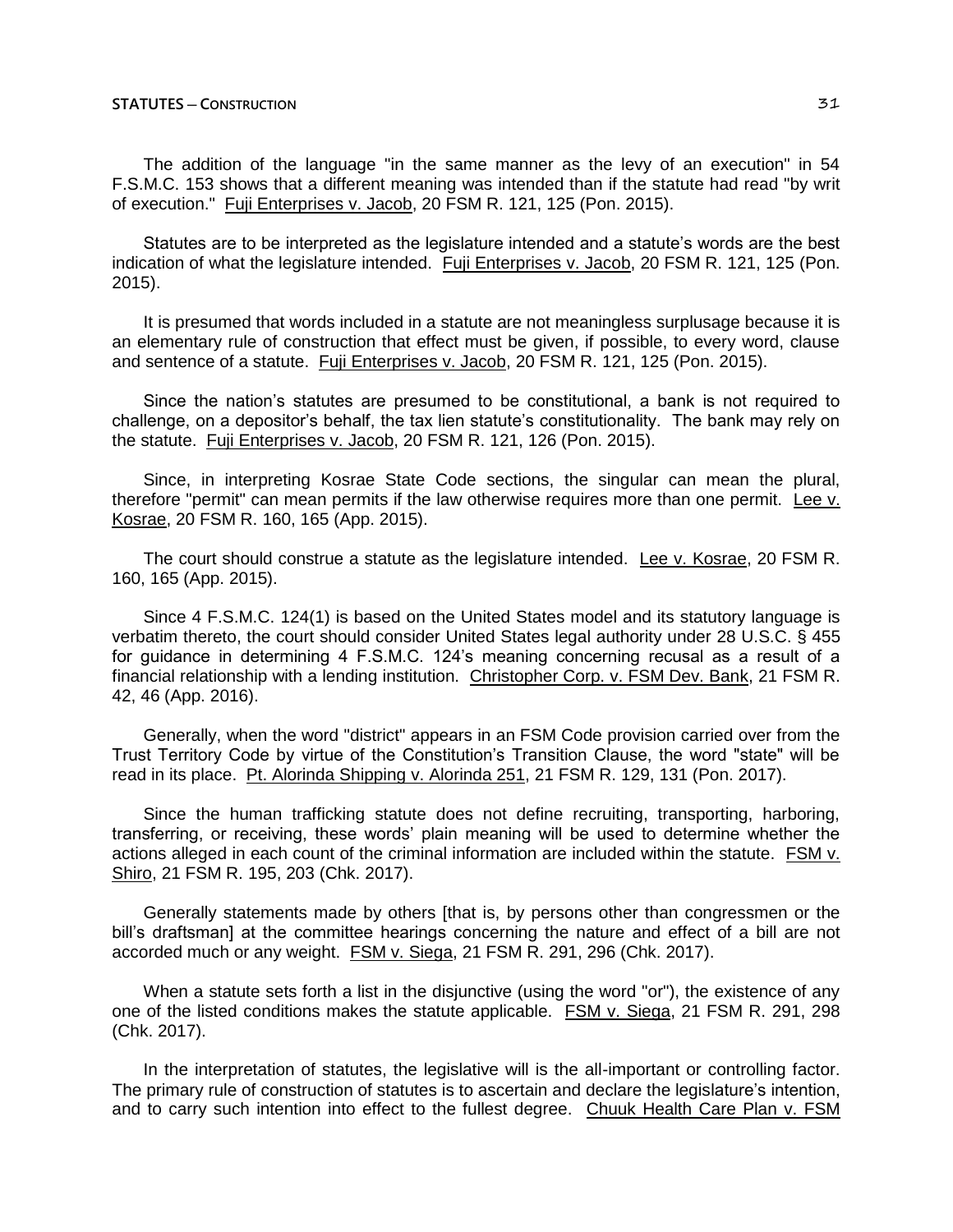Dev. Bank, 21 FSM R. 300, 305 (Chk. 2017).

A statutory provision's plain meaning must be given effect whenever possible. Chuuk Health Care Plan v. FSM Dev. Bank, 21 FSM R. 300, 305 (Chk. 2017).

A court should construe a statute as the legislature intended as determined by the statute's wording. What a legislature says in the statute's text is considered the best evidence of the legislative intent or will. Chuuk Health Care Plan v. FSM Dev. Bank, 21 FSM R. 300, 305 (Chk. 2017).

A long-standing norm of statutory construction holds that provisions of law must be read so as to be internally consistent and sensible. Interpretations which strip clauses of substance and effect go against the norms of interpretation and are greatly disfavored. Chuuk Health Care Plan v. FSM Dev. Bank, 21 FSM R. 300, 305 (Chk. 2017).

Unreasonableness of the result produced by one among alternative possible interpretations of a statute is reason for rejecting that interpretation in favor of another which would produce a reasonable result. Chuuk Health Care Plan v. FSM Dev. Bank, 21 FSM R. 300, 305 (Chk. 2017).

Chuuk State Law No. 2-94-06 contemplates a comprehensive health insurance system whereby premium payments were required on behalf of eligible enrollees employed by the national government. The statute's language contemplates a system of "universal" coverage automatically extending to all eligible enrollees, which includes all employed Chuuk residents regardless of their employer. Chuuk Health Care Plan v. FSM Dev. Bank, 21 FSM R. 300, 306 (Chk. 2017).

When the issue of a bank releasing funds under 54 F.S.M.C. 153 is a matter of first impression, the court may look to case law of other jurisdictions, particularly the United States, for comparison and guidance. Fuji Enterprises v. Jacob, 21 FSM R. 355, 361 (App. 2017).

Statutes are to be interpreted as the legislature intended and a statute's words are the best indication of that intent. Fuji Enterprises v. Jacob, 21 FSM R. 355, 361-62 (App. 2017).

A court should construe a statute as the legislature intended. Legislative intent is determined by the statute's wording because what a legislature says in the statute's text is considered the best evidence of the legislative intent or will. Thus, a court must give effect to the plain meaning of a statutory provision whenever possible. FSM v. Mumma, 21 FSM R. 387, 398 (Kos. 2017).

A long-standing norm of statutory construction holds that provisions of law must be read to be internally consistent and sensible. FSM v. Mumma, 21 FSM R. 387, 398 (Kos. 2017).

The FSM Social Security Act is patterned after United States statutes, and it is well settled rule of statutory construction that a statute adopted from another jurisdiction is presumed to have been adopted as construed by that jurisdiction's courts. Eliam v. FSM Social Sec. Admin., 21 FSM R. 412, 417 (App. 2018).

A statutory provision's plain meaning must be given effect whenever possible. Because issues of statutory construction are issues of law, courts have final authority over them and the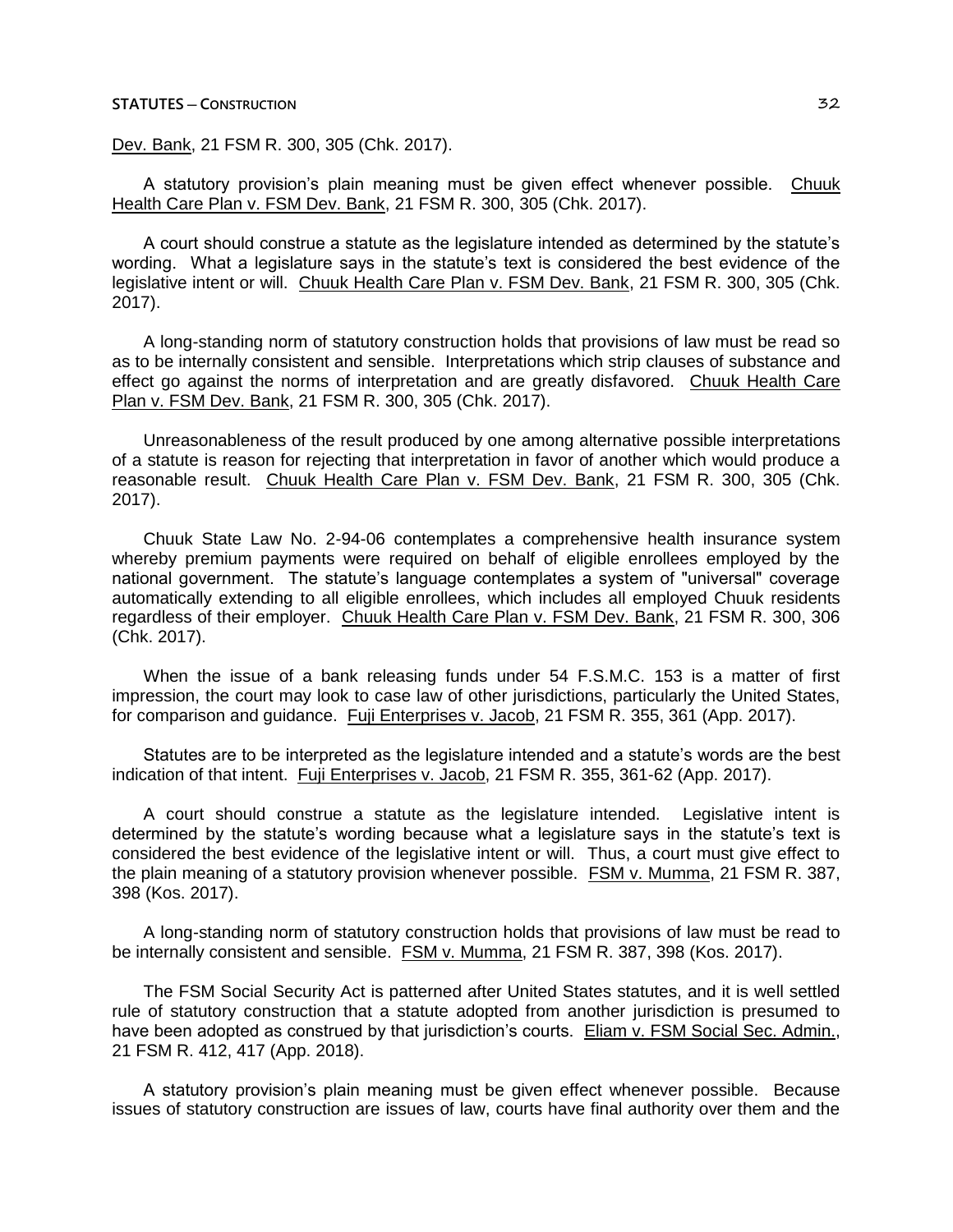court will construe and give effect to the provisions' plain meaning. Chuuk v. Jose, 21 FSM R. 566, 569 (Chk. S. Ct. Tr. 2018).

A court should construe a statute as the legislature intended. Legislative intent is determined by the statute's wording ─ what a legislature says in a statute's text is considered the best evidence of the legislative intent or will. Chuuk v. Jose, 21 FSM R. 566, 569 (Chk. S. Ct. Tr. 2018).

A court must give effect to a statutory provision's plain meaning whenever possible. Chuuk v. Jose, 21 FSM R. 566, 569 (Chk. S. Ct. Tr. 2018).

When the statute never defines imprisonment, the plain meaning of the term governs, which could leave the possibility of defining imprisonment to include house arrest, but the statute's context narrows the definition of imprisonment to refer only to confinement in jail. Chuuk v. Jose, 21 FSM R. 566, 570 (Chk. S. Ct. Tr. 2018).

Only those sections that contain a provision which mandates that defendant shall serve a mandatory x year jail sentence supersede § 1110 and thereby actually remove the court's equitable power to suspend such jail sentence. Chuuk v. Jose, 21 FSM R. 566, 572 (Chk. S. Ct. Tr. 2018).

It is a well-established canon of statutory construction that statutes are presumed to be constitutional. Chuuk v. Silluk, 21 FSM R. 649, 652 (Chk. S. Ct. Tr. 2018).

When a statute's language is plain and unambiguous, it declares its own meaning and there is no room for construction. However, a statute that either forbids or requires the doing of an act in terms so vague that men of common intelligence must necessarily guess at its meaning and differ as to its application violates the first essential of due process of law. A statute that is so vague and ill-defined that the acts prohibited cannot be understood by people of ordinary intelligence, cannot serve as a basis for criminal prosecution. Chuuk v. Silluk, 21 FSM R. 649, 652 (Chk. S. Ct. Tr. 2018).

A court cannot strike down or enjoin statutes merely because they might be unwise and some other course of action is better. In re Constitutionality of Chuuk State Law No. 14-18-23, 22 FSM R. 258, 267 (Chk. 2019).

When a Chuuk Criminal Procedure Rule conflicts with a Chuuk statute, the statute's language prevails because the Chuuk Constitution vests the Chief Justice with the authority to promulgate Criminal Procedure Rules, which the legislature may amend by statute, but the Chief Justice has no authority to amend a statute enacted by the legislature. Therefore, if the statute applies and the statute and the rule conflict, the statute must prevail. Chuuk v. Phillip, 22 FSM R. 425, 428 (Chk. S. Ct. Tr. 2019).

When a Chuuk Criminal Procedure Rule conflicts with a Chuuk statute, the statute's language prevails because the Chuuk Constitution vests the Chief Justice with the authority to promulgate Procedure Rules, which the legislature may amend by statute, but the Chief Justice has no authority to amend a statute enacted by the legislature. Therefore, if the statute applies and the statute and the rule conflict, the statute must prevail. Chuuk v. Fred, 22 FSM R. 429, 432 (Chk. S. Ct. Tr. 2019).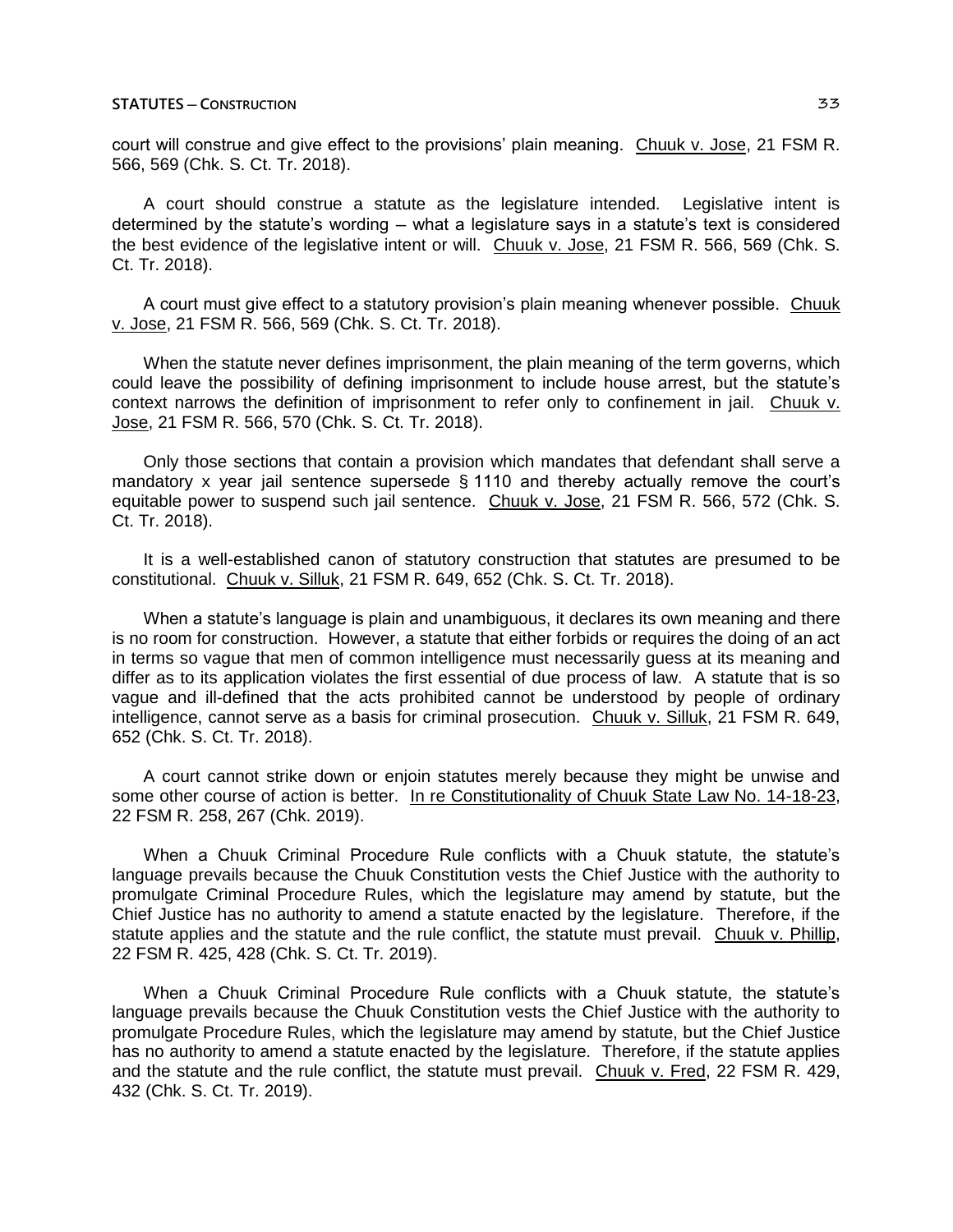The only relevant question when evaluating a strict liability statute is whether there was compliance. A finding of discreet or overt acts in violation of the Marine Resources Act need not be established in order to find continuing violations under 24 F.M.S.C. 901(2). Thus, when the lack of compliance continued for four days, the court will impose penalties for each day of noncompliance. FSM v. Kuo Rong 113, 22 FSM R. 515, 526-27 (App. 2020).

FSM law does not recognize retroactive application of statutes without specific legislative instructions. FSM v. Kuo Rong 113, 22 FSM R. 515, 528 (App. 2020).

Courts observe a strict rule of construction against a statute's retrospective operation, and indulge in the presumption that a legislature intends the statutes it enacts, or amendments thereto, to operate prospectively only, and not retroactively. A contrary determination can be made only when the legislature's intention to make a statute retroactive is stated in express terms, or is clearly, explicitly, positively, unequivocally, unmistakably, and unambiguously shown. FSM v. Kuo Rong 113, 22 FSM R. 515, 528 (App. 2020).

When the later enacted public law is silent about whether sections 611(4) and 611(5) were retroactively repealed, the law in effect at the time of the violations will control the imposition of the penalty. FSM v. Kuo Rong 113, 22 FSM R. 515, 528 (App. 2020).

That one section follows another in the FSM Criminal Code is not particularly relevant because the classification of the titles, chapters, subchapters, and sections in the code, and the headings thereto, are made for the purpose of convenient reference and orderly arrangement, and no implication, inference, or presumption of a legislative construction can be drawn therefrom. FSM v. Buchun, 22 FSM R. 529, 535-36 & n.5 (Yap 2020).

The 11 F.S.M.C. 1006(2) statutory presumption about who possesses a firearm or ammunition found in a vehicle or a vessel applies generally to any charge based on the possession of firearms or ammunition found in a vehicle or vessel, and would apply to a prosecution under 11 F.S.M.C. 1005(1). FSM v. Buchun, 22 FSM R. 529, 536 (Yap 2020).

The statute that authorizes the President to delegate his authority to issue entry permits and to permit entry into the FSM of persons, vessels, and aircraft under the provisions of this chapter and regulations promulgated thereto also authorizes the President to delegate his authority to deny issuance of an entry permit and his authority to deny entry of persons, vessels, and aircraft into the FSM because if an official has the delegated authority to issue an entry permit, then that official must also have the authority not to issue the entry permit — that is, to deny an entry permit application or renewal. Macayon v. FSM, 22 FSM R. 544, 553 (Chk. 2020).

#### ─ Construction ─ Adoption by Reference

Under general rules of statutory construction, when a statute adopts a provision by reference, it adopts that provision as it was at the time of adoption and any later changes to the referred provision will have no effect on the statute unless the statute specifically so provides or strongly implies. A statutory provision adopted by reference thus cannot be altered except by further action of the adopting legislature. That is because once the legislature has adopted a provision by reference, it makes that referenced provision its own law just as if it had entirely enacted the provision itself. No other rule would furnish any certainty as to what is the law.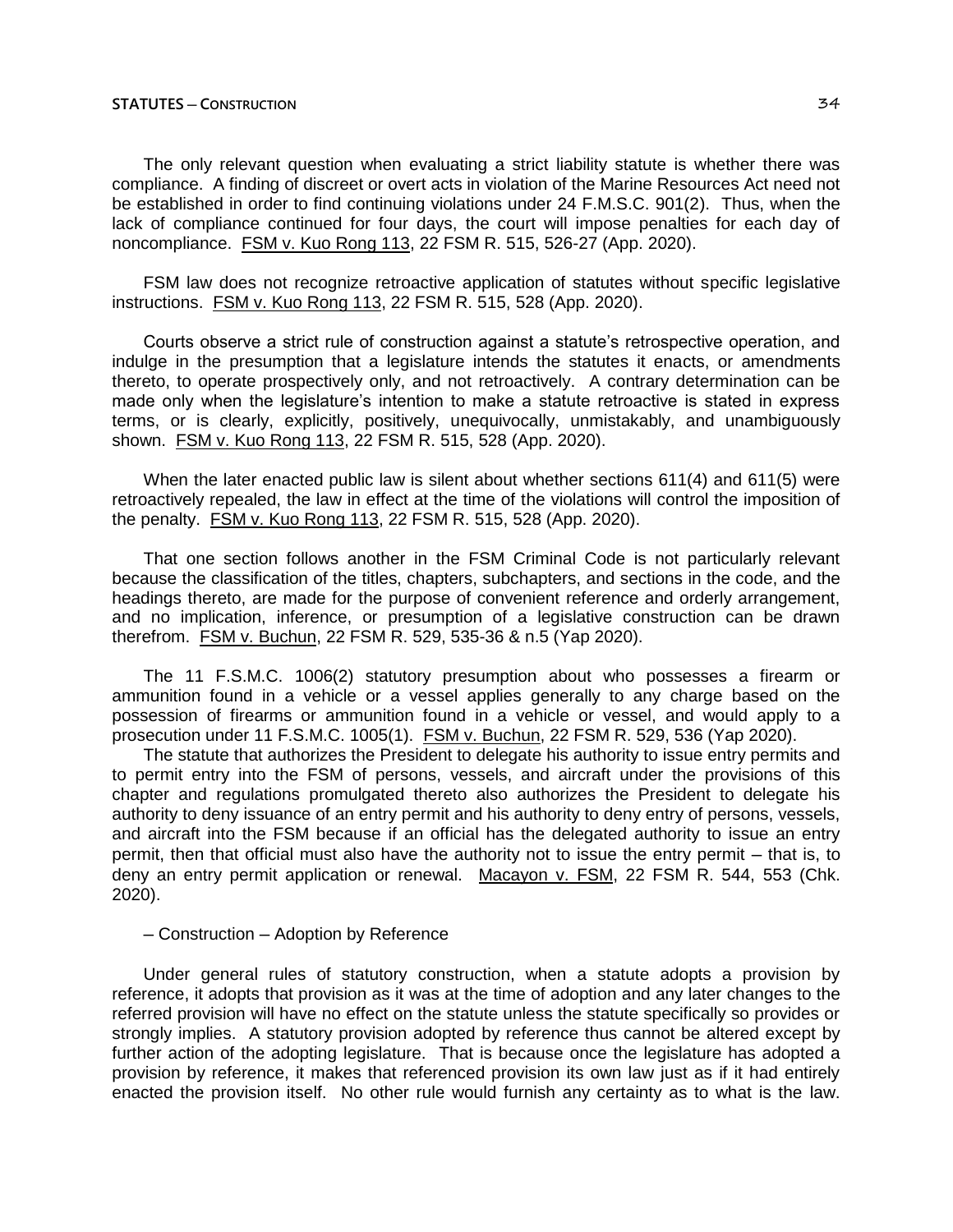#### **STATUTES ─ CONSTRUCTION ─ ADOPTION BY REFERENCE** 35

Anton v. Cornelius, 12 FSM R. 280, 285 n.1 (App. 2003).

Under the principles of statutory construction, when a statute adopts a provision by reference, it adopts that provision as it was at the time of adoption and any later changes to the referred provision will have no effect on the statute unless the statute specifically so provides or strongly implies. Otherwise, a statutory provision adopted by reference cannot be altered except by further action of the adopting legislature. That is because once the legislature has adopted a provision by reference, it makes that referenced provision its own law just as if it had entirely enacted the provision itself and because no other rule would furnish any certainty as to what is the law. People of Eauripik ex rel. Sarongelfeg v. F/V Teraka No. 168, 18 FSM R. 623, 629 & n.4 (Yap 2013).

When the FSM statute specifically defines the "Limitation of Liability Convention" as "the Convention on Limitation of Liability for Maritime Claims done at London on November 19, 1976 as modified by its protocols and as amended from time to time, " 19 F.S.M.C. 106(11), the statute specifically provides that later changes to the Liability Convention will be part of FSM law without further action by Congress. People of Eauripik ex rel. Sarongelfeg v. F/V Teraka No. 168, 18 FSM R. 623, 629 (Yap 2013).

─ Construction ─ "May" and "Shall"

The use of the word shall in a statute is the language of command and considered mandatory. Ting Hong Oceanic Enterprises v. Supreme Court, 8 FSM R. 1, 5 (App. 1997).

While it is true in construction of statutes and rules that the word "may" as opposed to "shall" is indicative of discretion or a choice between two or more alternatives, the context in which the word appears must be the controlling factor. Kama v. Chuuk, 10 FSM R. 593, 599 (Chk. S. Ct. App. 2002).

While it is true in construction of statutes that the word "may" as opposed to "shall" is indicative of discretion or a choice between two or more alternatives, the context in which the word appears must be the controlling factor. Pohnpei v. AHPW, Inc., 14 FSM R. 1, 20-21 (App. 2006).

In construction of statutes the word "may" as opposed to "shall" is indicative of discretion or a choice between two or more alternatives, but the context in which the word appears must be the controlling factor. The fact that the word "may" was used is not conclusive, since it is well settled that permissive words may be interpreted as mandatory where such construction is necessary to effectuate the legislative intent. AHPW, Inc. v. Pohnpei, 14 FSM R. 188, 190 (Pon. 2006).

Treble damages were proper when the discretion denoted by the word "may" in the statute lies with the injured party and not the court – the injured party "may" sue and recover treble damages ─ and when Congress's intent was to give the injured party treble damages if it sues and proves its case. The statute's context compels this conclusion. AHPW, Inc. v. Pohnpei, 14 FSM R. 188, 190-91 (Pon. 2006).

When, from the consideration of the whole statute, and its nature and object, it appears that the legislature's intent was to impose a positive duty rather than a discretionary power, the word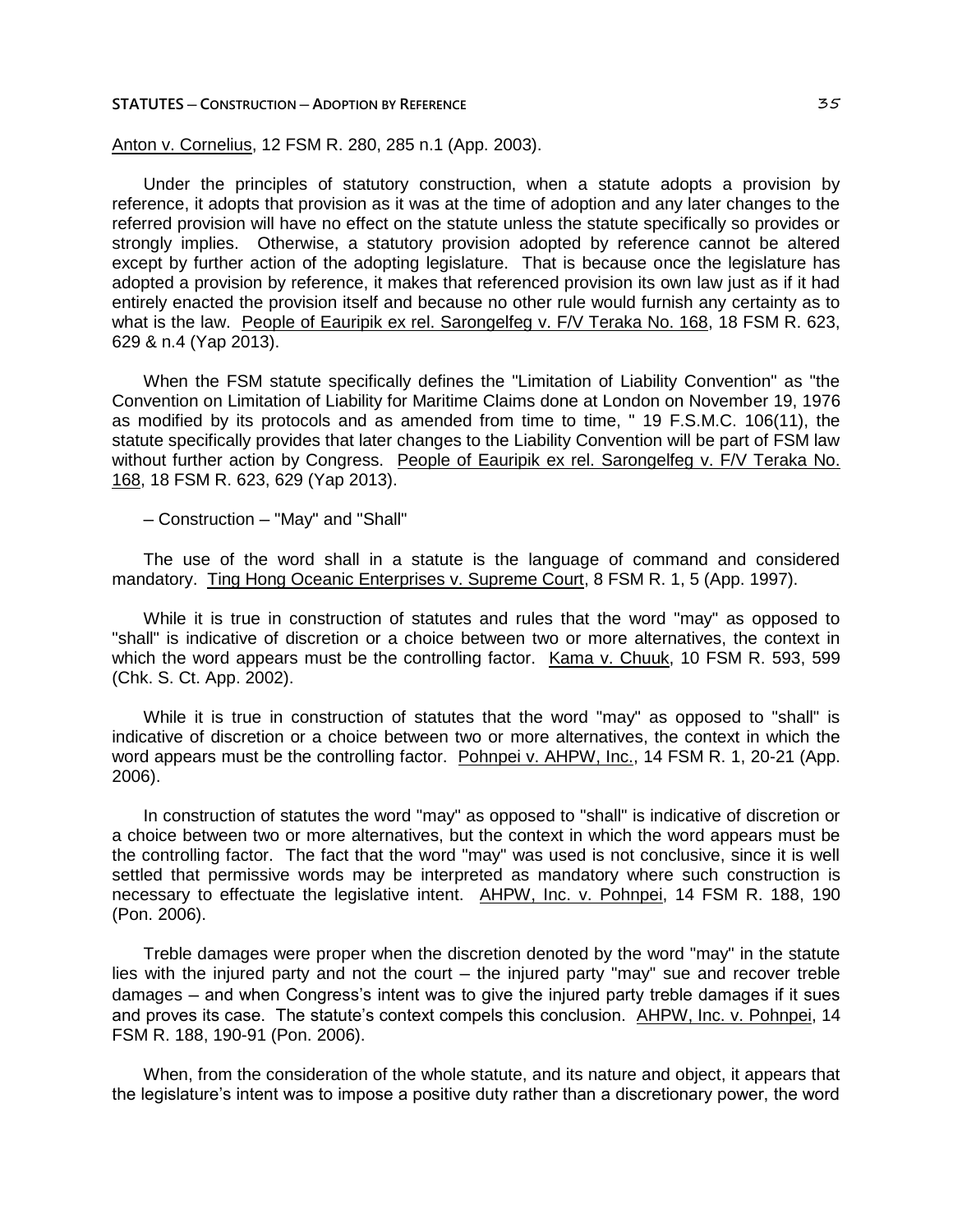#### **STATUTES ─ PRESUMTIONS** 36

"may" will be held to be mandatory. A mandatory construction will usually be given to the word "may" when public interests are concerned, and the public or third persons have a claim de jure that the power conferred should be exercised, or whenever something is directed to be done for the sake of justice or for the public good; but never for the purpose of creating a right. In a proper case the word "may" will be construed as "must" or "shall." AHPW, Inc. v. Pohnpei, 14 FSM R. 188, 191 (Pon. 2006).

In construing statutes, the word "may" as opposed to "shall" is indicative of discretion or a choice between two or more alternatives, but the context in which the word appears must be the controlling factor. When, from the consideration of the whole statute, and its nature and object, it appears that the legislature's intent was to impose a positive duty rather than a discretionary power, the word "may" will be held to be mandatory. A mandatory construction will usually be given to the word "may" when public interests are concerned, and the public or third persons have a claim de jure that the power conferred should be exercised, or whenever something is directed to be done for the sake of justice or for the public good; but never for the purpose of creating a right. Accordingly, in a proper case the word "may" will be construed as "must" or "shall." Heirs of Benjamin v. Heirs of Benjamin, 17 FSM R. 621, 628 (App. 2011).

Despite the usage of the word "shall," FSM case law dictates that if the statute does not advise what will happen if the action is not carried out, then the statutory provision is directory rather than mandatory. Mailo v. Chuuk Health Care Plan, 20 FSM R. 18, 25 (App. 2015).

When discretionary language "may" is used, which indicates that the insurance board has the power to consider these factors when assessing the insurance premiums and may exercise the power of applying these factors in the future, the discretion to do so is left with the board, and not with the court. Mailo v. Chuuk Health Care Plan, 20 FSM R. 18, 26 (App. 2015).

#### ─ Presumptions

Since by statute, the classification of the titles, chapters, subchapters, and sections of the FSM Code, and the headings thereto, are made for the purpose of convenient reference and orderly arrangement, and since Congress has specifically prohibited that any implication, inference, or presumption of a legislative construction be drawn therefrom, the court can give no weight or credence to and must reject any argument, implication, inference, or presumption to be draw from a subchapter's heading or from a subsection's arrangement in that subchapter. FSM v. Wainit, 14 FSM R. 51, 54 (Chk. 2006).

A "mini bag," which is an easily-transportable article similar in that nature to a purse, handbag, brief case, attache case, or backpack, is not an "enclosed customary depository" within the meaning of the statutory exception to the statutory presumption that a firearm, dangerous device, or ammunition found in a vehicle or vessel, is prima facie evidence that such firearm, dangerous device, or ammunition is in the possession of all persons in the vehicle or vessel. FSM v. Aliven, 16 FSM R. 520, 533 (Chk. 2009).

Statutory presumptions come in three types: permissive inference, mandatory rebuttable presumption, and conclusive mandatory presumption. FSM v. Aliven, 16 FSM R. 520, 533 (Chk. 2009).

Under the permissive inference type of criminal statutory presumptions, the prosecution is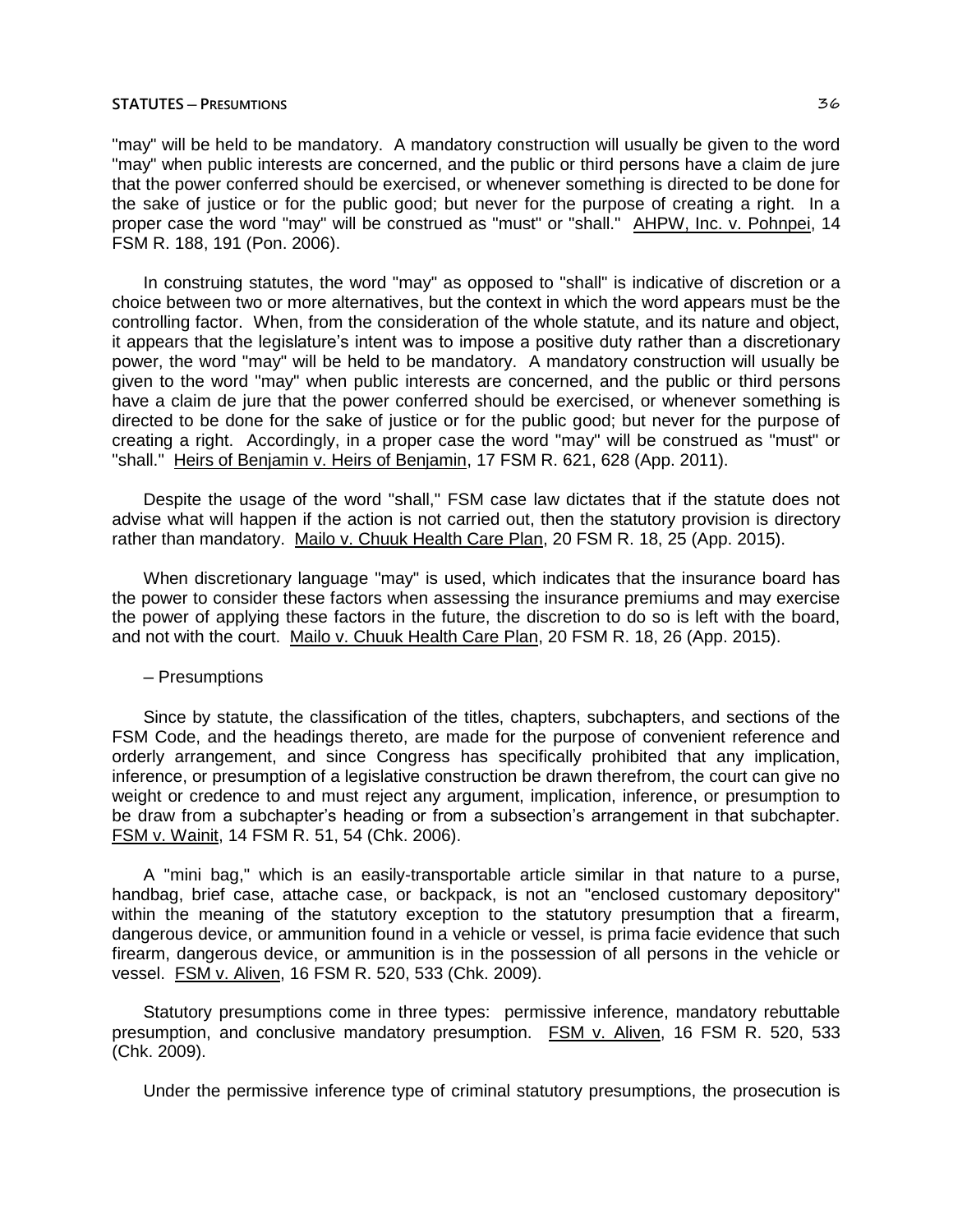not relieved of the burden of persuasion since the presumption is effective only so long as there is no substantial evidence contradicting the conclusion flowing from the presumption, and the factfinder is left free to accept or reject the inference. FSM v. Aliven, 16 FSM R, 520, 533 (Chk. 2009).

A presumption in a criminal statute creates a permissive inference. Because this permissive presumption leaves the trier of fact free to credit or reject the inference and does not shift the burden of proof, it affects the application of the "beyond a reasonable doubt" standard only if, under the facts of the case, there is no rational way the trier could make the connection permitted by the inference. This is the manner in which the FSM Supreme Court should and will handle a criminal presumption that is "prima facie evidence." FSM v. Aliven, 16 FSM R. 520, 533-34 (Chk. 2009).

The 6 F.S.M.C. 801 provision that: "[a] judgment of any court shall be presumed to be paid and satisfied at the expiration of twenty years after it is rendered" reflects the common-law rebuttable presumption of payment after a lapse of twenty years. It can therefore be implied that the 20-year statute of limitations for enforcing a judgment is a rule that creates a rebuttable presumption of payment. Kama v. Chuuk, 18 FSM R. 326, 336 (Chk. S. Ct. Tr. 2012).

The doctrine of prescription or presumption of payment of a judgment does not apply when 20 years has not yet elapsed. Kama v. Chuuk, 18 FSM R. 326, 336 (Chk. S. Ct. Tr. 2012).

Statutory presumptions come in three types: permissive inference, mandatory rebuttable presumption, and conclusive mandatory presumption. Harper v. Chuuk State Dep't of Admin. Servs., 19 FSM R. 147, 154 (Chk. 2013).

Under a mandatory rebuttable presumption, once the predicate facts have been proven, the burden of persuasion shifts to the defense to rebut the presumption, although the burden of proving guilt beyond a reasonable doubt remains with the prosecution, or in a civil case, liability by the preponderance of the evidence. Harper v. Chuuk State Dep't of Admin. Servs., 19 FSM R. 147, 154 (Chk. 2013).

Under the permissive inference type of statutory presumptions, the state is not relieved of the burden of persuasion since the presumption is effective only so long as there is no substantial evidence contradicting the conclusion flowing from the presumption, and the factfinder is left free to accept or reject the inference. Harper v. Chuuk State Dep't of Admin. Servs., 19 FSM R. 147, 154 (Chk. 2013).

Unless a cigarette importer produces evidence to overcome the Chuuk tax act's presumption that the cigarettes were sold after importation, the statutory presumption that he sold the cigarettes he brought into Chuuk would stand and he therefore would be liable to the state for the sales tax he should have collected from the buyers when the cigarettes were sold. Harper v. Chuuk State Dep't of Admin. Servs., 19 FSM R. 147, 154 (Chk. 2013).

The statutory presumption that judgments over twenty years old have been satisfied is a rebuttable presumption. Kama v. Chuuk, 20 FSM R. 522, 534 (Chk. S. Ct. App. 2016).

A statutory rebuttable presumption that an FSM passport-holder that has had his or her passport renewed twice in a row, has renounced the citizenship of another nation and that he or she is solely an FSM citizen, has been overcome when a person has conceded that he has not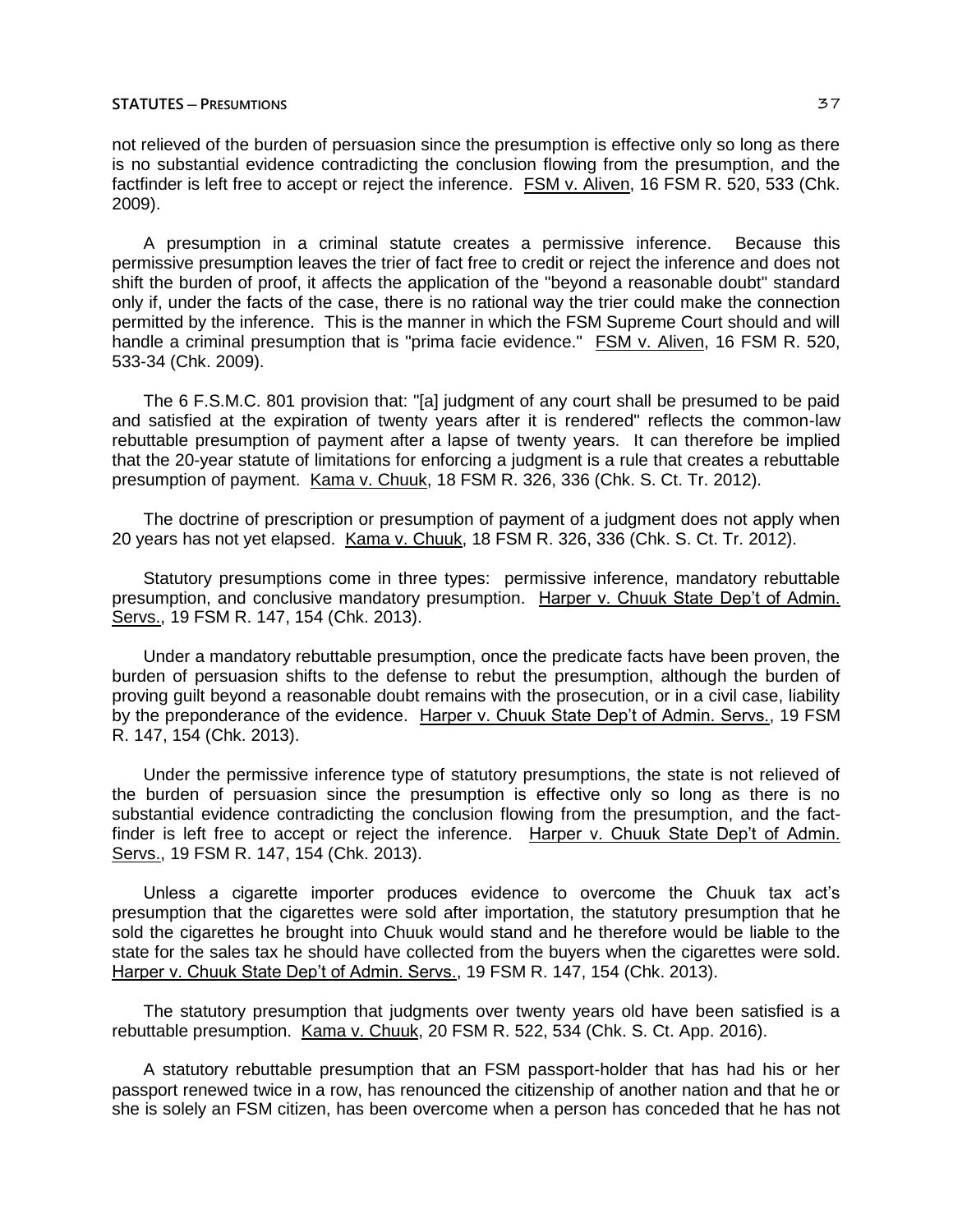### **STATUTES ─ REPEAL** 38

formally renounced any claim he may have to U.S. citizenship and does not wish to do so now. Hartmann v. Department of Justice, 20 FSM R. 619, 623 (Chk. 2016).

The argument that the presumptions "cancel each other out" is not viable. Robert v. FSM Social Sec. Admin., 22 FSM R. 388, 393 (Kos. 2019).

When a plaintiff successfully creates a presumption, he not only satisfies his burden of going forward but also shifts that burden to the defendant. The defendant then must rebut the presumption to satisfy his burden of going forward. The burden of persuasion normally remains on the plaintiff for his claim throughout the trial. Robert v. FSM Social Sec. Admin., 22 FSM R. 388, 393 (Kos. 2019).

The 11 F.S.M.C. 1006(2) statutory presumption about who possesses a firearm or ammunition found in a vehicle or a vessel applies generally to any charge based on the possession of firearms or ammunition found in a vehicle or vessel, and would apply to a prosecution under 11 F.S.M.C. 1005(1). FSM v. Buchun, 22 FSM R. 529, 536 (Yap 2020).

─ Repeal

Amendment or repeal of a Trust Territory statute by Congress need not be explicit to be effective. If a Trust Territory statutory provision is inconsistent or in conflict with a statutory provision enacted by Congress, that provision is repealed by implication. FSM v. Albert, 1 FSM R. 14, 15-16 (Pon. 1981).

Under article XV, section 1 of the Constitution, a Trust Territory Code provision is repealed by a subsequent statutory provision enacted by the Congress only if the statutory provisions in question are inconsistent or in conflict. Even if certain provisions are repealed, other provisions of that same statute may remain intact if the statute, without the deleted provision, is selfsustaining and capable of separate enforcement. FSM v. Boaz (II), 1 FSM R. 28, 29 (Pon. 1981).

The fact that Congress repealed many provisions of Title 11 of the Trust Territory Code by implication does not lead to the conclusion that all provisions of Title 11 are repealed. FSM v. Boaz (II), 1 FSM R. 28, 29 (Pon. 1981).

Since the national government does not have major crimes jurisdiction over Title 11 Trust Territory Code assaults calling for imprisonment of no more than six months, the repealer clause of the National Criminal Code would not appear to repeal those sections. FSM v. Boaz (II), 1 FSM R. 28, 30 (Pon. 1981).

The repealer clause of the National Criminal Code repealed those provisions of Title 11 of the Trust Territory code above the monetary minimum of \$1,000 set for major crimes. Where the value is below \$1,000, section 2 does not apply because it is not within the national court jurisdiction. FSM v. Hartman, 1 FSM R. 43, 46 (Truk 1981).

At common law, repeal of a criminal statute abated all criminal prosecutions which had not reached final disposition in the highest court authorized to review them. In re Otokichy, 1 FSM R. 183, 189-90 n.4 (App. 1982).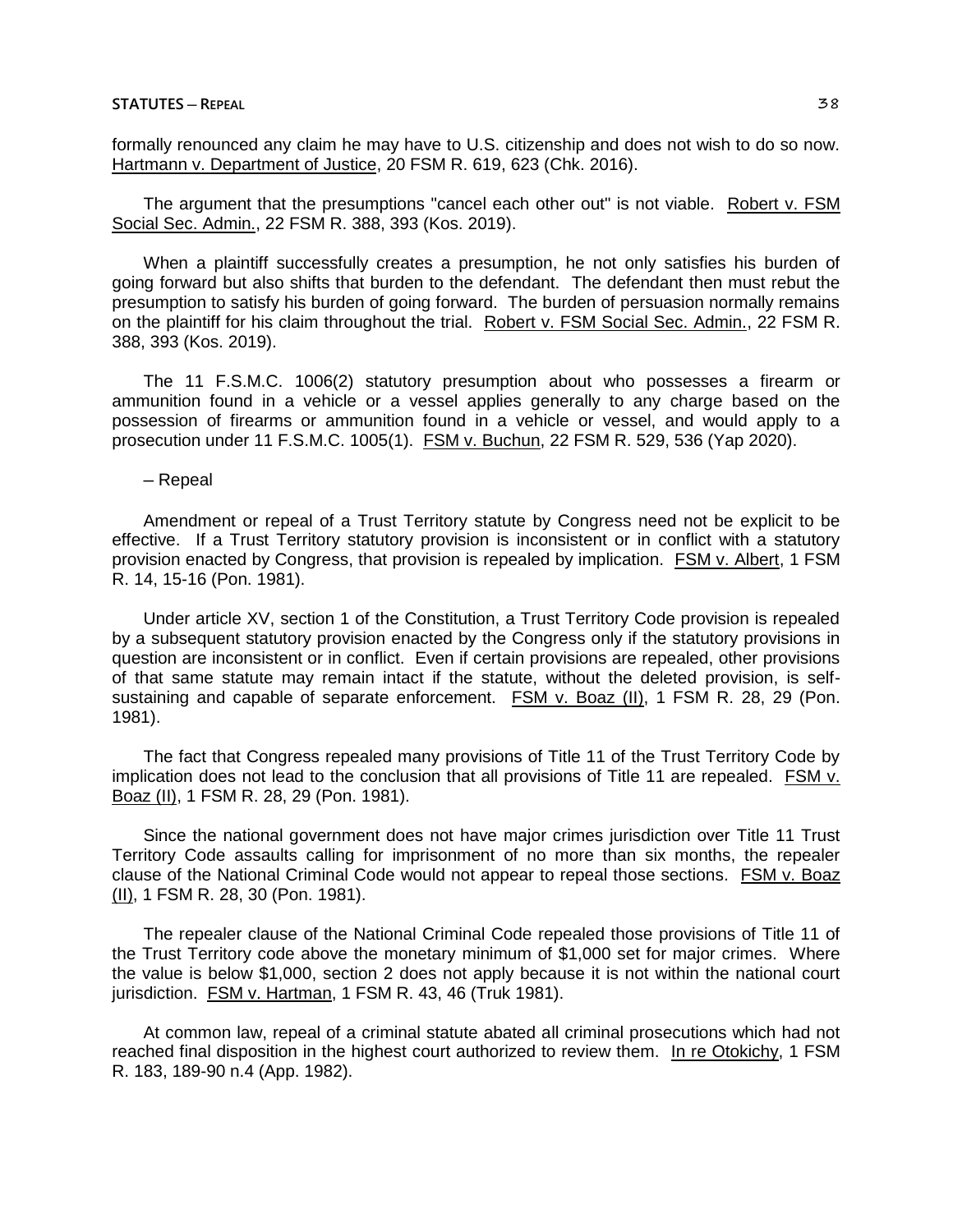### **STATUTES ─ REPEAL** 39

A statute is repealed by implication by a constitutional provision when the legislature, under the new constitutional provision, no longer has the present right to enact statutes substantially similar to the statute in question. FSM v. Jano, 6 FSM R. 9, 11 (Pon. 1993).

The test to determine whether the 1991 constitutional amendment repealed a statute by implication is: Does Congress, under the current constitutional provision, have the present right to enact a statute substantially like the statute in question? FSM v. Fal, 8 FSM R. 151, 154 (Yap 1997).

Because the repeal of a statutory prohibition against usury releases any penalties imposed and permits enforcement of the debtor's obligation in accordance with the parties' agreement, it follows that as to a usury defense, the parties' agreement is governed by the law existing when the agreement is enforced. Bank of the FSM v. Mori, 11 FSM R. 13, 15 (Chk. 2002).

When the constitutional amendment to article IX, § 2(p) was ratified, it eliminated Congress's power to define major crimes and repealed by implication Title 11's major crimes provisions. FSM v. Anson, 11 FSM R. 69, 74 (Pon. 2002).

Chuuk municipalities once had the delegated right to regulate alcoholic beverage sales, but in 2001 the state legislature made major revisions to the law pertaining to intoxicating liquors and placed exclusive jurisdiction over the regulation of alcoholic beverages in the state. The Chuuk Legislature's enactment removed any prior municipal authority to regulate the possession and sale of alcoholic beverages ─ a municipality may not by imposition of licensing fees or taxes regulate the possession or sale of such substances. Ceasar v. Uman Municipality, 12 FSM R. 354, 358 (Chk. S. Ct. Tr. 2004).